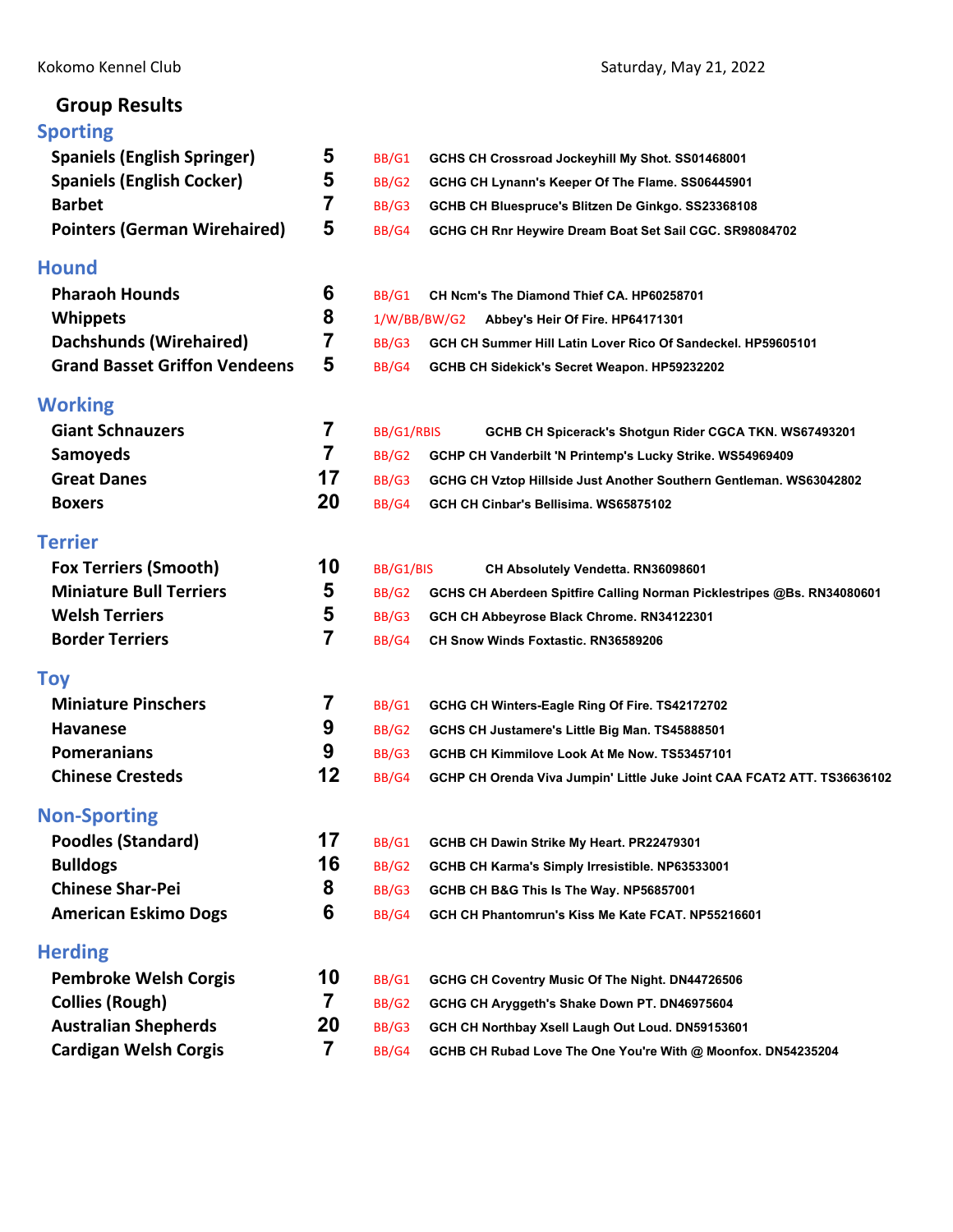# **Owner Handled Group Results**

| <b>Sporting</b>                       |    |                  |                                                                                   |  |  |
|---------------------------------------|----|------------------|-----------------------------------------------------------------------------------|--|--|
| <b>Setters (English)</b>              | 6  | OHBB/OHG1        | GCH CH Summer Hill This Girl's On Fire, SR97552102                                |  |  |
| <b>Nederlandse Kooikerhondjes</b>     | 5  | OHBB/OHG2        | CH Amazing Luka Van Den Iserman Hoeve BCAT CGC TKN. SS14687001                    |  |  |
| <b>Brittanys</b>                      | 43 | OHBB/OHG3        | GCH CH Labyrinth-Voyageur A Chance Encounter. SS04843905                          |  |  |
| <b>Spaniels (Welsh Springer)</b>      | 7  | OHBB/OHG4        | GCH CH Kyraco Superstar My Sergei BCAT. SS17743103                                |  |  |
| <b>Hound</b>                          |    |                  |                                                                                   |  |  |
| <b>Whippets</b>                       | 8  | OHBB/OHG1/OHBIS  | Abbey's Heir Of Fire. HP64171301                                                  |  |  |
| Dachshunds (Wirehaired)               | 7  | OHBB/OHG2        | GCH CH Summer Hill Latin Lover Rico Of Sandeckel. HP59605101                      |  |  |
| <b>Basset Hounds</b>                  | 5  | OHBB/OHG3        | CH Renaissance Golden Emperor. HP57344404                                         |  |  |
| Dachshunds (Smooth)                   | 12 | OHBB/OHG4        | CH Kordachs' And Oc's Mile. Brielle Msd. HP57030901                               |  |  |
| Working                               |    |                  |                                                                                   |  |  |
| <b>Giant Schnauzers</b>               | 5  | OHBB/OHG1        | Fanta C's El Mago Of Tailwind. WS72221501                                         |  |  |
| <b>Samoyeds</b>                       | 14 | OHBB/OHG2        | GCH CH Sno-Puff's Giggling Gidget. WS60684201                                     |  |  |
| <b>Doberman Pinschers</b>             | 14 | OHBB/OHG3        | CH Arete's U Make The Rockin World Go Round. WS72304001                           |  |  |
| <b>Boxers</b>                         | 18 | OHBB/OHG4        | CH Mircoa N Irondale's Fire And Desire. WS61628802                                |  |  |
| <b>Terrier</b>                        |    |                  |                                                                                   |  |  |
| <b>Norwich Terriers</b>               | 15 | OHBB/OHG1        | CH Fishback It's Miller Time. RN34359201                                          |  |  |
| <b>Fox Terriers (Smooth)</b>          | 5  | OHBB/OHG2        | Pinnacle It's All Good Man. RN36871201                                            |  |  |
| <b>Border Terriers</b>                | 7  | OHBB/OHG3        | <b>CH Snow Winds Foxtastic. RN36589206</b>                                        |  |  |
| <b>Russell Terriers</b>               | 8  | OHBB/OHG4        | CH Havens Scarlett O'Tara. RN35480901                                             |  |  |
| Toy                                   |    |                  |                                                                                   |  |  |
| <b>Yorkshire Terriers</b>             | 9  | OHBB/OHG1        | GCHS CH Blue-Fantasy's Dream Big. TS28156001                                      |  |  |
| <b>Cavalier King Charles Spaniels</b> | 6  | OHBB/OHG2        | Royal Heirs Made For This. TS43243401                                             |  |  |
| <b>Papillons</b>                      | 10 |                  | OHBB/OHG3 GCHB CH Mustangs I Don'T Want To Be Afraid Of Being Alive. TS33114801   |  |  |
| <b>Chinese Cresteds</b>               | 12 |                  | OHBB/OHG4 GCHP CH Orenda Viva Jumpin' Little Juke Joint CAA FCAT2 ATT. TS36636102 |  |  |
| <b>Non-Sporting</b>                   |    |                  |                                                                                   |  |  |
| <b>Keeshonden</b>                     | 5  | OHBB/OHG1/OHRBIS | GCHS CH Allante's Ladies Love Country Boys. NP44264501                            |  |  |
| <b>Bulldogs</b>                       | 16 | OHBB/OHG2        | GCHB CH Karma's Simply Irresistible. NP63533001                                   |  |  |
| <b>Poodles (Standard)</b>             | 15 | OHBB/OHG3        | CH Mount Bethel Midnight Gryphon RA BCAT TKA. PR19148202                          |  |  |
| <b>Dalmatians</b>                     | 5  | OHBB/OHG4        | Brightspot Banchory I'll Have Another. NP59882402                                 |  |  |
| <b>Herding</b>                        |    |                  |                                                                                   |  |  |
| <b>Australian Shepherds</b>           | 19 | OHBB/OHG1        | <b>CH Bailiwick Audacious. DN62335901</b>                                         |  |  |
| <b>Belgian Tervuren</b>               | 7  | OHBB/OHG2        | CH Going For Broke De L'Aurore BN RN. DN41174004                                  |  |  |
| <b>Miniature American Shepherds</b>   | 7  | OHBB/OHG3        | CH Quail Ridge N 74 Ranch Cruzin In Blu SCN. DN63115105                           |  |  |
| <b>Pembroke Welsh Corgis</b>          | 9  | OHBB/OHG4        | GCH CH Clayview Balnagowan Sherlock Knows CGC. DN52775401                         |  |  |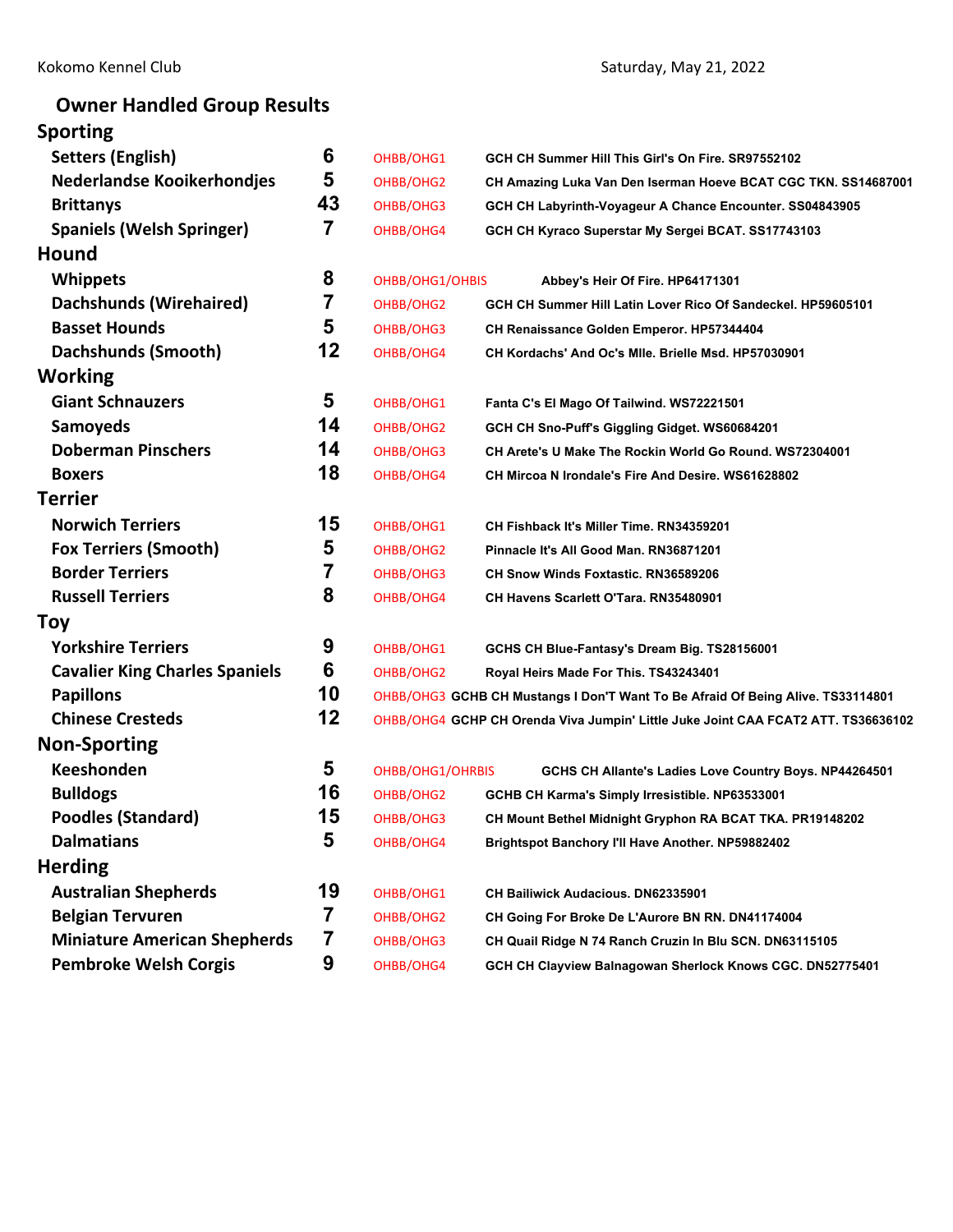<span id="page-2-0"></span>2887 Mrs. Mareth K Kipp

# **Barbet**

# **Barbet, Bred‐By‐Exhibitor Dogs**

 **5** 1/W/BW **Windy Crest's Cleophus Blue Vision Of Glory. SS29721707** OHBB 7/11/2021 Breeder: Barbara Gresham. Sire: Cowboy Biscay's Lapis Lazuli CA BCAT Dam: GCH CH Astrid Biscay's Prized Diamond CM2 CAA DCAT DS CGC. Owner:Barb Gresham|Rie and Louis Somlai.

## **Barbet, Open Bitches**

 **6** 1/W/OS **Anam Chara Pippi Longstocking. SS21101002**

8/2/2020 Breeder: C Lynn Vogt-Kinsey/Leslie Woodward. Sire: GCH CH Nuphar's Bonus Points CM3 Dam: CH Hickory Tavern Secret Garden CM. Owner:Susan Meachem|Doug McCrae]]|Lynn Vogt-Kinsey Leslie Woodward.

## **Barbet, Best of Breed**

 **7** BB/G3 **GCHB CH Bluespruce's Blitzen De Ginkgo. SS23368108**

10/30/2020 Breeder: Sherilyn Spies-Smith. Sire: Barbochos Rick'S CM Dam: Blue Spruce Kismet. Owner:Will Zollman|Stacy Able|Will Zollman.

Judge:

2887 Mrs. Mareth K Kipp

## **Brittanys**

#### **Brittanys, Puppy (6‐9 Months) Dogs**

- **5** <sup>1</sup> **Sovereign's Friends In Low Places. SS29755501** 10/19/2021 Breeder: Dawn Droel/Jake Droel/Joe Droel. Sire: GCHG DC Sovereign's Chasing Legends Dam: GCH CH Sovereign's Glitter And Grease JH. Owner:Hanna Kadinger.  **7** <sup>2</sup> **Dogwood Hollow Some Guys Have All The Luck. SS30309803** 10/25/2021 Breeder: Cheryl Mika/Jennifer Burlingame/Rhonda Cornum/Aaron N Burlingame Jr.. Sire: CH Dogwood Hollow Top Gun Dam: CH Dogwood Hollow Brittstorm Eye Of The Storm. Owner:Cheryl Mika|Jennifer Burlingame|Rhonda Cornum|Aaron Burlingame JR. **Brittanys, Puppy (9‐12 Months) Dogs 9** <sup>2</sup> **Labyrinth Angel's Share. SS28022104**
- 

7/12/2021 Breeder: Karen Hanson/Reva Fay Dickson. Sire: GCH CH Ory's Absolute Catch At Fyrebyrd CGC TKN Dam: CH Labyrinth Sandridge Singing In The Rain. Owner:Alyson Kern|Karen Hanson|Maxwell Kern.

## **11** <sup>3</sup> **Labyrinth Wicked Wind. SS28022105**

7/12/2021 Breeder: Karen Hanson/Reva Fay Dickson. Sire: GCH CH Ory's Absolute Catch At Fyrebyrd CGC TKN Dam: CH Labyrinth Sandridge Singing In The Rain. Owner:Erica Behnke|Karen Hanson.Agent: Eileen Hackett

## **15** <sup>1</sup> **Voyageur's Time Warp. SS28588003**

7/12/2021 Breeder: Barbara Dayton/Kathleen A Jones. Sire: CH Sterling Oaks-Sir Bentley Dam: Voyageur-Wincrest Chance Of A Life Time. Owner:Kathleen A Jones.

## **Brittanys, Bred‐By‐Exhibitor Dogs**

- **27** <sup>3</sup> **Labyrinth Trade Winds. SS28022101**
	-

7/12/2021 Breeder: Karen Hanson/Reva Fay Dickson. Sire: GCH CH Ory's Absolute Catch At Fyrebyrd CGC TKN Dam: CH Labyrinth Sandridge Singing In The Rain. Owner:Karen Hanson.

## **29** 1/R **Granmars Diamond Down Under. SS29986811**

- 11/1/2021 Breeder: Mr. Tim Foley. Sire: CH Granmars No Pressure No Diamonds Dam: CH Big Oaks Ozark Diamond Of Granmar. Owner:Tim Foley.
- **31** <sup>2</sup> **Nmr Let's Get Readi To Rubble. SS31034701**

10/28/2021 Breeder: Vickie Manifold/Nickie Redick. Sire: CH Sanbar's Call When Readi JH Dam: CH Nmr Labyrinth Late Nite Summer Skye JH. Owner:Nickie and Marcus Redick.

## **Brittanys, Open Dogs**

**35** 1/W **Crosscreek Sanbar The Music Man. SS19233201**

5/20/2020 Breeder: Barbara J Pepin D.V.M.. Sire: CH Castle's I Can Dance Dam: Cross Creek Sanbar Sassy Lass. Owner:Barbara Pepin.

## **Brittanys, 12‐18 Months Bitches**

 **8** <sup>1</sup> **Venatrix Cedar A Scent Of Trace And Angels. SS23575901** 11/28/2020 Breeder: Julio Rodriguez. Sire: DC GFC AFC A Trace Of Bourbon With Diamonds Dam: GCH DC NGDC GFC Copley-Shelttany Echo Of Angels JH. Owner:Julio Rodriguez.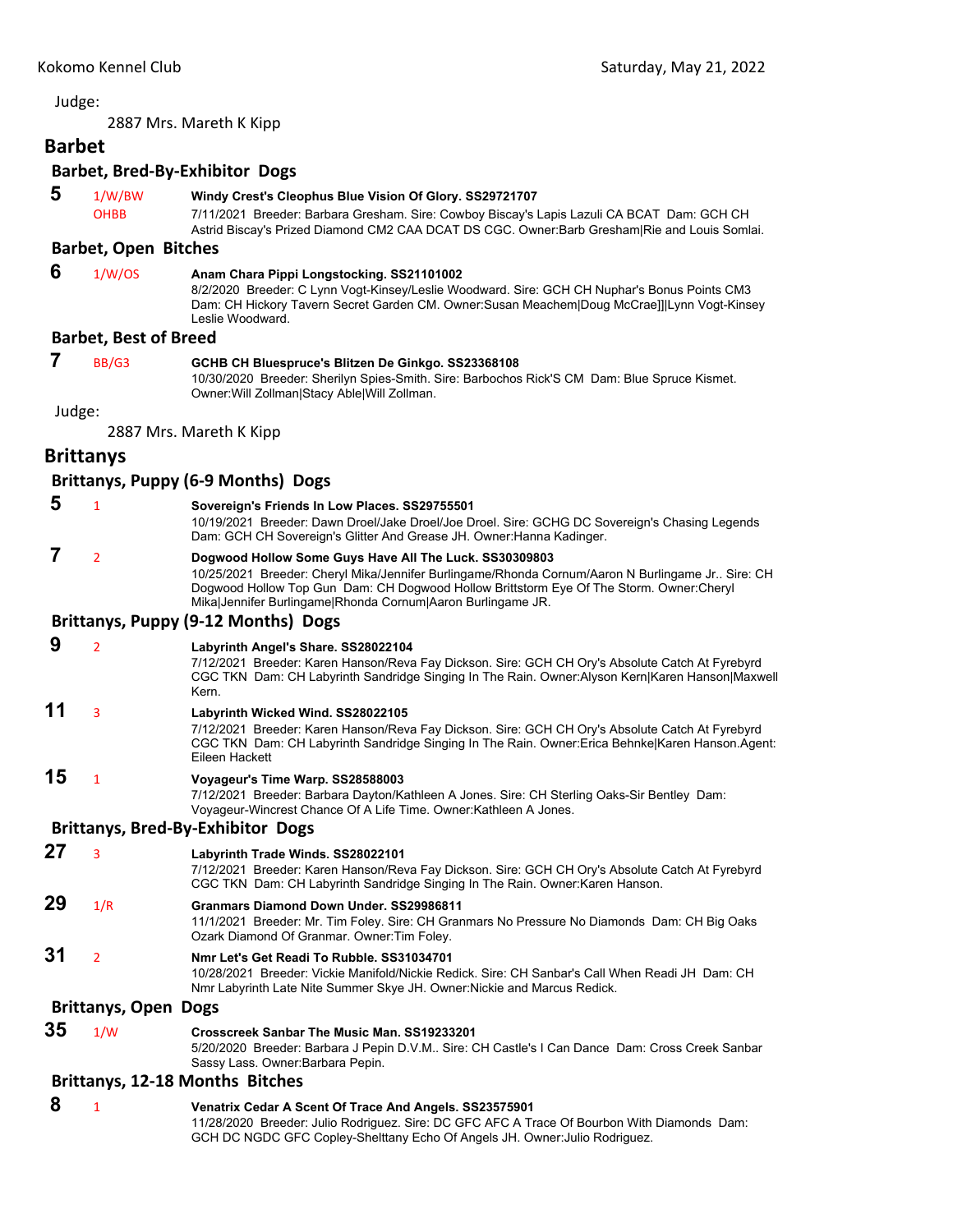|    |                                 | <b>Brittanys, Bred-By-Exhibitor Bitches</b>                                                                                                                                                                                                                                                                                          |
|----|---------------------------------|--------------------------------------------------------------------------------------------------------------------------------------------------------------------------------------------------------------------------------------------------------------------------------------------------------------------------------------|
| 10 | $\overline{2}$                  | Labyrinth All That Glitters. SS21449504<br>9/22/2020 Breeder: Karen Hanson. Sire: GCH CH Ory's Absolute Catch At Fyrebyrd CGC TKN Dam: CH<br>Labyrinth Champagne Wishes Of Shinoak. Owner: Karen Hanson.                                                                                                                             |
| 12 | 3                               | Granmars Diamonds In My Crown. SS29986807<br>11/1/2021 Breeder: Mr. Tim Foley. Sire: CH Granmars No Pressure No Diamonds Dam: CH Big Oaks<br>Ozark Diamond Of Granmar. Owner: Tim Foley.                                                                                                                                             |
| 14 | $\mathbf{1}$                    | Nmr Everest Is Readi To Climb, SS31034702<br>10/28/2021 Breeder: Vickie Manifold/Nickie Redick, Sire: CH Sanbar's Call When Readi JH Dam: CH<br>Nmr Labyrinth Late Nite Summer Skye JH. Owner: Nickie and Marcus Redick.                                                                                                             |
|    |                                 | <b>Brittanys, American Bred Bitches</b>                                                                                                                                                                                                                                                                                              |
| 16 | 1/R                             | Voyageur's The Time Of My Life. SS16423001<br>12/25/2019 Breeder: Karen Hanson/Kathleen Jones. Sire: CH Labyrinth Second Chances JH Dam: CH<br>Voyageur's Once In A Life Time CGC. Owner: Kathleen A Jones.                                                                                                                          |
|    | <b>Brittanys, Open Bitches</b>  |                                                                                                                                                                                                                                                                                                                                      |
| 18 | $\overline{2}$                  | Voyageur-Wincrest Chance Of A Life Time. SS10212501<br>12/21/2018 Breeder: Kathleen A Jones. Sire: GCH CH Labyrinth-Voyageur A Chance Encounter Dam:<br>CH Voyageur's Once In A Life Time CGC. Owner:Barbara Dayton Kathleen A Jones. Colleen Walsh                                                                                  |
| 20 | 4                               | Turning Points Endless Fire CGC TKI. SS16967604<br>2/21/2020 Breeder: Julie Nelson. Sire: DC GFC AFC A Trace Of Bourbon With Diamonds Dam: GCH DC<br>NGDC GFC Turning Points Shenanigans. Owner: Hailey Gould.                                                                                                                       |
| 22 | 3                               | Labyrinth Pie In The Sky. SS20157507<br>8/3/2020 Breeder: Karen Hanson, Sire: GCHS CH Dream Hi's Rsvp Whooz In SH Dam: CH Labyrinth A<br>Kiss'Ll Cost Ya. Owner: Karen Hanson.                                                                                                                                                       |
| 24 | 1/W/BW                          | Labyrinth Barrel Aged Lady Bird. SS21449508<br>9/22/2020 Breeder: Karen Hanson. Sire: GCH CH Ory's Absolute Catch At Fyrebyrd CGC TKN Dam: CH<br>Labyrinth Champagne Wishes Of Shinoak. Owner: Alyson Kern Maxwell Kern. Agent: Eileen Hackett                                                                                       |
|    |                                 | <b>Brittanys, Field Trial Class Dogs</b>                                                                                                                                                                                                                                                                                             |
| 37 | 1                               | DC NAWGDC Sigbrit's Evil Side Of The Road JH. SR96632903<br>12/2/2016 Breeder: Bobbie L Sigmund. Sire: DC AFC Nmr One For The Road Dam: GCH CH Sigbrit's<br>See No Evil JH. Owner: LA Bryfogle.                                                                                                                                      |
| 39 | $\overline{2}$                  | CH Venatrix Touch Of Angels. SS18379001<br>4/20/2020 Breeder: Julio Rodriguez. Sire: DC Ammo's Denver Brier Patch Dam: GCH DC NGDC GFC<br>Copley-Shelttany Echo Of Angels JH. Owner: Julio Rodriguez.                                                                                                                                |
|    |                                 | <b>Brittanys, Field Trial Class Bitches</b>                                                                                                                                                                                                                                                                                          |
| 26 |                                 | CH Nmr Labyrinth Late Nite Summer Skye JH. SR87929602<br>6/1/2015 Breeder: Karen Hanson/Nickie Redick. Sire: GCHP CH Labyrinth N Illusion Slippery When Wet<br>JH Dam: CH Vem Call Me Sassie Sue MH. Owner:Nickie and Marcus Redick.                                                                                                 |
|    | <b>Brittanys, Best of Breed</b> |                                                                                                                                                                                                                                                                                                                                      |
| 28 | OS                              | CH Dogwood Hollow Flashpoint SH. SR89163107<br>7/1/2015 Breeder: Geri O Clements/Cheryl Mika/Aaron N Burlingame Jr./Jennifer Burlingame. Sire: GCHP<br>CH Star Flight Jumpin Jack Flash RN AX AXJ MJP CGC TKI Dam: GCHB CH Dogwood Hollow Little<br>Surfer Girl. Owner:Rhonda Cornum Cheryl Mika  Jennifer Burlingame Geri Clements. |
| 41 | <b>SEL</b>                      | GCH CH Indiana Champagne. SS04581406<br>3/3/2018 Breeder: Heather Michalke. Sire: GCHG CH Shelttany's Against All Odds Dam: GCH CH<br>Labyrinth Nmr My First Taste Of Champagne. Owner: Heather Michalke .Agent: Lisa Arnett                                                                                                         |
| 43 |                                 | GCH CH Labyrinth-Voyageur A Chance Encounter. SS04843905                                                                                                                                                                                                                                                                             |
|    | OHBB/OHG3                       | 4/18/2018 Breeder: Karen Hanson. Sire: GCHG CH Shelttany's Against All Odds Dam: GCH CH Labyrinth<br>Nmr Champagne Kisses. Owner: Kathleen A Jones Karen Hanson.                                                                                                                                                                     |
| 45 |                                 | GCH CH Sovereign's Time To Fly BCAT DM DJ. SS12356604<br>5/26/2019 Breeder: Dawn Droel/Joe Droel. Sire: GCH CH MACH12 Credit Kaze's Capital Gains RN JH<br>MXS4 MJB5 MXF T2B2 BCA Dam: CH Sovereign's Legendary Chocolate JH. Owner:Kristin L Kamholz.                                                                               |
| 49 | ВB                              | GCH CH Labyrinth Double Entendre. SS20157506<br>8/3/2020 Breeder: Karen Hanson. Sire: GCHS CH Dream Hi's Rsvp Whooz In SH Dam: CH Labyrinth A<br>Kiss'Ll Cost Ya. Owner: Erica Behnke Karen Hanson. Agent: Eileen Hackett                                                                                                            |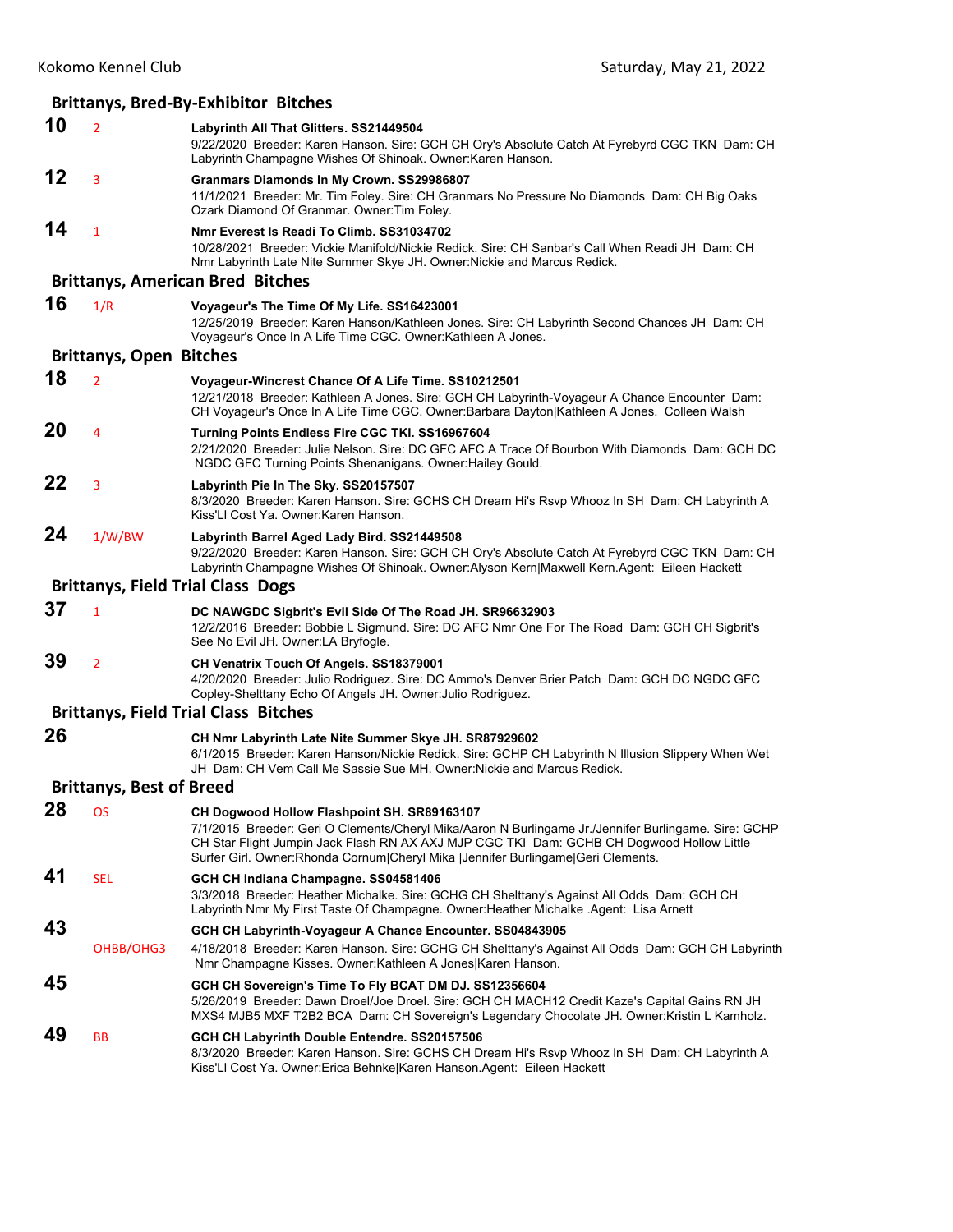2887 Mrs. Mareth K Kipp

## **Nederlandse Kooikerhondjes**

## **Nederlandse Kooikerhondjes, Best of Breed**

## **5** BB **CH Amazing Luka Van Den Iserman Hoeve BCAT CGC TKN. SS14687001** OHBB/OHG2 5/31/2019 Breeder: Lucinda Paganin. Sire: Amazing Floris Van Den Iserman Hoeve Dam: Amazing Amerika Van Den Iserman Hoeve CGC. Owner:Amber Corduan|Hailey Perkins|Lucinda Paganin. Judge: 2887 Mrs. Mareth K Kipp **Pointers Pointers, Puppy (6‐9 Months) Dogs 5** AB **Monarch's New Kid In Town At Barkshire. SS29864104** 9/11/2021 Breeder: Suzzie Bambule/Kim Earle/Rachael Murphy/Laura Heidrich. Sire: GCH CH Monarch Laurent's I'M Bringin' Sexy Back Dam: GCH CH Fieldstone Alydar Made In Heaven. Owner:Suzzie Bambule|L. Schinker. **Pointers, Bred‐By‐Exhibitor Dogs 7** AB **Monarch's Lyin' Eyes At Barkshire. SS29864103** 9/11/2021 Breeder: Suzzie Bambule/Kim Earle/Rachael Murphy/Laura Heidrich. Sire: GCH CH Monarch Laurent's I'M Bringin' Sexy Back Dam: GCH CH Fieldstone Alydar Made In Heaven. Owner:Suzzie Bambule|L. Schinker. **Pointers, Best of Breed 6** BB **GCH CH Brackenmoor Royal Finest JH. SS24082801** OHBB 8/20/2020 Breeder: Julie Pullan. Sire: Kra N Zensu Tennessee Whiskey Dam: GCHS CH Brackenmoor Somethingroyal JH. Owner:Julie Pullan. Judge: 2887 Mrs. Mareth K Kipp **Pointers (German Shorthaired) Pointers (German Shorthaired), Puppy (9‐12 Months) Dogs 5** AB **Woofgang Kodachrome. SS27515601** 6/19/2021 Breeder: Kyle M Kruger. Sire: Woofgang Harlequinn JH Dam: Woofgang Misty Morning JH. Owner:Kyle Kruger. **Pointers (German Shorthaired), Open Bitches 6** 1/W **Artemis Shoot For The Stars. SS13731702** 6/13/2019 Breeder: Amy Bricker Crandall/Christy Featherston/Christin Featherstorn. Sire: CH Bella Makes Shooter's Son Shine Dam: CH Artemis Makin Downeaster. Owner:Joel Weeks|Bilie Jo Weeks. **Pointers (German Shorthaired), Best of Breed 8** BB **CH Wynnsong's Celestial Stargazer At Rllnplns. SS08098304** OHBB 9/23/2018 Breeder: Jill Anne Walters/Peggy Joanne Walters. Sire: GCHG CH Trf White River Howlin' At The Stars CD BN RA JH DS CGC Dam: CH Wynnsong's You Gonna Fly. Owner:Laura Wiegand|Sue Crist. **10** AB **CH Wynnsong's Total Eclipse Of The Heart At Rllnplns. SS16425602** 1/9/2020 Breeder: Jill Anne Walters/Peggy Joanne Walters. Sire: GCH CH Diadem's Freeze Frame At Flashpoint JH Dam: CH Grand Slam's Takin' It By Storm At Wynnsong. Owner:Laura Wiegand|Sue Crist. Judge: 2887 Mrs. Mareth K Kipp **Pointers (German Wirehaired) Pointers (German Wirehaired), Best of Breed**

 **5** BB/G4 **GCHG CH Rnr Heywire Dream Boat Set Sail CGC. SR98084702** 2/8/2017 Breeder: Judy Cheshire/Elizabeth Reifschneider. Sire: CH Larkspurs Windmill Winston JH Dam: GCHS CH Highfield N' Heywires Best Port In A Storm. Owner:Kathy Even|Betsy Reifschneider.Agent: Stephanie Hentschel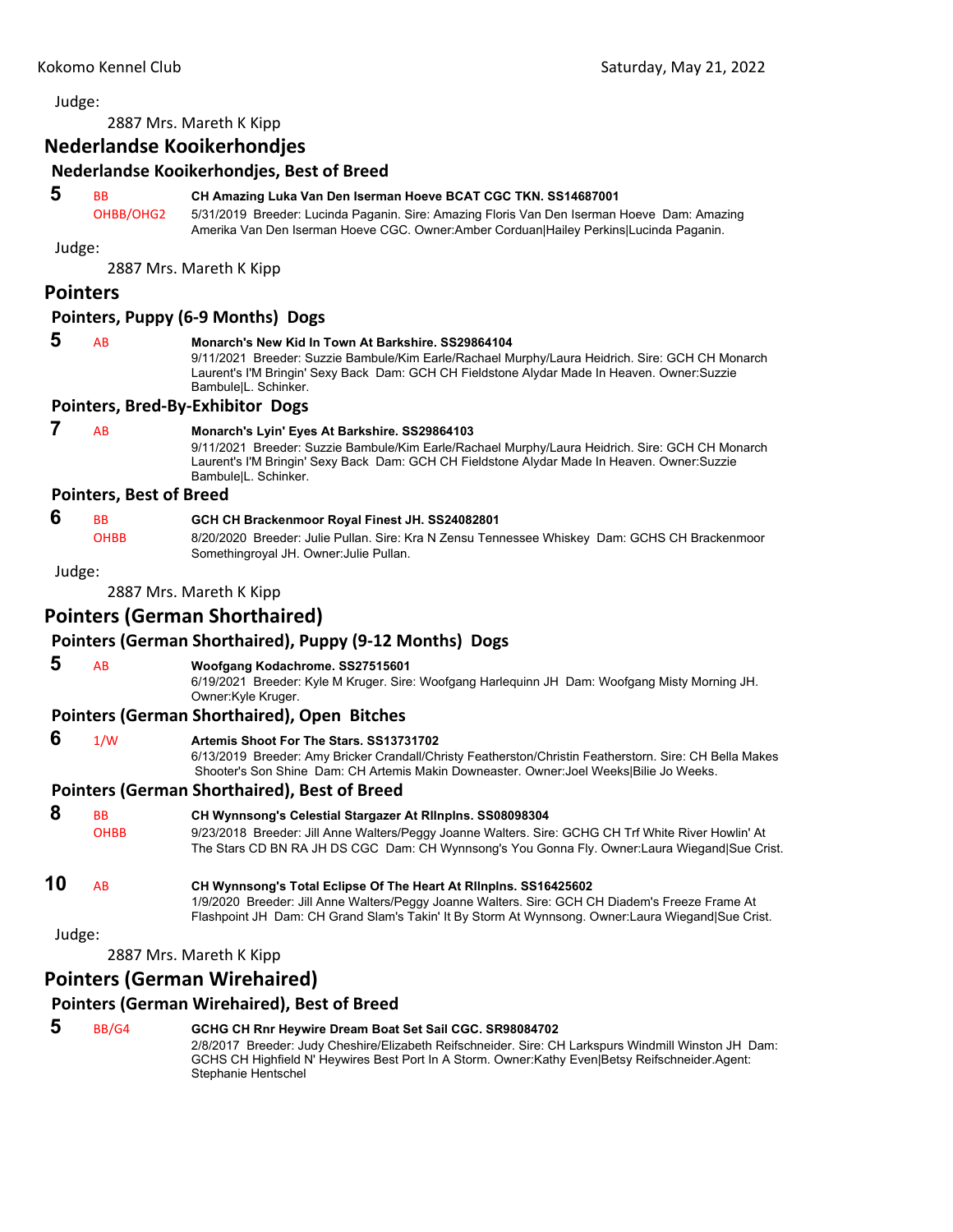## Judge: 2887 Mrs. Mareth K Kipp **Retrievers (Chesapeake Bay) Retrievers (Chesapeake Bay), Open Dogs 5** 1/W/OS **Blue Sky Woodford Reserve SCN. SR93564601** 6/8/2016 Breeder: Yvette Yoho. Sire: GCHG CH Hardwood's Full House DSX5 Dam: Blue Sky Bombay Sapphire. Owner:Michael Kennedy. **Retrievers (Chesapeake Bay), Puppy (9‐12 Months) Bitches 6** 1/W/BB/BW **Ambessa's Medal Of Honor. SS27444001** 5/25/2021 Breeder: Gail Evans/Randi Evans. Sire: GCH CH Caledonia's Cougar Bait RN Dam: Moonlight Bay's Midnight Madness CGC. Owner:Olivia Huston. **Retrievers (Chesapeake Bay), Open Bitches 8** 1/R **Sky Pond Around The World Nellie. SS15628801** 11/18/2019 Breeder: John Contini. Sire: GCH CH Blue Sky Siuslaw Chieftan CGC Dam: CH Sky Pond Regal Ruby CGC. Owner:John Contini.Agent: Stephanie Hentschel **Retrievers (Chesapeake Bay), Best of Breed 10** AB **GCH CH Pond Hollow Sweet Victory JH NA NAJ CGC. SS17589102** 1/28/2020 Breeder: Dyane M Baldwin. Sire: GCH CH Chestnut Hills Windjammer SH Dam: CH Pond Hollow Sticky Toffee. Owner:Jennifer Martin|Tom Martin.Agent: Stephanie Hentschel Judge: 2887 Mrs. Mareth K Kipp **Retrievers (Golden) Retrievers (Golden), Puppy (9‐12 Months) Dogs 5** 1/R **Starlight & Kopi's Ultimate Surfer Dude. SS27753702** 7/8/2021 Breeder: Kelly MacDonald/Phylis L Cox. Sire: Cedar's Pawsitivly Snowbound @ Starlight TD Dam: Sunwinds Spirit Of Aloha. Owner:Debbie Beemer. **Retrievers (Golden), Open Dogs 7** 1/W/BB/BW **Feathurquest Be Alright. SS25261901** 10/23/2020 Breeder: Masaki Shimizu/Keiko Shimizu. Sire: GCHB CH Emery's Walk The Line At Cinamon Bay DN Dam: Bumaclub's Mxd American Dream. Owner:Sinichiro Takagi. **Retrievers (Golden), Puppy (6‐9 Months) Bitches 6** 1/W/OS **Harborview A Lot 2 Luv At Heartland. SS29513201** 8/26/2021 Breeder: Jennifer L Craig. Sire: CH Hytree Going Viral At Harborview Dam: Harborview Hop Skip And A Jump. Owner:Amy Clark. **Retrievers (Golden), 12‐18 Months Bitches 8** AB **Kamaglo's Sibeal. SS24610701** 1/18/2021 Breeder: Maureen Shaughnessy D.V.M.. Sire: Kamaglo Smile That Shines Thru Tears Dam: Kamaglo's Aoife. Owner:Maureen Shaughnessy DVM. **10** <sup>1</sup> **Mardovar's Aquifoliaceae. SS25388102** 3/24/2021 Breeder: Doranne Borsay Horowitz. Sire: GCH CH Mardovar's Life's A Beech CGC TKN Dam: CH Mardovar's Moonlit Marsh. Owner:Kimberly Bachert and Doranne Borsay Horowitz. **Retrievers (Golden), American Bred Bitches 14** 1/R **Goldensoul's Sugar Sugar You Are My Candy Girl DN TKN. SS21057902** 9/3/2020 Breeder: Nancy C Lewine/Ms. Jennifer A Cochran. Sire: Pekay's Dragnet CGC TKN Dam: GCHB CH Goldensoul's Wisdom Of Angel Ariel DN CGC TKA. Owner:Emily McCambridge|Ryan McCambridge|Nancy Lewine|Jenny Cochran. Judge: 2887 Mrs. Mareth K Kipp **Retrievers (Labrador) Retrievers (Labrador), Puppy (6‐9 Months) Dogs 7** <sup>1</sup> **Hearthside's Henry At Hilltop Pines. SS30068402** 10/21/2021 Breeder: Cindy Garzon/John Garzon. Sire: GCH CH Big Thunders Hiilani Playn The Field McgillPointe Dam: Hearthside's At Last CGCA TKN. Owner:Erin Walker.  **9** AB **Loretta Nashville Nights. SS32998701** 8/22/2021 Breeder: Juan Carbonell. Sire: Loretta D'Franco Bella Ciao Dam: Loretta Country Soul.

Owner:Halle Wasson.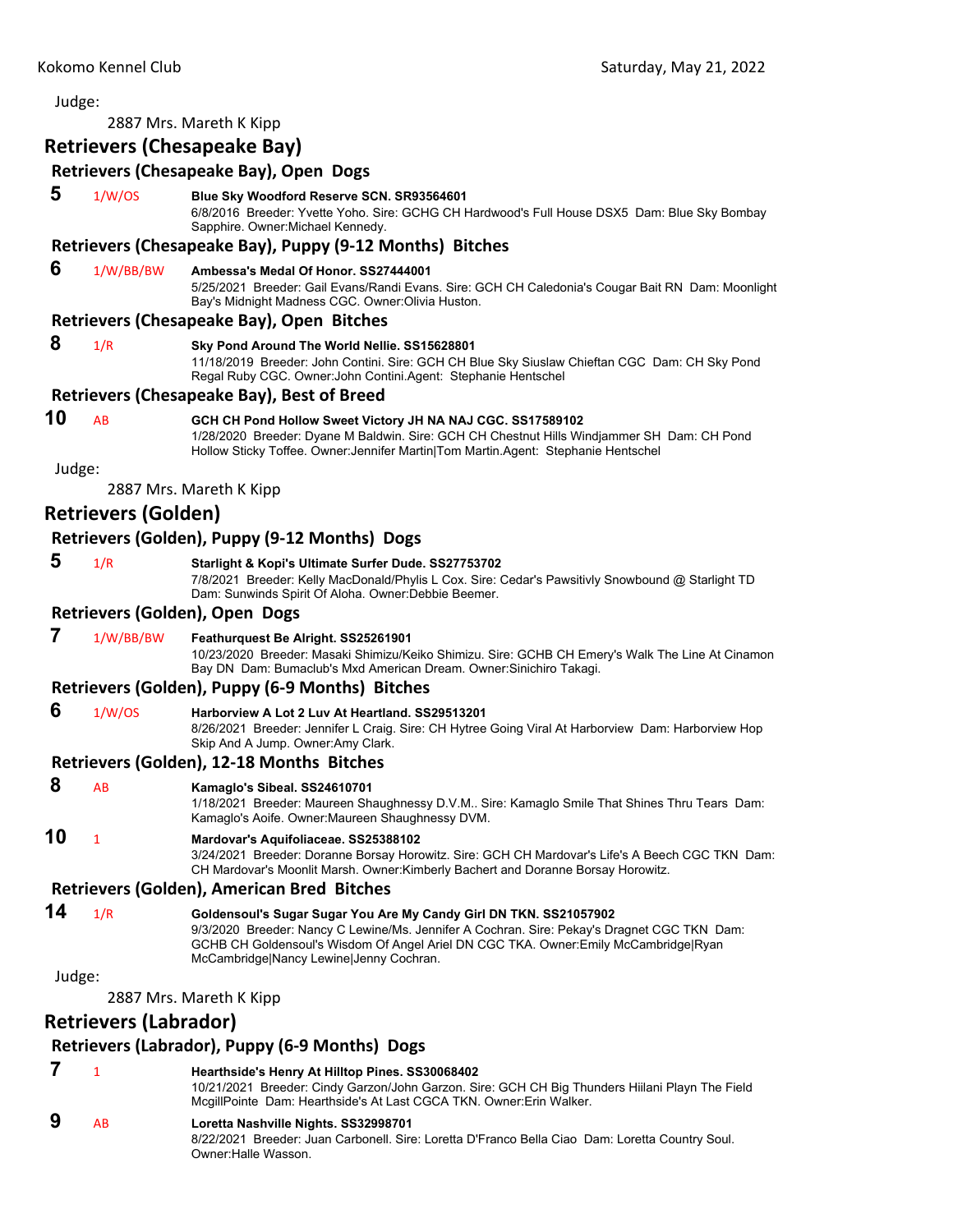|    |                                                     | Retrievers (Labrador), Puppy (9-12 Months) Dogs                                                                                                                                                                                     |  |  |  |  |
|----|-----------------------------------------------------|-------------------------------------------------------------------------------------------------------------------------------------------------------------------------------------------------------------------------------------|--|--|--|--|
| 11 | $\mathbf{1}$                                        | Clearwater's Building Dreams By Sleepy Hollow. SS28258202<br>7/14/2021 Breeder: Jotham Pease. Sire: GCHB CH Clearwater's Midnight Romance From Arlon SH CGC<br>Dam: Sleepy Hollow's Wild Sand Flea. Owner: Lara Nieckula.           |  |  |  |  |
|    |                                                     | Retrievers (Labrador), American Bred Dogs                                                                                                                                                                                           |  |  |  |  |
| 15 | $\overline{2}$                                      | Rustic Ridge Bocephus Born to Boogie. SS19487601<br>6/11/2020 Breeder: Donna Powell. Sire: GCH CH Soundview's Noble Heir To Mykiss Dam: Rustic Ridge<br>Nellie's Just A Dream At Libertycrk. Owner: Mackynzie Pullen Donna Powell.  |  |  |  |  |
| 17 | 1/R                                                 | Paradocs Ak's Daniel. SS21095804<br>8/24/2020 Breeder: Karen Helmers/Ari Katz/John R Helmers. Sire: GCH CH Paradocs Bellwether Heath<br>Dam: Paradocs Rani. Owner: Ari Katz.                                                        |  |  |  |  |
|    |                                                     | Retrievers (Labrador), Open Dogs                                                                                                                                                                                                    |  |  |  |  |
| 19 | 3                                                   | Prophets Rock Chief Black Hoof. SS07831301<br>8/23/2018 Breeder: Ms. Marjorie Dianne McGlothlin. Sire: GCHP CH Davris Tabatha's Dutch Dam: Black<br>Rock Annie Get Your Guns CGC TKN. Owner:Dale Brummett Marjorie McGlothlin.      |  |  |  |  |
| 21 | 4                                                   | Little Prairie Keepin It Cool. SS11498408<br>3/30/2019 Breeder: Bonnie Moore/John Moneghan. Sire: GCH CH Shannon's A Boy Named Suh Dam:<br>Chestnut's Lady In Charge. Owner: Bonnie Moore.                                          |  |  |  |  |
| 23 | AB                                                  | Cedar Springs Hirschbach. SS13083203<br>5/28/2019 Breeder: Mary J Herburger. Sire: CH Glacieridge's Solar Eclipse Dam: Cedar Springs<br>Picabo's Khaki Pants. Owner: Mary Herburger Susan Smith Roy Smith.                          |  |  |  |  |
| 25 | 1/W/BB/BW                                           | Maroma's Burcano Rock Me Amadeus, SS20608702<br>3/13/2020 Breeder: Marco Antonio Concha Gonzalez. Sire: GCHG CH Epoch's Moccasin Joe Dam: Miura<br>(Concha). Owner: Marco Antonio Concha Alexander Riano.                           |  |  |  |  |
| 27 | $\overline{2}$                                      | Vito C (Rivera). SS32287801<br>6/19/2019 Breeder: LUIS ENRIQUE RIVERA GARCIA. Sire: GCH CH Vegas Night Bella Mare Dam:<br>Choo Hee (Anguiano). Owner: Manuel Queijeiro   Gerardo Del Mazo Morales.                                  |  |  |  |  |
|    |                                                     | Retrievers (Labrador), Puppy (6-9 Months) Bitches                                                                                                                                                                                   |  |  |  |  |
| 6  | $\mathbf{1}$                                        | Little Prairie Down Under Wonder, SS29835801<br>10/20/2021 Breeder: Bonnie Moore. Sire: CH Lacote Boomerang To Big Sky Dam: Zinfndel Little Prairie<br>Lace N Camo. Owner: Bonnie Moore.                                            |  |  |  |  |
| 8  | 3                                                   | Amen Hadleigh's Little Miss Chievous. SS29891702<br>9/25/2021 Breeder: Brenton Hadley/Debbie Penrod. Sire: CH Hadleigh Greenstone Guido Dam: Hadleigh<br>Amen Shine On. Owner: Erin Michaels.                                       |  |  |  |  |
| 10 | $\overline{2}$                                      | Queijeiro Lady Diana (Medina). SS32848801<br>9/4/2021 Breeder: Manuel Queijeiro/Renan Medina De Velasco. Sire: Annual's Downtown Boy Dam:<br>Queijeiro Aruba. Owner: Lynn Stafford.                                                 |  |  |  |  |
|    |                                                     | Retrievers (Labrador), 12-18 Months Bitches                                                                                                                                                                                         |  |  |  |  |
| 12 | $\mathbf{1}$                                        | Black Rock Bekah. SS23453001<br>12/4/2020 Breeder: Dale Brummett. Sire: Ljutic Lane Taking Charge at Little Prairie Dam: Black Rock<br>Breeza. Owner: Dale Brummett.                                                                |  |  |  |  |
| 14 | $\overline{2}$                                      | Feather-Reed's High Praise. SS24461805<br>2/12/2021 Breeder: Pete Zimmerman/Tanya Zimmerman. Sire: CH Hunt Club Tonight's The Night Dam:<br>Feather-Reed's Bit-O-Black. Owner:Tanya Zimmerman Pete Zimmerman.                       |  |  |  |  |
| 16 | AB                                                  | <b>Belquest Conclusion Alice In Wonderland. SS26049703</b><br>4/10/2021 Breeder: Vicky Creamer/Kristen Creamer-Allison/Krista Beal. Sire: GCH CH Farnfield Topo<br>Gigio Dam: Belquest Conclusion Poker Face. Owner: Halle Wasson.  |  |  |  |  |
|    |                                                     | Retrievers (Labrador), Amateur Owner Handler Bitches                                                                                                                                                                                |  |  |  |  |
| 18 | 1/R                                                 | Rustic Ridge Dixie Ain't Misbehaven. SS19487603<br>6/11/2020 Breeder: Donna Powell. Sire: GCH CH Soundview's Noble Heir To Mykiss Dam: Rustic Ridge<br>Nellie's Just A Dream At Libertycrk. Owner: Mackynzie Pullen   Donna Powell. |  |  |  |  |
|    |                                                     | Retrievers (Labrador), Bred-By-Exhibitor Bitches                                                                                                                                                                                    |  |  |  |  |
| 22 | $\mathbf{1}$                                        | Black Rock Winter Blossom. SS24491201<br>2/12/2021 Breeder: Dale A Brummett. Sire: GCHG CH Mainland Little Ricky Ricardo Dam: Black Rock<br>Creme Brulee. Owner: Dale Brummett.                                                     |  |  |  |  |
|    | <b>Retrievers (Labrador), American Bred Bitches</b> |                                                                                                                                                                                                                                     |  |  |  |  |
| 24 | $\overline{2}$                                      | Little Prairie Spicein It Up. SS11498411<br>3/30/2019 Breeder: Bonnie Moore/John Moneghan. Sire: GCH CH Shannon's A Boy Named Suh Dam:<br>Chestnut's Lady In Charge. Owner: Bonnie Moore.                                           |  |  |  |  |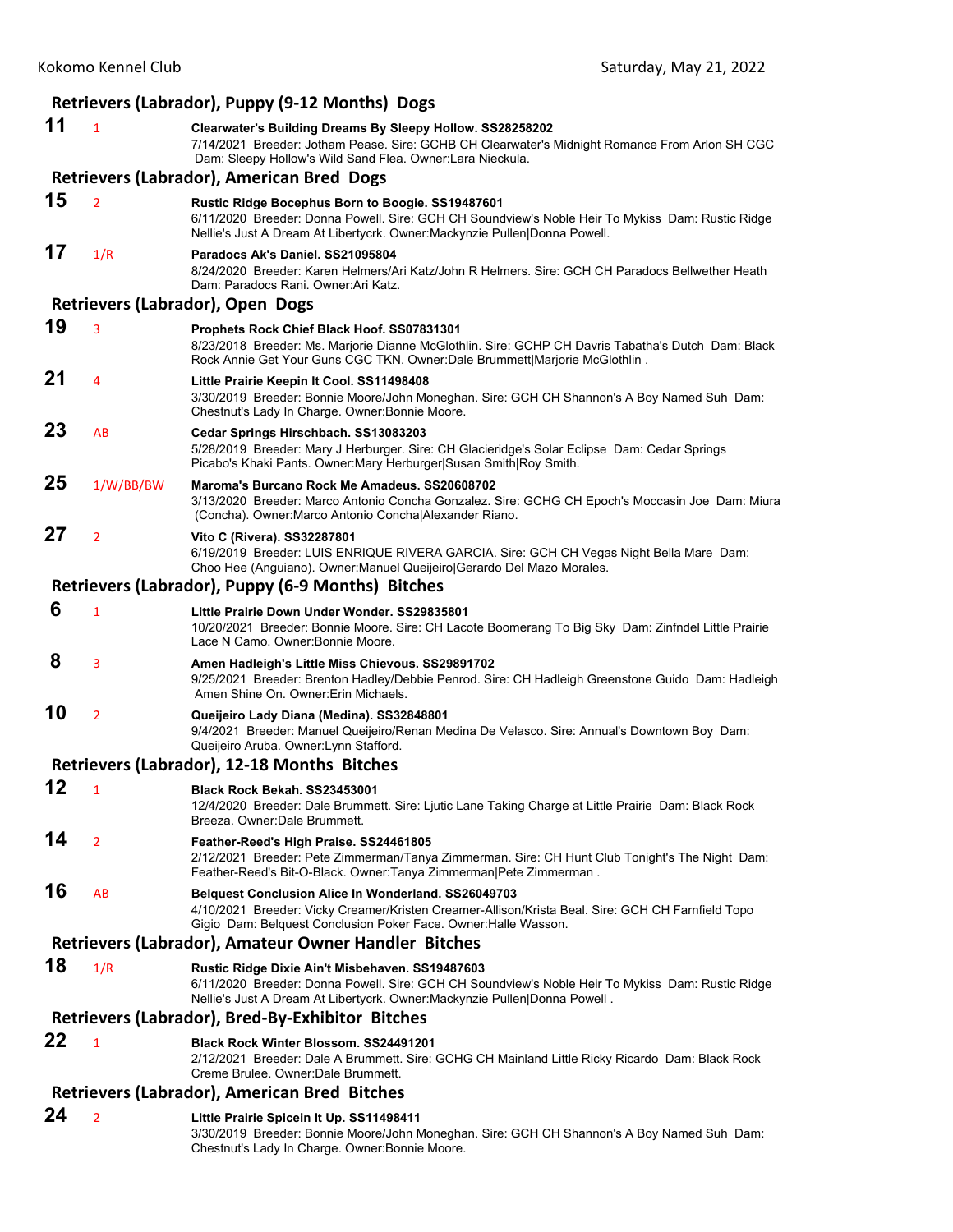**26** <sup>1</sup> **Edgemere's Sunnyside By Graycroft JH. SS22538502** 10/8/2020 Breeder: Liza Folk/Mark Folk/Karen Cheney. Sire: GCHS CH Aquarius Immabe Trouble Dam: Graycroft Sara Sal Of Sunnyside. Owner:Karen Cheney.

#### **Retrievers (Labrador), Open Bitches**

**28** 1/W/OS **Fairlane Merry Mary. SR97250407** 12/19/2016 Breeder: Sara Greenburg/Dr. Karen D Helmers. Sire: CH Aster Liberti Labro Hamburg Dam: CH Fairlane Paradocs Aggregate Kutter. Owner:Sara Greenburg. **30** AB **Cedar Springs Khaki's Calico Keepsake. SS13083204** 5/28/2019 Breeder: Mary J Herburger. Sire: CH Glacieridge's Solar Eclipse Dam: Cedar Springs Picabo's Khaki Pants. Owner:Mary Herburger|Susan Smith|Roy Smith. **32** <sup>3</sup> **Little Prairies Irish Angle. SS17864001** 3/17/2020 Breeder: Bonnie Moore. Sire: Hearthside's Small Town Southern Man From Mar-Moye Dam: Chestnut's Lady In Charge. Owner:Bonnie Moore. **34** <sup>2</sup> **Paradocs Last Dance. SS21095303** 9/6/2020 Breeder: Karen Helmers/Tina Barks. Sire: CH Greenstone's Down The Hatch Dam: Bellwether Cuppa Tetley At Paradocs. Owner:Karen Helmers|John Helmers.

Judge:

2887 Mrs. Mareth K Kipp

## **Setters (English)**

## **Setters (English), Best of Breed**

- **6** BB **GCH CH Summer Hill This Girl's On Fire. SR97552102**
	- OHBB/OHG1 1/15/2017 Breeder: John & Daniel fabelo. Sire: GCH CH Celestial's Man On Fire Dam: GCHG CH Summer Hill Bella B Magic. Owner:John Fabelo |Daniel fabelo.

#### Judge:

2887 Mrs. Mareth K Kipp

## **Setters (Gordon)**

## **Setters (Gordon), Best of Breed**

## **5** BB **GCHB CH Spellbound's Indiana Jones At O'Eire BCAT. SR93887408**

OHBB 6/12/2016 Breeder: Ms. Carolyn Russell Gold. Sire: GCH CH Firethorn's Eye-Deal Dam: GCHS CH Blazen Spellbound's Wonder Woman JH. Owner:Patricia Cordray.

Judge:

2887 Mrs. Mareth K Kipp

## **Spaniels (Clumber)**

## **Spaniels (Clumber), Best of Breed**

## **5** BB **CH Clussexx What The-Duck RN. SS21815602**

OHBB 10/9/2020 Breeder: Kimberly Daboo/Sara J Sewall/Jamie Hubbard/Douglas A Johnson. Sire: GCHG CH Clussexx Man Of Steel RN Dam: CH Clussexx Water Off A Ducks Back. Owner:Margaret Warner|Doug Johnson|Jamie Hubbard|Kim Daboo.

Judge:

2887 Mrs. Mareth K Kipp

## **Spaniels (Cocker) Black**

## **Spaniels (Cocker) Black, Bred‐By‐Exhibitor Dogs**

 **5** 1/W/BW **Laurent Ashwood Steal Away. SS28291303**

5/22/2021 Breeder: Genea W Jones/Laura Heidrich. Sire: CH Laurent's Flying Solo Dam: CH Ashwood's Steal The Show. Owner:Laura Heidrich.

## **Spaniels (Cocker) Black, Puppy (9‐12 Months) Bitches**

 **6** 1/W/OS **Ashwood Laurent Steal The Spotlight. SS28291301** 5/22/2021 Breeder: Genea W Jones/Laura Heidrich. Sire: CH Laurent's Flying Solo Dam: CH Ashwood's Steal The Show. Owner:Genea White Jones|Laura Heidrich.

## **8** 2/R **Laurent's And Just Like That. SS28291501**

8/3/2021 Breeder: Laura Heidrich/Deborah Sazma. Sire: GCH CH Laurent Ashwood Justin Time CGC Dam: CH Laurent & Oaktree One Fine Day BN RI CGC. Owner:Laura Heidrich.

## **Spaniels (Cocker) Black, Best of Breed**

 **7** BB **GCH CH Mar-K's Breaking Out CGC TKI. SS07191902** 7/8/2018 Breeder: Mark J Ragusa/Jackie Curry/Marlene Ness. Sire: GCHB CH Loch Lomond N Kaplar's D'Artagnan Dam: CH Mar-K's Breaking Bad. Owner:Rona Halbreich .Agent: Lisa Arnett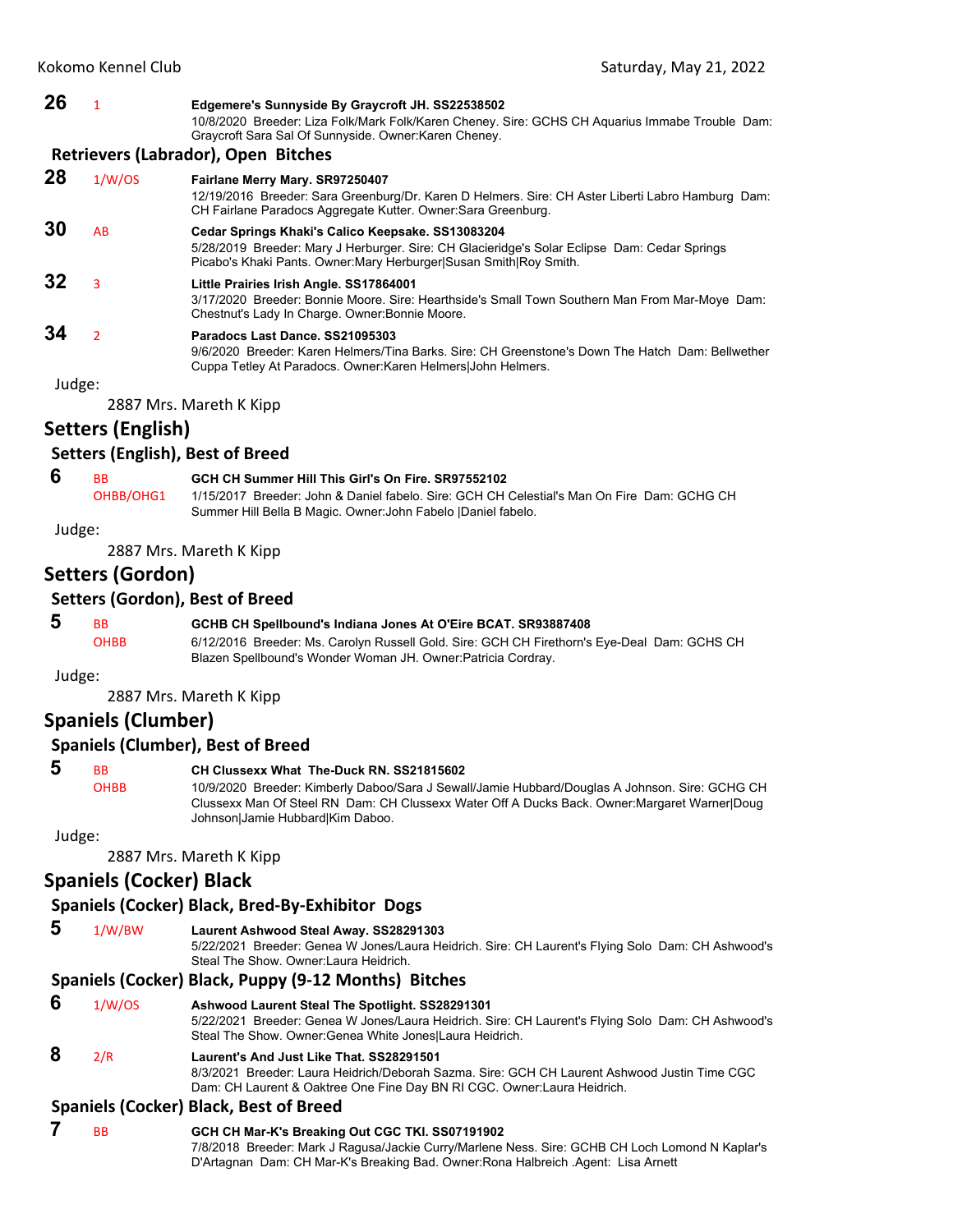Judge: 2887 Mrs. Mareth K Kipp **Spaniels (Cocker) Ascob Spaniels (Cocker) Ascob, Bred‐By‐Exhibitor Bitches 6** AB **Laurent & Ashwood's Time-Less. SS25537101** 2/4/2021 Breeder: Genea W Jones/Laura Heidrich. Sire: CH Laurent's Time Of My Life Dam: CH Laurent Ashwood Front Of The Line. Owner:Laura Heidrich|Genea W. Jones.  **8** AB **Monarch's Nobody Puts Baby In A Corner. SS25805001** 2/23/2021 Breeder: Laura Heidrich/Suzzie Bambule. Sire: CH Laurent's Time Of My Life Dam: CH Laurent Monarch Shopping Spree. Owner:Suzzie Bambule. Judge: 2887 Mrs. Mareth K Kipp **Spaniels (Cocker) Parti‐Color Spaniels (Cocker) Parti‐Color, 12‐18 Months Bitches 6** 1/R **Benchmark's Daddy's Girl. SS25871303** 4/11/2021 Breeder: Mrs. Stephanie Kilmer. Sire: CH Nosowea's Pac-N-Play Dam: Lady Anne Marie IV. Owner:Melinda Rossetter|Megan Biery. **Spaniels (Cocker) Parti‐Color, Bred‐By‐Exhibitor Bitches 8** 1/W **Benchmark's Easy Breezy Beautiful. SS27530101** 6/13/2021 Breeder: Melinda K Rossetter/Megan Biery. Sire: Benchmark's Brand New Man Dam: CH Benchmark's Had To Have It. Owner:Megan Biery|Melinda K Rossetter. **Spaniels (Cocker) Parti‐Color, Best of Breed 5** BB **GCH CH Lynn D's It's A Kinda Magic. SS12775701** 4/7/2019 Breeder: Debbie Swier/John Mcnelly. Sire: GCHS CH My-Ida-Ho Remarkable Dam: CH Lynn D's Almost An Angel. Owner:Debbie Swier.Agent: Lisa Arnett **10** OS **GCHB CH Laurent's Fashion Show CGC. SS17221701** 12/5/2019 Breeder: Laura Heidrich/Deborah Sazma. Sire: GCHG CH Dalin's West Coast Connection CGC Dam: CH Laurent's Show Off CD BN RA CGC. Owner:Laura Heidrich. Judge: 2887 Mrs. Mareth K Kipp **Spaniels (English Cocker) Spaniels (English Cocker), Best of Breed 5** BB/G2 **GCHG CH Lynann's Keeper Of The Flame. SS06445901** 5/11/2018 Breeder: Lynda Gall/DEBRA PITCHFORD/Robert Gall Sr.. Sire: GCHS CH Dawnglow Man In Black Dam: GCHB CH Lynann's Rhythm In Blue. Owner:Lynda Gall|Pamela Morgan |Robert Gall Sr.Agent: Laura King Judge: 2887 Mrs. Mareth K Kipp **Spaniels (English Springer) Spaniels (English Springer), Open Bitches 6** AB **Felstar White Hot Fire SWA SCE SIE SEE. SS09488201** 12/13/2018 Breeder: Dr. Bev Sigl Felten/Dave Bronikowski. Sire: GCH CH Big Brazzel Xtra Hot Dam: Kehre's Felstar Saber Stick It. Owner:Suzanne Roehling.  **8** 1/W **Crossroad Jockeyhill Uptown Girl. SS25427602** 2/16/2021 Breeder: Laurie Green/Jody Paquette-Garcini/Richard Green/Erline Jesseman. Sire: GCHG CH Wil-Orion's Twenty Twenty OAP AJP CGC Dam: CH Crossroad Jockeyhill That Would Be Enough. Owner:Steven Castle|Jody Garcini|Laurie Green|Erline Jesseman. **Spaniels (English Springer), Best of Breed 5** BB/G1 **GCHS CH Crossroad Jockeyhill My Shot. SS01468001** 9/30/2017 Breeder: Laurie Green/Jody Garcini/Richard Green/Erline Jesseman. Sire: GCHG CH Crossroad Jockeyhill On The Green NAJ AXP AJP Dam: GCHG CH Telltale Crossroad Opposites Attrack NJP. Owner:Laurie Green|Richard Green|Jodi Garcini|Erlene Jessiman.

## **7** AB **CH Telltale Titanium. SS01502401**

6/28/2017 Breeder: Celie Florence/Robin Novack/Beth Fink. Sire: GCHS CH Seaview's Notorious Dam: CH Telltale Curtain Call. Owner:Laurie Green|Robin Novack|Beth Fink.

#### **10** OS **CH Advent's Glory Forever Amen Mt: 6 THDN CGC. SS14057006** 8/2/2019 Breeder: Nancy Stephens. Sire: GCH CH Embur Autumfire Royal Rendition Dam: GCH CH Advent's Blessing Of Faith Mt 25:40. Owner:Nancy Stephens|JoAnne Friedgood.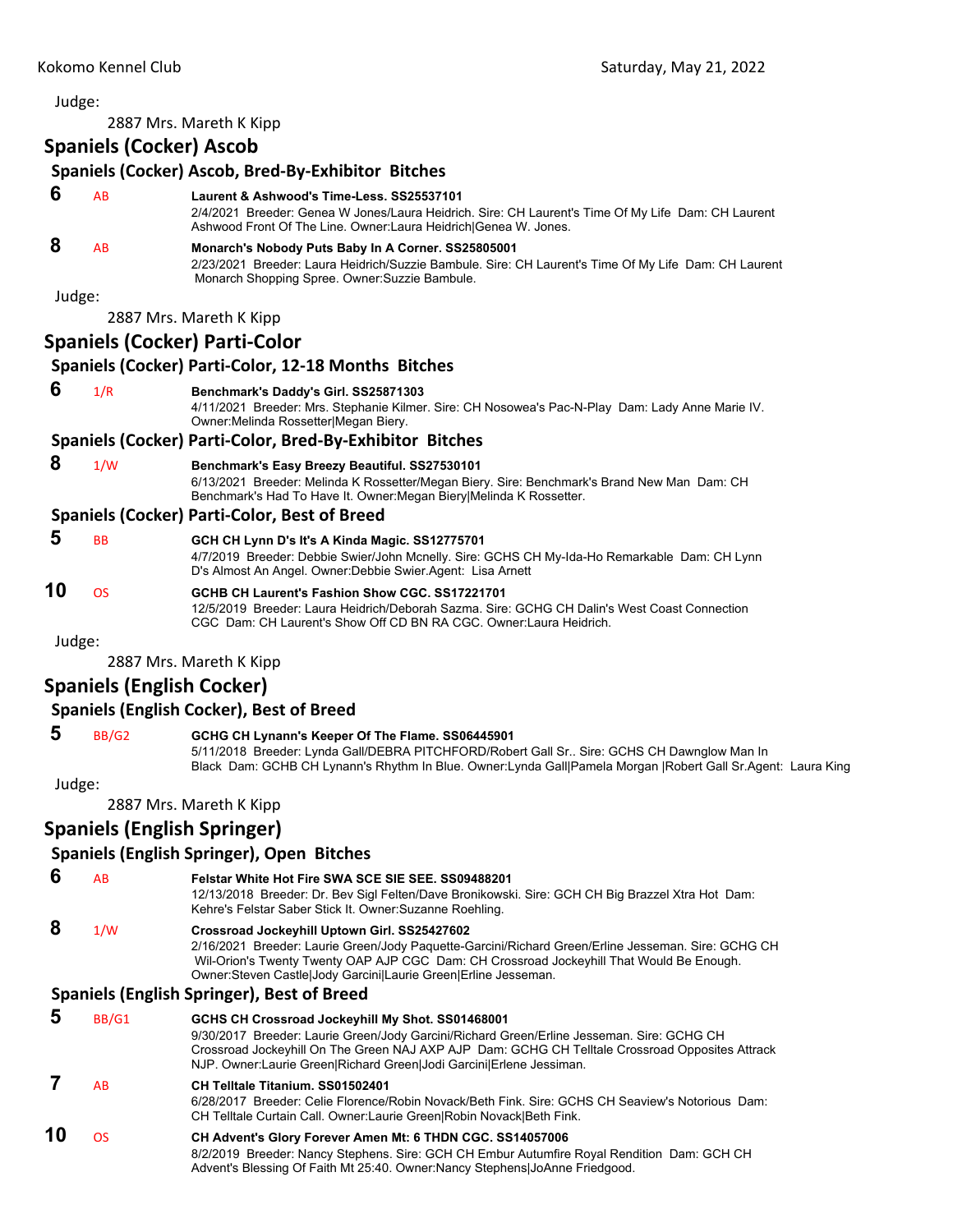## Judge: 2887 Mrs. Mareth K Kipp **Spaniels (Field) Spaniels (Field), 12‐18 Months Dogs 5** 1/W **Nautica's With A Little Help From My Friends. SS25073406** 1/29/2021 Breeder: Ms. Danielle Brewer. Sire: GCHB CH Nautica's Ob La Di Ob La Da FDC NA XF DCAT DSX DJ AJA HDJ CGC Dam: CH Nautica's & Fireglory's Light My Fire BCAT TKN. Owner:Emily Mulpuri. **Spaniels (Field), Bred‐By‐Exhibitor Dogs 7** 1/R **Wyldkatz Midnight Special. SS32672402** 10/20/2021 Breeder: Daphne Stover/Ashley Mroz. Sire: GCH CH Wyldkatz Intrepid Night Panther BN RI FDC NA NAJ OAP NJP NF NFP Dam: CH Didilcom's Hen Wyldkatz Roots In Finland SCN DN TKN. Owner:Daphne Stover. **Spaniels (Field), 12‐18 Months Bitches 6** 1/R **Wyldkatz Princess Celestiana. SS25216003** 3/4/2021 Breeder: Daphne Stover/Ashley Mroz. Sire: GCH CH Wyldkatz Intrepid Night Panther BN RI FDC NA NAJ OAP NJP NF NFP Dam: CH Didilcom's Hen Wyldkatz Roots In Finland SCN DN TKN. Owner:Carolyn Summers |Daphne Stover. **Spaniels (Field), Open Bitches 8** 1/W/BW **Fecimus Written In The Stars. SS10342902** 8/5/2018 Breeder: K J Shepherd/ACL MacBain. Sire: Jesham Baronet Dam: Fecimus Flirting With Fire. Owner:Danielle K Brewer|Allie MacBain. **Spaniels (Field), Best of Breed 9** OS **GCH CH Wyldkatz Night Of The Jaguar RN FDC BCAT SCN RATN DN CGCA CGCU . SS06916401** 4/27/2018 Breeder: Daphne Stover / Megan Marshall / . Sire: Elgert Into The Groove Dam: GCHB CH Wyldkatz Hear Me Roar CD BN RA FDC NJP NFP CA BCAT SCE SIN SBN. Owner:Daphne Stover. **11** SEL **CH Wyldkatz Oliver Titanium Knight BCAT CGCA CGCU TKI. SS14602103** OHBB 8/18/2019 Breeder: Daphne Stover/Ashley Mroz. Sire: Capriole's All-Star Player BCAT Dam: CH Didilcom's Hen Wyldkatz Roots In Finland SCN DN TKN. Owner:Jackie Graham. **12** BB **GCHG CH Sandscape Who's That Girl. SR90022101** 5/31/2015 Breeder: Corinne Dooley/Nichole Dooley Bunch/Georgette Perry. Sire: GCH CH Windward's Are You Ready Dam: GCHG CH Sandscape Pardon Me Boys. Owner:Nichole Dooley Bunch|Corinne Dooley|Jim & Judy Constance.Agent: Lisa Arnett Judge: 2887 Mrs. Mareth K Kipp **Spaniels (Welsh Springer) Spaniels (Welsh Springer), American Bred Bitches 6** 1/R **Kismet's South Pacific BCAT CGC. SS12740202** 5/22/2019 Breeder: Rebekah Dickey. Sire: GCH CH Glenevan Altair RN CAX BCAT CGC TKN Dam: Destiny's Time To Try Defying Gravity CA CGC. Owner:Rebekah Dickey. **Spaniels (Welsh Springer), Open Bitches 8** 1/W/OS **Destiny's Time To Try Defying Gravity CA CGC. SR82914204** 4/19/2014 Breeder: Caroline S Lee/Catherine C Lee. Sire: GCH CH Loreln's Brecon Of Cymru Dam: CH Destiny's Hershey's Kisses RN CGC TKN. Owner:Rebekah Dickey. **Spaniels (Welsh Springer), Best of Breed 5** BB **CH Clussexx Stonecroft Red Skye Over Wyndyn BN. SS09472403** 12/10/2018 Breeder: Erin L Miller/Douglas A Johnson/Jaime Hubbard. Sire: CH Clussexx On The Red Carpet Dam: GCH CH Clussexx One Step Ahead. Owner:Karen Lyle.  **7** SEL **GCH CH Kyraco Superstar My Sergei BCAT. SS17743103**

OHBB/OHG4 3/3/2020 Breeder: Michael Travanutti/Mary Kay Morel. Sire: GCH CH Glenevan Altair RN CAX BCAT CGC TKN Dam: GCHB CH Trystyn's Elan In Silk RN CAA BCAT CGC TKN. Owner:Michael Travanutti|Mary Kay Morel|Mary Kay Morel & Michael Travanutti.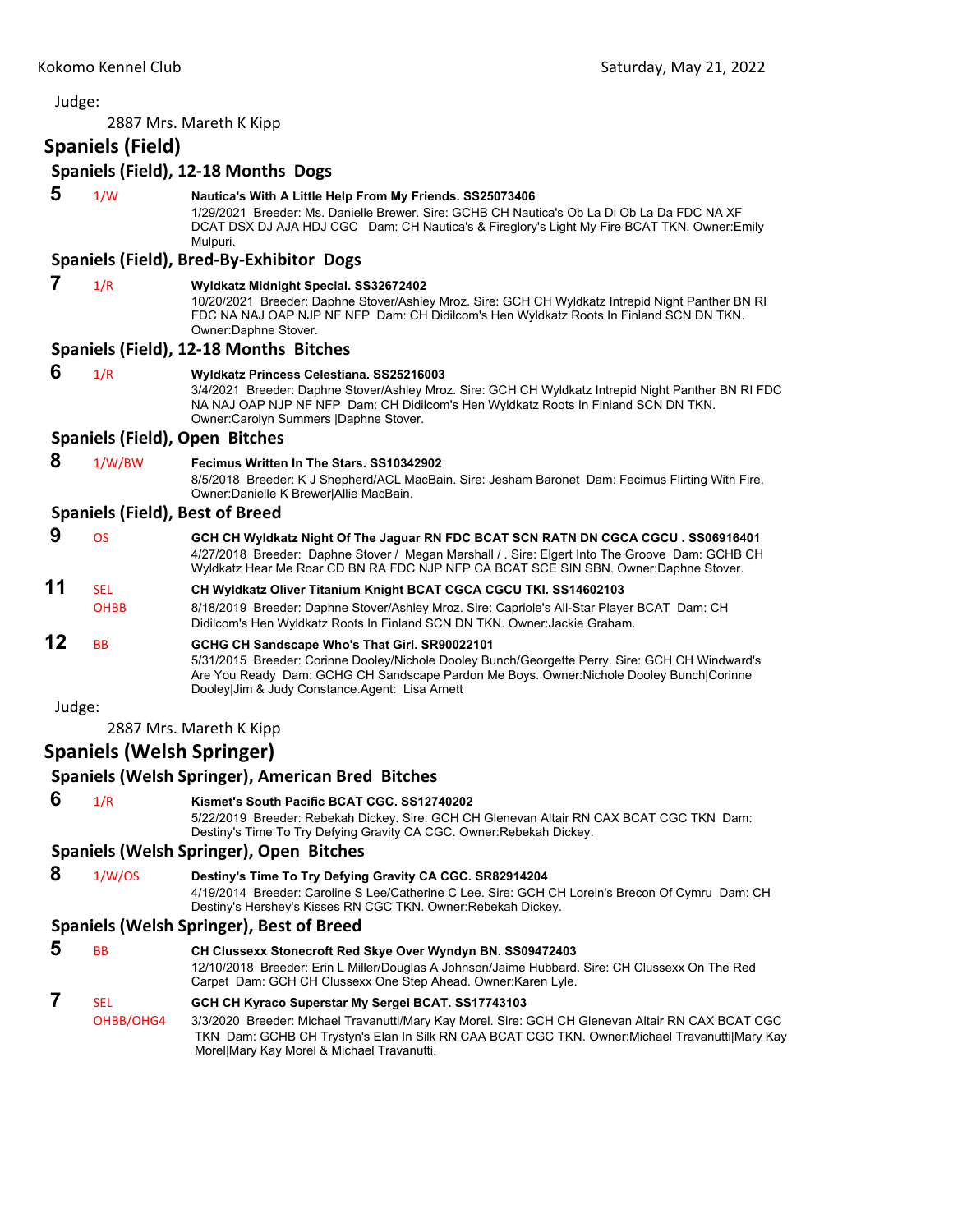2887 Mrs. Mareth K Kipp

# **Vizslas**

# **Vizslas, Puppy (9‐12 Months) Dogs**

# **5** EX **Little Hurricane. SS27114401**

6/18/2021 Breeder: Erin Myers/Teresa Gimbut/Colleen Walsh. Sire: Pagliacci Kizmar Son Of A Witch Dam: Envizion Reindeer Games. Owner:Allison Grieser|Lisa Bostock.

## **Vizslas, Open Bitches**

# **6** 1/W **Jnek's Can You Feel The Love Tonite JH CGC TKN. SR93154803**

OHBB 4/6/2016 Breeder: Kathy Engelsman/Jeff Engelsman/Christine Schaberg. Sire: CH Jnek Crimson Pride Dam: GCH CH Jnek's As You Wish JH. Owner:Michelle Selby|Mark Selby|Kathy Engelsman|Christine Schaberg.

## **Vizslas, Best of Breed**

 **8** BB **GCH CH Jnek Chantilly Lace CGC TKN. SR97953106** 1/29/2017 Breeder: Kathy Engelsman/Christine Schaberg. Sire: GCH CH Jnek's King Ralph JH Dam: GCH CH Jnek's As You Wish JH. Owner:Michelle Selby|Mark Selby|Kathy Engelsman|Christine Schaberg.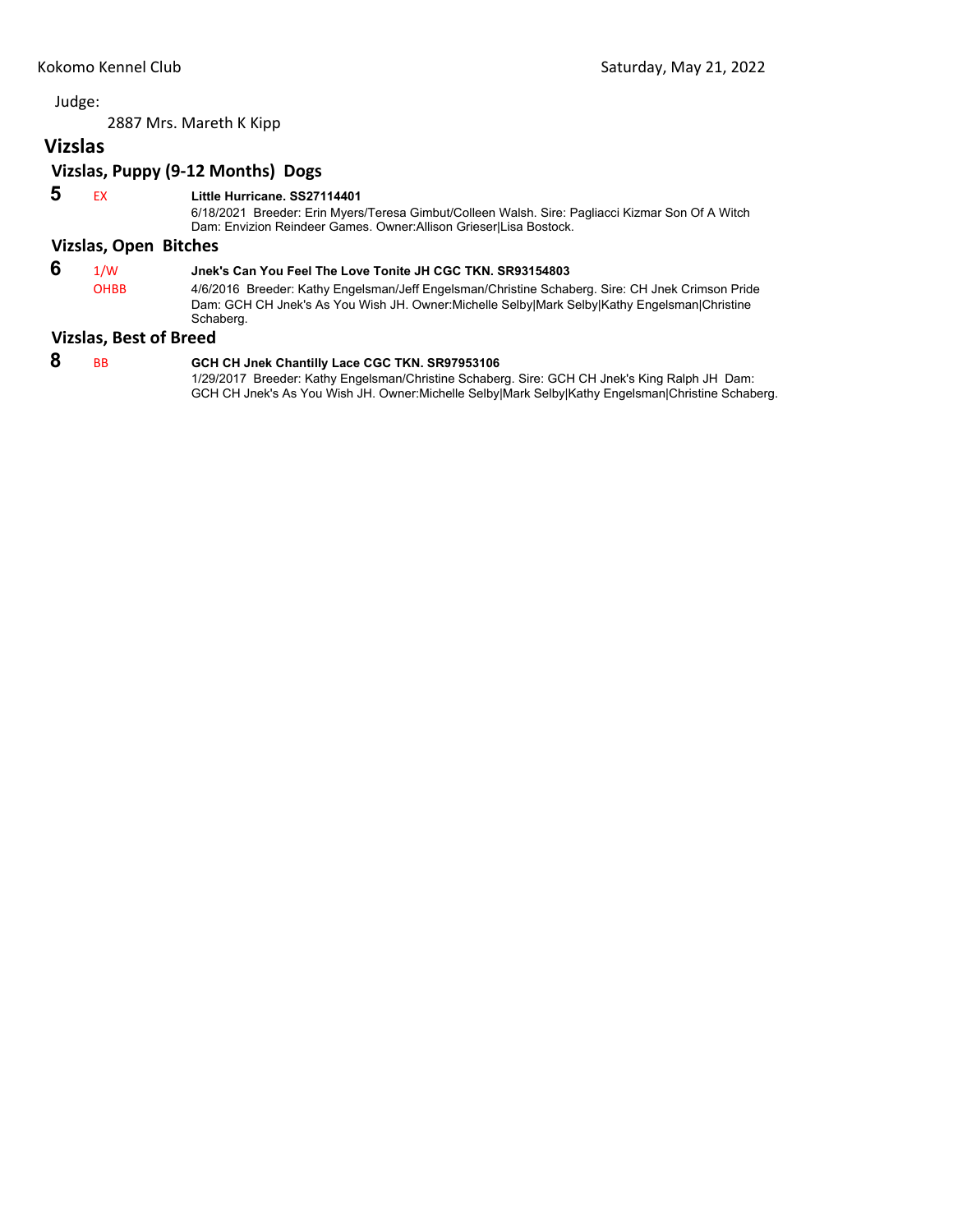<span id="page-11-0"></span>6224 Ms. Shelley S Hennessy

## **Afghan Hounds**

## **Afghan Hounds, 12‐18 Months Dogs**

## **5** AB **Azari's Jameson Irish Whiskey. HP62324312**

3/17/2021 Breeder: Karen Irazabal/Darla Hichborn/Marina Pearce. Sire: GCHS CH Shalomar Maestro's Masterpiece Dam: CH Azari Ruzka Twilight Eclipse. Owner:Jacqueline Pendygraft|K Irazabal.

Judge:

6224 Ms. Shelley S Hennessy

## **Basset Hounds**

## **Basset Hounds, Puppy (6‐9 Months) Bitches**

## **6** 1/W/OS **Bramble's Dark Saber At Barcelona. HP63850904**

11/1/2021 Breeder: Rosemary Ryan. Sire: GCHS CH Castlehill's Snoline Man In Black Dam: GCH CH Rivercity Girl Of My Dreams. Owner:Spencer Hayes|Tammy Hayes.

## **Basset Hounds, Best of Breed**

## **5** BB **CH Renaissance Golden Emperor. HP57344404**

OHBB/OHG3 7/24/2018 Breeder: Corinne Rigoni. Sire: CH Renaissance Van Gogh Dam: Renaissance Spitfire. Owner:Holly Hook.

Judge:

6224 Ms. Shelley S Hennessy

## **Beagles (13 Inch)**

## **Beagles (13 Inch), 12‐18 Months Bitches**

## **6** AB **Anchorbay Coldwater Light It Up. HP62730002**

5/21/2021 Breeder: Erin Fischer-Hill/Brooke Moore-Beck/Shelley Crovetto. Sire: GCH CH Coldwater I Want You Back CGC Dam: GCH CH Starrinite New Light At Coldwater. Owner:Brooke Beck.

#### Judge:

6224 Ms. Shelley S Hennessy

## **Beagles (15 Inch)**

## **Beagles (15 Inch), Best of Breed**

## **5** BB **CH Coldwater Stardust Mr. Blue Sky. HP55784202**

6/15/2018 Breeder: Jen Miller/Erin Fischer- Hill. Sire: GCH CH K-Run's Raising Cain At Dismal Creek Dam: GCH CH Melody's Special Blend At Stardust CGC. Owner:Billie Weeks|Joel Weeks.

Judge:

6224 Ms. Shelley S Hennessy

## **Dachshunds (Longhaired)**

## **Dachshunds (Longhaired), Bred‐By‐Exhibitor Dogs**

| -5 | 2/R                      | Talisman Paldachs Lord Of The Firestorm MI. HP63009801<br>5/27/2021 Breeder: Rebecca Armstrong/Patricia A Litchfield. Sire: GCH CH Jbs Fire I Can'T Put Out MI<br>Dam: Paldachs Lady In Red @ Talisman MI. Owner: Rebecca Lynn Armstrong. |
|----|--------------------------|-------------------------------------------------------------------------------------------------------------------------------------------------------------------------------------------------------------------------------------------|
|    | 1/W/BB/BW<br><b>OUDD</b> | Mcs Some People Are Worth Melting For Mdl. HP63413203<br>0/1/2021 Prooder: Cupthia M Puelman/Michael Puelman, Sire: Jhe Mustic Colde Plack Tie Affair At Mee                                                                              |

OHBB 9/1/2021 Breeder: Cynthia M Ruckman/Michael Ruckman. Sire: Jbs Mystic Goldn Black Tie Affair At Mcs Ml Dam: Mcs Lazuli's Crystal Muse Of Vwk Ml. Owner:cynthia m ruckman|Michael Ruckman.

## **Dachshunds (Longhaired), Puppy (6‐9 Months) Bitches**

 **6** 1/W/OS **Vwk Guardian At The Gate Mcs Mlcb. HP63557802**

10/6/2021 Breeder: Joanne D Wolff. Sire: CH Mcs Two For The Show Ml Dam: Von Wolff's Shelter In Place Mlcb. Owner:cynthia m ruckman .

## **Dachshunds (Longhaired), Puppy (9‐12 Months) Bitches**

## **8** <sup>1</sup> **Dragonfly's Ghost Of Halloween Ml. HP63545201**

8/2/2021 Breeder: Randy J Rhodes/Nancy Rhodes/Jean Tremblay. Sire: CH Dragonfly's Candy Man Ml Dam: GCH CH Dragonfly's Ghost In The Mirror. Owner:Randy Rhodes.

## **Dachshunds (Longhaired), Amateur Owner Handler Bitches**

**10** <sup>1</sup> **Paldachs Good Golly Miss Molly @ Jbs Ml. HP60356204** 6/21/2020 Breeder: Patricia A Litchfield. Sire: GCH CH Jbs Fire I Can't Put Out Ml Dam: CH Paldachs Simply Red Ml. Owner:Jyl V Scott.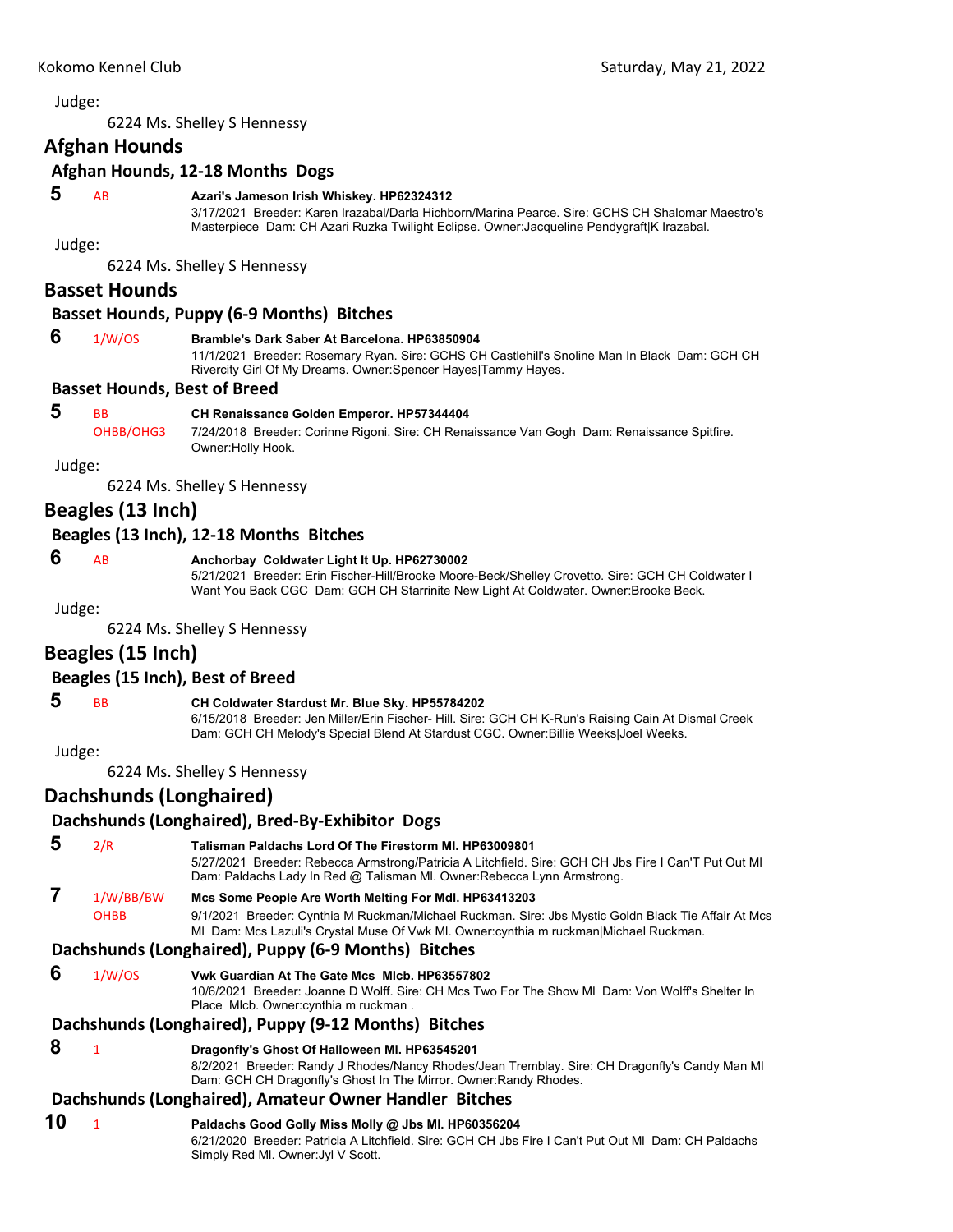|        |                     | Dachshunds (Longhaired), Bred-By-Exhibitor Bitches                                                                                                                                                                                             |
|--------|---------------------|------------------------------------------------------------------------------------------------------------------------------------------------------------------------------------------------------------------------------------------------|
| 12     | 3                   | Burdachs Keeper Of The Stars MI. HP57082801<br>11/16/2018 Breeder: Chuck Burton/Carol Burton/Kathleen Bellomy. Sire: CH Evajoe Burdachs Twisted<br>Brown Trucker MI Dam: GCH CH Burdachs Tomkats Counting Stars MI. Owner: Chuck Carol Burton. |
| 14     | $\overline{2}$      | Mcs-Vwk's Singular Sensation SI. HP59852201<br>4/28/2020 Breeder: Joanne D Wolff. Sire: GCH CH Rockin'M's Mcs Blaze Of Glory SI Dam: CH Mcs-Vwk<br>You Don'T Have To Put On The Red Light SI. Owner: Joanne D Wolff.                           |
| 16     | 1/R                 | Mcs Shiny And New SI. HP60502003<br>6/23/2020 Breeder: Cheryl McInturf/Cynthia M Ruckman. Sire: Mcs Only One Stone SI Dam: CH Rockin'<br>M's Mcs Feminine Inferno SI. Owner: cynthia m ruckman   Michael Ruckman.                              |
|        |                     | Dachshunds (Longhaired), American Bred Bitches                                                                                                                                                                                                 |
| 18     | $\mathbf{1}$        | Talisman's Serenity's Song MI. HP55764801<br>1/4/2018 Breeder: Rebecca Armstrong. Sire: Oc's Let Freedom Ring MI Dam: CH Guzzunder Princess<br>Tiana MI. Owner: Rebecca Lynn Armstrong.                                                        |
|        |                     | Dachshunds (Longhaired), Best of Breed                                                                                                                                                                                                         |
| 9      |                     | CH Spring Valley Getting Lucky MI CGC. HP50844803<br>12/24/2015 Breeder: Darcy Keehn. Sire: CH Mcs Two For The Show MI Dam: FC Spring Valley MCS<br>Miracles Happen at VWK MLD CGC. Owner:Darcy S Keehn.                                       |
| 11     | AB                  | Von Wolff's All's Well In Wellington LC. HP53805207<br>7/15/2017 Breeder: Joanne D Wolff. Sire: Garlin's Titan Von Wolff Dam: CH Pretty Prancer Vonwolff MI.<br>Owner: Joanne D Wolff.                                                         |
| 15     |                     | <b>CH Tomkats Burdachs Silver Bells MId. HP54891803</b><br>12/22/2017 Breeder: Carol Burton/Kathleen Bellomy/Nancy Rhodes. Sire: CH Tomkat's Jedediah Jer-Son<br>MI Dam: CH Burdachs Joy Ride MI. Owner: Chuck Carol Burton.                   |
| 17     |                     | CH Dragonfly's Candy Man MI. HP60152202<br>5/28/2020 Breeder: Randy J Rhodes/Nancy Rhodes/Jean Tremblay. Sire: GCH CH Erieau's Vintage<br>Speed Racer Dam: GCH CH Dragonfly's Ghost In The Mirror. Owner: Randy Rhodes Carol Burton.           |
| 19     | <b>SEL</b>          | CH Stardust Umakemi Dreams SI CGC. HP60434201<br>7/17/2020 Breeder: Bernadette K Wagner/Mrs. Anne M Schmidt. Sire: GCH CH Stardust 4 Leaf Klover<br>Von Skaer Dam: GCH CH Stardust Dreamtime Lily V Skaer SI. Owner:Nancy Yeoman Mary Kendall. |
| 20     |                     | CH Burdachs American Scandal MI. HP59192803<br>11/15/2019 Breeder: Carol Burton/Chuck Burton/Nancy Rhodes. Sire: GCH CH Burdachs Tomkats Iron<br>Man MI Dam: CH Burdachs Joy Ride MI. Owner: Chuck Carol Burton.                               |
| 22     | <b>SEL</b>          | CH Jbs Leoralee Heaven Help Us SI. HP61066903<br>10/22/2020 Breeder: Jyl Scott/Marietta Singleton. Sire: GCHG CH Stonybrook's Phinito Dam: GCH CH<br>Jbs Leoralees Miracles From Heaven SI. Owner: Jyl V Scott Marietta Singleton.             |
| Judge: |                     |                                                                                                                                                                                                                                                |
|        |                     | 6224 Ms. Shelley S Hennessy                                                                                                                                                                                                                    |
|        | Dachshunds (Smooth) |                                                                                                                                                                                                                                                |
|        |                     | Dachshunds (Smooth), Bred-By-Exhibitor Dogs                                                                                                                                                                                                    |
| 5      | 1/W/BW/OS           | Von Wolff's Carlsbad Ms. HP56358601                                                                                                                                                                                                            |

8/18/2018 Breeder: Joanne D Wolff. Sire: CH Von Wolff's 5 String Banjo Msb Dam: CH Leedox Cruising California@Von Wolff Ms. Owner:Joanne D Wolff.

#### **Dachshunds (Smooth), Bred‐By‐Exhibitor Bitches**

 **6** 1/W **Charlie's Angel Kate Von Wolff Ms. HP53380401**

3/30/2017 Breeder: Joanne D Wolff / . Sire: CH Mcs Hocus Pocus @ Von Wolff Ms Dam: CH Leedox Cruising California@Von Wolff Ms. Owner:Joanne D Wolff.

## **Dachshunds (Smooth), American Bred Bitches**

## **8** <sup>1</sup> **Baldox Cast A Spell Ms. HP61556402**

12/21/2020 Breeder: Shelly Baldwin. Sire: GCH CH Criscross Dark Wizard Ms Dam: CH Baldox Good Golly Miss Molly Ms. Owner:Shelly Baldwin.

#### **Dachshunds (Smooth), Open Standard Bitches**

## **10** 1/R **Dublin Creeks I'Ll Be The Difference. HP63734302**

5/23/2021 Breeder: Susan Elizabeth O'Reilly. Sire: GCHG CH Dublin's Black Ice Dam: GCH CH Dublin Creek Fun In The Sun At Windfall. Owner:Katie Noyes|Susan O Reilly.Agent: Debra Mattingly

## **Dachshunds (Smooth), Best of Breed**

## **12** BB **CH Kordachs' And Oc's Mlle. Brielle Msd. HP57030901**

OHBB/OHG4 9/22/2018 Breeder: Janelle McCord Ph.D./Robin LaFrance. Sire: GCHB DC OC's Mon Beau Petit Garcon MS JE Dam: GCHB CH OC's Hard Headed Woman @ Kordachs MSD. Owner:A. Janelle McCord.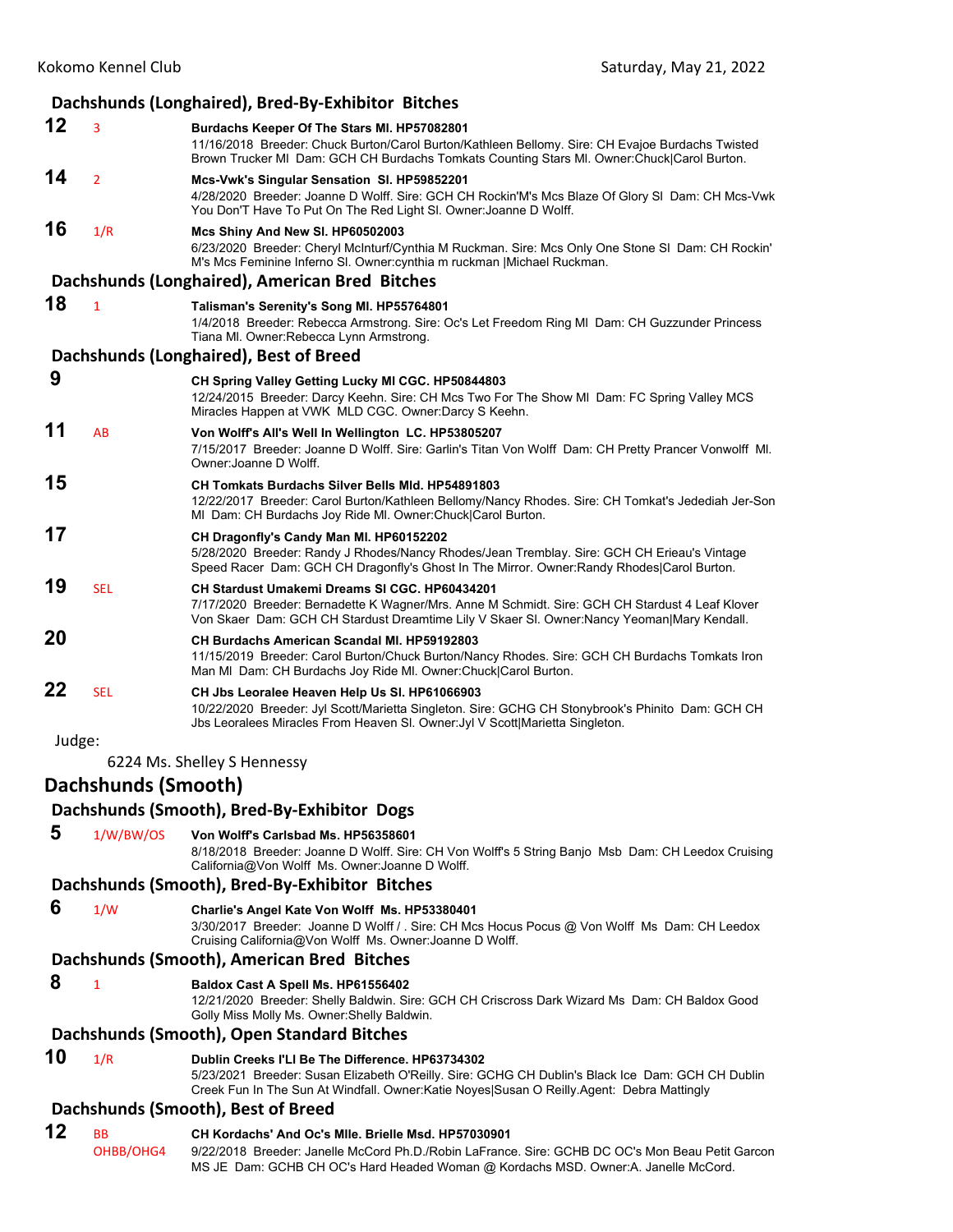6224 Ms. Shelley S Hennessy

|   | Dachshunds (Wirehaired) | Dachshunds (Wirehaired), Bred-By-Exhibitor Bitches                                                                                                                                                                                                                                                         |
|---|-------------------------|------------------------------------------------------------------------------------------------------------------------------------------------------------------------------------------------------------------------------------------------------------------------------------------------------------|
| 6 | 1/W/OS                  | Kordachs' Karma Has Her Way Mw. HP63235701<br>5/6/2021 Breeder: Dr. A. Janelle McCord Ph.D Sire: CH Ferrahunde Sense & Sensibility Mr Dashwood<br>Mw Dam: CH Kordachs' Lady Grantham Mw. Owner:A. Janelle McCord.                                                                                          |
|   |                         | Dachshunds (Wirehaired), Open Miniature Bitches                                                                                                                                                                                                                                                            |
| 8 | 1/R                     | Summer Hill Wire Me Magic At Sandeckel. HP59605102<br>3/14/2020 Breeder: Sandra Combs. Sire: GCHS CH Summer Hill King Mai Tai Dam: CH Sandeckel's<br>Social Graces V Kordachs MW. Owner: Jayson Rankin John Fabelo Daniel Fabelo Jayson Rankin Jeanne<br>Rankin.<br>Dachshunds (Wirehaired), Best of Breed |
| 5 | <b>SEL</b>              | GCHS CH Summer Hill King Mai Tai. HP51234706<br>3/7/2016 Breeder: Cheryl Heithaus/John Fabelo. Sire: CH Friedox Falling For You Mw Dam: CH Summer<br>Hill Yabba Dabba Doosie. Owner:Jayson Rankin John Fabelo Daniel Fabelo Jeanne Rankin Jayson Rankin.                                                   |
|   | BB/G3<br>OHBB/OHG2      | GCH CH Summer Hill Latin Lover Rico Of Sandeckel, HP59605101<br>3/14/2020 Breeder: Sandra Combs. Sire: GCHS CH Summer Hill King Mai Tai Dam: CH Sandeckel's<br>Social Graces V Kordachs MW. Owner: Jayson Rankin John Fabelo Daniel Fabelo Jeanne Rankin Jayson<br>Rankin.                                 |

Judge:

6224 Ms. Shelley S Hennessy

## **Grand Basset Griffon Vendeens**

## **Grand Basset Griffon Vendeens, Best of Breed**

| 5      | BB/G4 | GCHB CH Sidekick's Secret Weapon. HP59232202<br>1/16/2020 Breeder: Shari Green/Brent Humphrey/Corey Benedict. Sire: GCHB CH Sidekick's Life In The<br>Fast Lane Dam: Sidekick's Jete Entrelace. Owner: Laurie Green Erline Jesseman Brent Humphrey Jody<br>Garcini. |
|--------|-------|---------------------------------------------------------------------------------------------------------------------------------------------------------------------------------------------------------------------------------------------------------------------|
| 6      | AB    | GCHS CH Sidekick's Ice Queen At R-N-B CM, HP48828703<br>1/31/2015 Breeder: Brent Humphrey/Corey Benedict/Laura Offerdahl. Sire: CH Sidekick's Amour De<br>Bonami CM6 Dam: Sidekick's Daisy Duke. Owner: Laurie Green Brent Humphrey Barbara Miller.                 |
| Judge: |       |                                                                                                                                                                                                                                                                     |
|        |       | 6224 Ms. Shelley S Hennessy                                                                                                                                                                                                                                         |

## **Greyhounds**

## **Greyhounds, Best of Breed**

## **5** BB **CH Poachers Gustavo Fring. HP58565903**

9/25/2019 Breeder: J Waylon Ramming. Sire: GCHB CH Pax Mundi Bacchus Dam: CH Poachers A New Dawn. Owner:Waylon Ramming. Jody Paquette

Judge:

6224 Ms. Shelley S Hennessy

## **Norwegian Elkhounds**

## **Norwegian Elkhounds, Open Bitches**

# **6** 1/W/BB **Vin-Melca's Miss Patricia. HP57798704**

3/28/2019 Breeder: Patricia V Trotter/Kimberly Bettandorff. Sire: CH Vin-Melca's Top O' The Mark Dam: CH Vin-Melca's Simply Zinful. Owner:Richard Osting|Elizabeth Osting.

Judge:

6224 Ms. Shelley S Hennessy

## **Otterhounds**

## **Otterhounds, Best of Breed**

## **5** BB **GCHB CH Aberdeen's Xlnt Adventure. HP54996803**

9/23/2017 Breeder: Andrea McIlwaine/Jack McILWAINE/Jason Mcilwaine. Sire: CH Scentasia N Aberdeen's X-Man Amz Dam: GCH CH Conestoga Aberdeen Always Something. Owner:S Wilkins Jason McIlwaine Andy McIlwaine Jack McIlwaine |Jim Wilkins .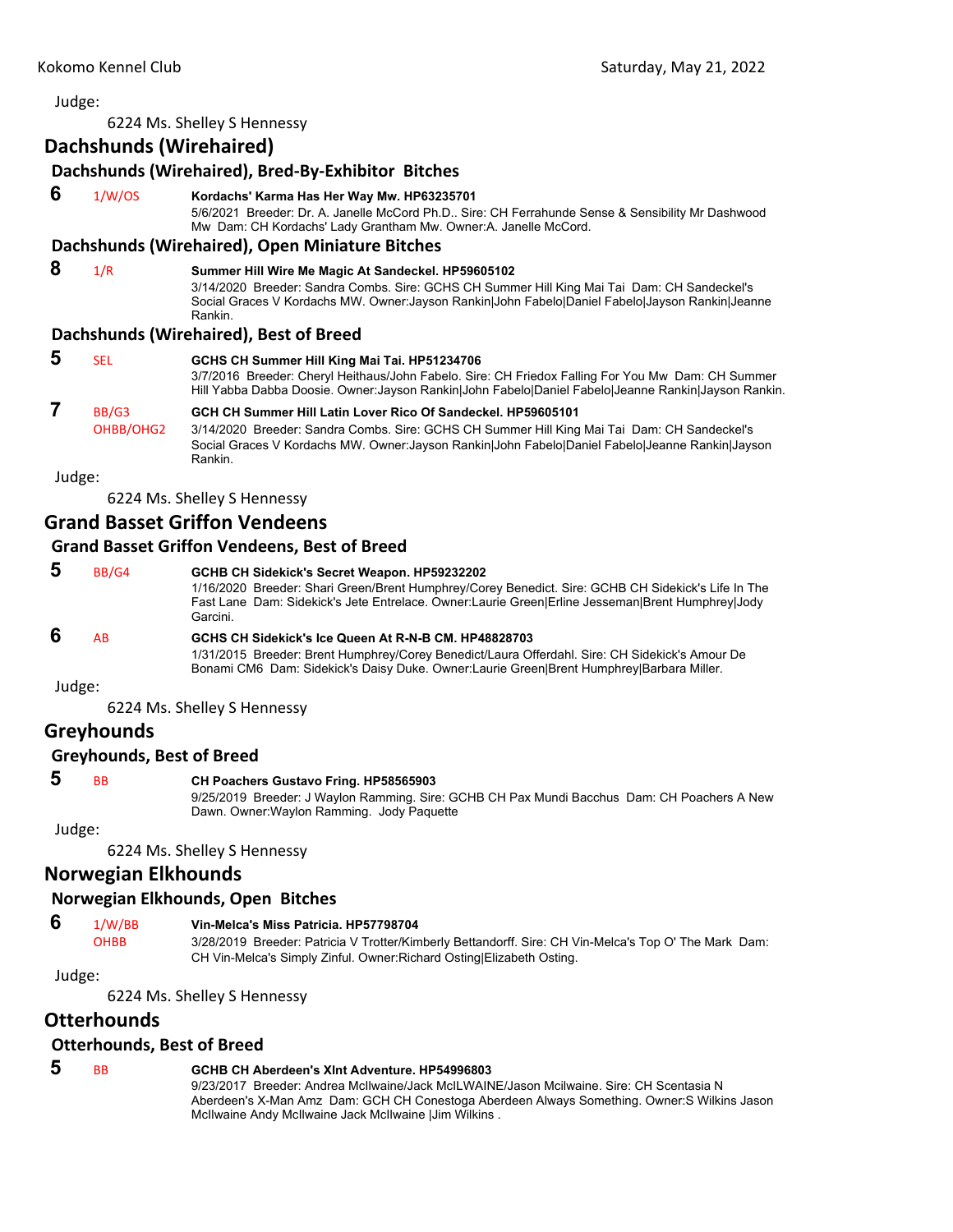6224 Ms. Shelley S Hennessy

## **Pharaoh Hounds**

#### **Pharaoh Hounds, Best of Breed**

#### **6** BB/G1 **CH Ncm's The Diamond Thief CA. HP60258701**

4/6/2020 Breeder: Lisa D Summers. Sire: Antefa's Zmeagol Dam: CH Ncm's Diamonds And Gold. Owner:Lisa Summers.Agent: Jason McIlwaine

Judge:

6224 Ms. Shelley S Hennessy

## **Portuguese Podengo Pequenos**

## **Portuguese Podengo Pequenos, Puppy (9‐12 Months) Bitches**

#### **6** AB **Lipton's Wild Card. HP64069503**

7/13/2021 Breeder: Susan M Carter. Sire: CH Lipton's One Eyed Jack Dam: CH Ketka's Wild Angel. Owner:susan m carter.Agent: Lisa Arnett

## **Portuguese Podengo Pequenos, Best of Breed**

| 5  | BB<br><b>OHBB</b> | GCHB CH Paldachs Crystal Blue Persuasion W. HP58582502<br>8/19/2019 Breeder: Patricia A Litchfield/Robin A Kirtley/Ms. Peggy J. Bradley. Sire: GCHB CH Eastwind's<br>Soup's On At Sarmac Dam: GCH CH Dundrum's I Want To Talk About Me W. Owner: Patricia A Litchfield. |
|----|-------------------|-------------------------------------------------------------------------------------------------------------------------------------------------------------------------------------------------------------------------------------------------------------------------|
|    | <b>SEL</b>        | CH Dundrums Take A Chance On Me @ Paldachs. HP61908701<br>2/12/2021 Breeder: Robin Andrea Kirtley. Sire: CH Happy Hobbits Rags A Fool & His Money Dam: CH<br>Dundrums I Can Dance To Rags. Owner: Patricia A Litchfield Robin A. Kirtley.                               |
| 10 | n٢                | Lipton's Not Even In Your Wildest Dreams. HP63835501<br>8/21/2020 Breeder: Susan M Carter. Sire: CH Ketka's Free Radical Dam: CH Jade Pulguinha Do Vale<br>Do Cutileiro. Owner susan m carter.                                                                          |

Judge:

6224 Ms. Shelley S Hennessy

## **Rhodesian Ridgebacks**

## **Rhodesian Ridgebacks, 12‐18 Months Dogs**

 **5** 1/W/BB/BW **Tifari's Asher With Majestic Run. HP63159203** OHBB 4/28/2021 Breeder: Angie R Hartley/Katharine Owen. Sire: GCHP CH Juba Lee's Comin Better Hide Your Heart CD BN RE SC CGCA CGCU Dam: GCH CH Tifari's Just A Little Naughty CD RN SC CGC TKN ATT. Owner:Brandi L Maxie RVT.

## **Rhodesian Ridgebacks, Open Bitches**

| -6                 | 1/W/OS | Zola's Well I Do Declare A Bendicio Of Regal. HP57628601                                    |
|--------------------|--------|---------------------------------------------------------------------------------------------|
|                    |        | 5/2/2019 Breeder: Melissa Peterson. Sire: GCH DC Regal's Sunshine Daydream Sugar Boy SC CGC |
|                    |        | TKN Dam: GCH CH Dimond's Lady's Got The World On A String. Owner:Amanda Wewetzer Melissa    |
|                    |        | Peterson.                                                                                   |
| المستعمل والمستنبط |        |                                                                                             |

Judge:

6224 Ms. Shelley S Hennessy

## **Scottish Deerhounds**

## **Scottish Deerhounds, Best of Breed**

 **6** BB **CH Nightwatch Purplicious At Gilnockie. HP58195001**

OHBB 5/24/2019 Breeder: Rev. Sandra Hetz Burchell. Sire: GCH CH Bruach's Fletcher Of The Dogwoods SC CA FCAT Dam: GCH CH Nightwatch Emperors New Groove. Owner:Sarah Armstrong|Rev. Sandra H Burchell.

Judge:

6224 Ms. Shelley S Hennessy

## **Sloughis**

## **Sloughis, Best of Breed**

|  | ΑR | GCH CH Itri Ocerico, HP62934001 |
|--|----|---------------------------------|
|--|----|---------------------------------|

3/27/2020 Breeder: Mbarek Oubelaid. Sire: Sowan Dam: Charda. Owner:Erika and Andrew Wyatt|Ermine Moreau-Sipiere.

## **6** AB **GCH CH Rima Siham Sahara CA DCAT. HP58157501**

2/16/2019 Breeder: Mariana Raposo. Sire: Namir Sihma Sahara Dam: Nanah Sham Sahara. Owner:Erika and Andrew Wyatt.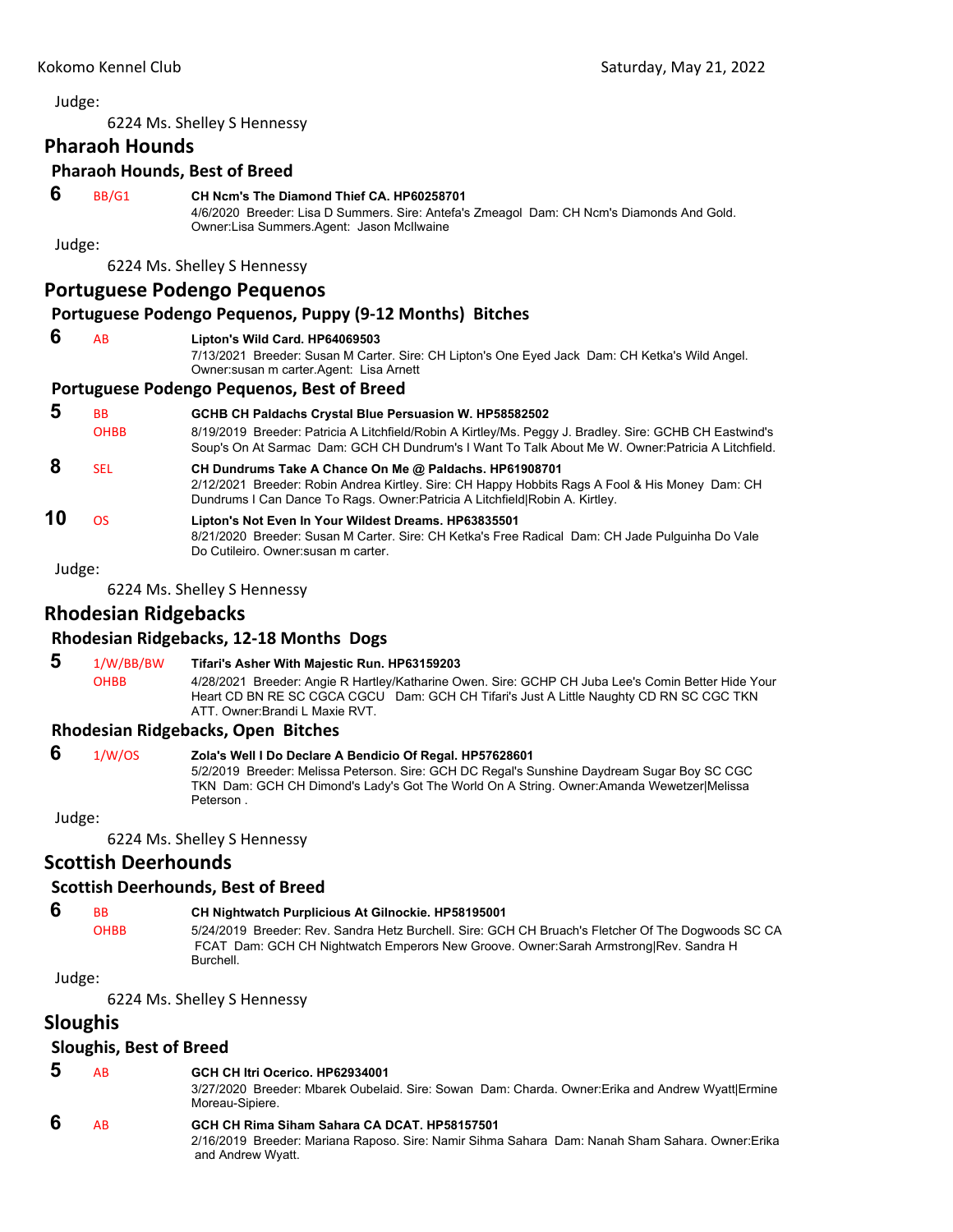Judge: 6224 Ms. Shelley S Hennessy **Treeing Walker Coonhounds Treeing Walker Coonhounds, Open Bitches 6** 1/W/BB **Circle M Hi-Cotton Winn Dixie. HP61073204** OHBB 10/7/2020 Breeder: Isabel Adkins. Sire: West Fork River Terror Of The Town Dam: Red Eagle Second Wind. Owner:Ava|Abby McCorkle. Judge: 6224 Ms. Shelley S Hennessy **Whippets Whippets, Puppy (6‐9 Months) Dogs 5** <sup>1</sup> **Woods Runner Party Of One. HP63444908** 9/4/2021 Breeder: Barbara Timm. Sire: Woods Runner One Last Time CA BCAT Dam: Woods Runner Singing In The Rain. Owner:Barbara Timm. **Whippets, Puppy (9‐12 Months) Dogs 7** 1/R **Abbey's La Vida Loca. HP63200305** 7/28/2021 Breeder: Ms. Jane Cooney-Waterhouse. Sire: CH Abbey's Sundance Kid Dam: Wenrick's This Masquerade For Abbey. Owner:Jane-Cooney Waterhouse. **Whippets, Open Dogs 9** 1/W/OS **Collooney Game Of Fame. HP57868501** 10/23/2018 Breeder: Viv Coulter. Sire: Jesrae Game Of Thrones Dam: Collooney Eye Candy. Owner:Dick and Jean Schroeder. **Whippets, Puppy (6‐9 Months) Bitches 6** <sup>2</sup> **Wenrick's Make Mine A Double. HP63792504** 10/7/2021 Breeder: Jody PAquette-Garcini/Denise Snyder. Sire: CH Bo-Bett's Pajama Party Dam: CH Wenrick's Make'Hers Mark. Owner:Jody Paquette.  **8** 1/W/BB/BW/G **Abbey's Heir Of Fire. HP64171301**  $\overline{2}$ OHBB/OHG1/O 11/19/2021 Breeder: Dr. david m waterhouse. Sire: CH Abbey's Out Of Body Dam: GCHB CH Abbey's HBIS Don'T Leave Me This Way. Owner:Nicole L Lodl|James Lodl|Jane Cooney-Waterhouse. **Whippets, Bred‐By‐Exhibitor Bitches 10** <sup>1</sup> **Woods Runner Fire In The Sky. HP58586606** 9/1/2019 Breeder: Barbara Timm. Sire: Wunder Forgetmenot Adonis Dam: Woods Runner Moonbeams & Shadows. Owner:Barbara Timm. **12** <sup>2</sup> **Dunesview's Classy Chassis. HP60715006** 8/4/2020 Breeder: Vern Borgman/Beth Borgman. Sire: GCH CH Willabe Who's Broad Stripes SC Dam: Dunesviews Im Not Afraid Of The Dark. Owner:Beth Borgman. **14** <sup>3</sup> **Willabe Catches The Gleam. HP63323402** 8/2/2021 Breeder: Jean Schroeder. Sire: GCH CH Willabe Who's Broad Stripes SC Dam: Willabe Farmhouse Gypsy. Owner:Jean Schroeder. **Whippets, Open Bitches 16** <sup>2</sup> **Willabe Circle Of Life. HP59912704** 4/15/2020 Breeder: Jean Schroeder/Dick Schroeder. Sire: Collooney Earth Wind N'Fire Dam: Willabe Circle Game. Owner:Beth Borgman. **18** 1/R **Aperture Absolutely Fabulous. HP60313206** 5/3/2020 Breeder: Julie Poole/Kim Matlock. Sire: Wunder Forgetmenot Adonis Dam: GCH CH Aperture Red White And Boom! MC. Owner:Cathy Arbib|Julie Poole. **Whippets, Best of Breed 20 CH Woods Runner Field Of Dreams. HP44289903** 11/4/2012 Breeder: Barbara Timm. Sire: GCH CH Sporting Fields Laugesen Manors Mvp SC Dam: CH Woods Runner Summer Illusion RN SC CGC. Owner:Cathy Arbib. **22** SEL **GCHB CH Woods Runner One In A Million. HP56111301** 7/20/2018 Breeder: Barbara Timm. Sire: GCH CH Endeavor's Kick It Up A Notch At Spellbound Dam:

Woods Runner Moonbeams & Shadows. Owner:Nicole L Lodl|James Lodl.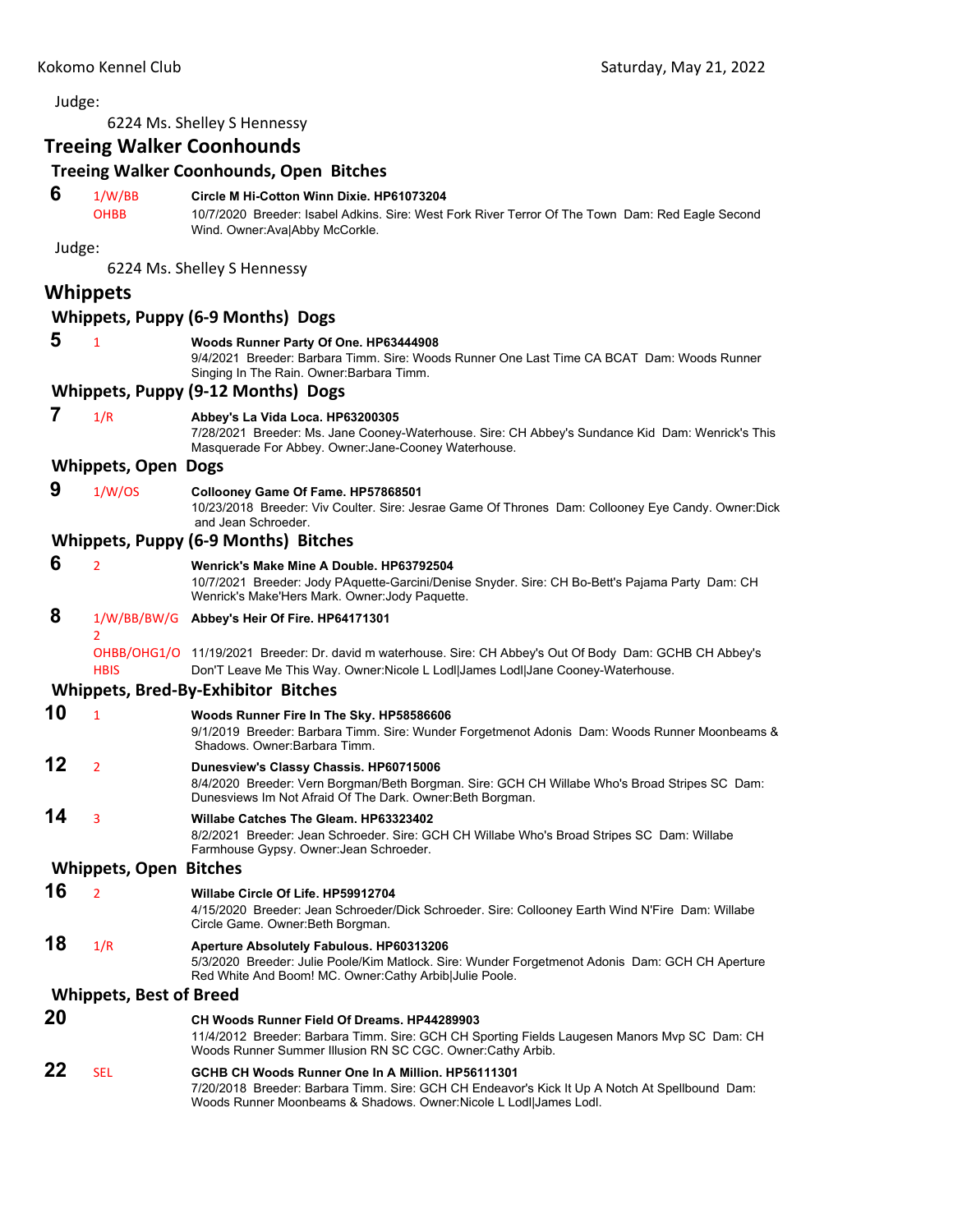<span id="page-16-0"></span>7132 Mr. Roger Gifford

# **Akitas**

|        |                              | Akitas, Puppy (6-9 Months) Dogs                                                                                                                                                                                                                                |
|--------|------------------------------|----------------------------------------------------------------------------------------------------------------------------------------------------------------------------------------------------------------------------------------------------------------|
| 5      | 2/R                          | Gallant Titan's Remember Me. WS74584503<br>9/17/2021 Breeder: JESSIKA ROSAS. Sire: CH Sondaisa Shots Fyred Dam: Kuroi Kao Gallant From The<br>Ashes O'Granddad CGC ATT. Owner:Cory Crayton. Kayla Bruner-Byers                                                 |
| 7      | 1/W/BW/OS                    | Cade's Copo. WS74866501<br>10/4/2021 Breeder: Angela Miller/Marcie L Howard. Sire: CH Quantum & Minda Showboat Dam: CH<br>Cades N Shiojiri's Turn Up The Competition. Owner: Angela Miller.                                                                    |
|        |                              | Akitas, Puppy (9-12 Months) Dogs                                                                                                                                                                                                                               |
| 9      | $\mathbf{1}$                 | Cades Now You See Me. WS73668603<br>7/19/2021 Breeder: Angela Miller/Arland Draper. Sire: CH Quantum & Minda Showboat Dam: Dem-Be's<br>Oops-A-Daisy @ Cade'S. Owner:Angela Sawyer Angela Miller.                                                               |
|        |                              | Akitas, Puppy (6-9 Months) Bitches                                                                                                                                                                                                                             |
| 6      | $\mathbf{1}$                 | Cades Fancy Like A Showgirl. WS74866502<br>10/4/2021 Breeder: Angela Miller/Marcie L Howard. Sire: CH Quantum & Minda Showboat Dam: CH<br>Cades N Shiojiri's Turn Up The Competition. Owner:Angela Sawyer Angela Miller.                                       |
|        |                              | Akitas, Puppy (9-12 Months) Bitches                                                                                                                                                                                                                            |
| 8      | 1/W                          | Cades Minda's Prim & Proper. WS73668601<br>7/19/2021 Breeder: Angela Miller/Arland Draper. Sire: CH Quantum & Minda Showboat Dam: Dem-Be's<br>Oops-A-Daisy @ Cade'S. Owner:Angela Miller Taylar Dale Francee Hamblet  Hollie Walker.                           |
| 10     | 2/R                          | Cades My Precious Abby. WS73668602<br>7/19/2021 Breeder: Angela Miller/Arland Draper. Sire: CH Quantum & Minda Showboat Dam: Dem-Be's<br>Oops-A-Daisy @ Cade'S. Owner: Isabelle Miller Angela Miller.                                                          |
|        | Akitas, 12-18 Months Bitches |                                                                                                                                                                                                                                                                |
| 12     | AB                           | Sondaisa Gallant Bewitched By Fyre. WS70991904<br>12/20/2020 Breeder: Colleen Sullivan. Sire: GCH CH Sondaisa Warming Up A Riff CGCA CGCU Dam:<br>CH Sondaisa All Fyred Up CD RN FDC BCAT CGCA CGCU TKN ATT. Owner: Jessika Rosas Omar Rosas Colleen Sullivan. |
|        |                              | <b>Akitas, Bred-By-Exhibitor Bitches</b>                                                                                                                                                                                                                       |
| 14     | $\mathbf{1}$                 | Komai's Story Of A Girl. WS67840101<br>2/16/2020 Breeder: Freya Rossi. Sire: GCHS CH Shinto's Sworn To Protect And Serve Dam: CH<br>Nakodo's Art Of Persuasion At Komai. Owner: Freya Rossi.                                                                   |
|        | <b>Akitas, Best of Breed</b> |                                                                                                                                                                                                                                                                |
| 16     | <b>BB</b><br><b>OHBB</b>     | Gallant's From Fyre And Ash O'Granddad. WS74584501<br>9/17/2021 Breeder: JESSIKA ROSAS. Sire: CH Sondaisa Shots Fyred Dam: Kuroi Kao Gallant From The<br>Ashes O'Granddad CGC ATT, Owner: Jessika Rosas,                                                       |
| Judge: |                              |                                                                                                                                                                                                                                                                |
|        |                              | 7132 Mr. Roger Gifford                                                                                                                                                                                                                                         |
|        | <b>Alaskan Malamutes</b>     |                                                                                                                                                                                                                                                                |
|        |                              |                                                                                                                                                                                                                                                                |

## **Alaskan Malamutes, 12‐18 Months Dogs**

## **5** 1/W/BB **Kasaan's Winds Of Fortune. WS72217508**

OHBB 3/24/2021 Breeder: Bonnie McMahon Howen/Pamela Warrichaiet. Sire: GCHB CH Dreamekatcher Kasaan's Ketch T' Fortune CGCA CGCU TKN Dam: CH Kasaan's Hidden Fortune. Owner:Stephanie Lindeman|Bonnie McMahon-Howen.

Judge:

7132 Mr. Roger Gifford

## **Bernese Mountain Dogs**

## **Bernese Mountain Dogs, Amateur Owner Handler Dogs**

# **5** <sup>1</sup> **Harmony's Don'T Stop Believin Corvette Dreamin RN CGC. WS68237201**

4/2/2020 Breeder: Annette McLaughlin/Stacey Omo. Sire: GCH CH Carma Que N Tristevan's Know Weigh Hozay Dam: Harmony's Hausful Of Crazy. Owner:Janet Tiderington.

## **Bernese Mountain Dogs, Open Dogs**

 **7** 1/W **Jura's Formal Affair Dancing In The Moonlight BCAT CGC TKN VHMA. WS62944503** 12/4/2018 Breeder: Barbara Letourneau/Kim McIntyre. Sire: GCH CH Astia's Sacred Warrior Dam: GCH CH Juras Foreign Affair To Remember CD NAP SWA SIE CGC TKN. Owner:Patricia Wellinger.Agent: Hunter Calvelage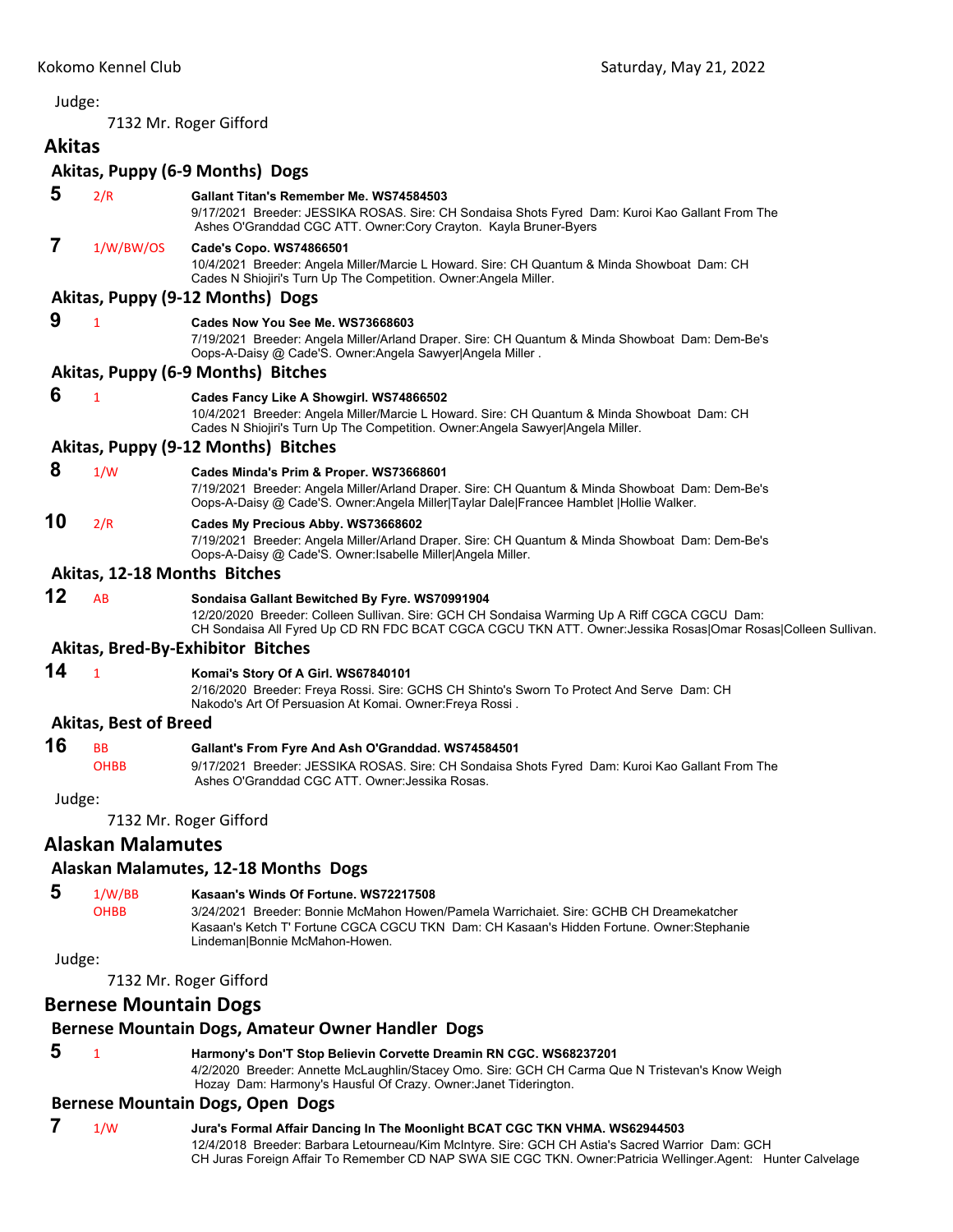| 9             | 2/R                          | Classic Vinyl's Any Major Dude Will Tell You CGC TKN. WS69638802<br>9/5/2020 Breeder: Susan Harmison/Douglas Harmison/Lynne D Farrell Washburn/Debbie Thornton. Sire:                                                                                                |
|---------------|------------------------------|----------------------------------------------------------------------------------------------------------------------------------------------------------------------------------------------------------------------------------------------------------------------|
|               |                              | CH RACH Stonehills Maximum Security From Bergnergarden CDX BN RM2 RAE2 Dam: Highlands-N-<br>Brookhills Simple Twist Of Fate. Owner: Douglas Harmison Susan Harmison.                                                                                                 |
|               |                              | Bernese Mountain Dogs, Puppy (6-9 Months) Bitches                                                                                                                                                                                                                    |
| 6             | $\mathbf{1}$                 | Classic Vinyl's Sweet Talkin' Woman. WS74160502                                                                                                                                                                                                                      |
|               |                              | 9/7/2021 Breeder: Susan Harmison/Doug Harmison/Lynne D Farrell Washburn. Sire: CH Lavish's Call My<br>Name Dam: Highlands She's Like A Rainbow. Owner:Douglas Harmison Susan Harmison.                                                                               |
|               |                              | Bernese Mountain Dogs, 12-18 Months Bitches                                                                                                                                                                                                                          |
| 8             | 1/W/BW/OS                    | Lucchese's Born To Shine, WS71131801<br>12/11/2020 Breeder: Kelley Neill/Dayna Merrow. Sire: CH Summers Anastasia's Scout's Honor Dam: CH<br>Spellbound's Legend Of Lucchese. Owner: Kelley Neill.                                                                   |
|               |                              | <b>Bernese Mountain Dogs, Open Bitches</b>                                                                                                                                                                                                                           |
| 10            | 1/R                          | Emerald Liberty Bellatrix. WS68050101<br>12/10/2019 Breeder: S. Mishura. Sire: Lionheart Warrior From Ares Oktava Dam: Alpen Flower Zavetnaya<br>Mechta. Owner: Inga Kastytis Vaitenas.                                                                              |
|               |                              | <b>Bernese Mountain Dogs, Best of Breed</b>                                                                                                                                                                                                                          |
| 11            | <b>BB</b>                    | GCH CH Owl Creeks Chocolate Is Better Than Therapy CGC TKN. WS63081901                                                                                                                                                                                               |
|               |                              | 11/10/2018 Breeder: Mrs. Patricia E dabbert. Sire: Berntiers Churchill Dam: Owl Creeks A Rose For<br>Everafter. Owner: Astrid Koropoulis. Agent: Hunter Calvelage                                                                                                    |
| Judge:        |                              | 4787 Mr. Walter J Sommerfelt                                                                                                                                                                                                                                         |
|               |                              |                                                                                                                                                                                                                                                                      |
| <b>Boxers</b> |                              |                                                                                                                                                                                                                                                                      |
|               |                              | Boxers, Puppy (6-9 Months) Dogs                                                                                                                                                                                                                                      |
| 5             | 1/R                          | Moonlight & Greulich's River Of Dreams Of Cinnrhee. WS74405205<br>9/17/2021 Breeder: Sharyn Chevrier/MICHELLE CHEVRIER. Sire: Cinnrhee Hiriveroler Heartacre Dam:<br>GCH CH Moonlight's Perfect 10 At Cinnrhee. Owner: Kim Greulich Medley Small Sharyn Chevrier.    |
|               | Boxers, 12-18 Months Dogs    |                                                                                                                                                                                                                                                                      |
| 7             | 1/W/BW                       | Nantess N Rico's Standing Outside The Fire. WS71568604<br>2/15/2021 Breeder: Nancy Savage/Tessie Savage. Sire: GCHG CH Rico's Put Me In Coach Dam:<br>Nantess The Thunder Rolls. Owner: Angela Ever   Donna Purichia   Nancy Savage   Tessie Savage.                 |
|               |                              | <b>Boxers, Puppy (6-9 Months) Bitches</b>                                                                                                                                                                                                                            |
| 6             | $\overline{2}$               | Higo's Tesla Rocketship Of Pigeonwoods. WS74096502                                                                                                                                                                                                                   |
|               |                              | 9/29/2021 Breeder: Edward Hidalgo. Sire: CH Higo's Twenty-Four Karat Magic Dam: Higo's Sweet<br>Serenity. Owner: James Niehus Katharina Gatz.                                                                                                                        |
| 8             | 1                            | Wish-N-Wells Mother Of Dragons. WS74696201<br>10/13/2021 Breeder: Bryan Briley/Betsy Wells. Sire: CH Wish-N-Wells Heart Of A Lion Dam: GCH CH<br>Wish N Wells No Remorse. Owner: Betsy Wells.                                                                        |
|               |                              | Boxers, Puppy (9-12 Months) Bitches                                                                                                                                                                                                                                  |
| 10            | $\mathbf{1}$                 | Nantess Make It Simple. WS73923302                                                                                                                                                                                                                                   |
|               |                              | 8/9/2021 Breeder: Nancy Savage/Tessie Savage. Sire: CH Adellin's Simply Nantess Dam: CH Charron's<br>Lotti Dah At Nantess. Owner: Nancy Tessie Savage.                                                                                                               |
|               |                              | Boxers, 12-18 Months Bitches                                                                                                                                                                                                                                         |
| 12            | 1/W                          | Nantess N Rico's Ain't Goin' Down. WS71568602<br>2/15/2021 Breeder: Nancy Savage/Tessie Savage. Sire: GCHG CH Rico's Put Me In Coach Dam:<br>Nantess The Thunder Rolls. Owner:Donna Purichia Nancy Savage   Tessie Savage.                                           |
|               |                              | <b>Boxers, Bred-By-Exhibitor Bitches</b>                                                                                                                                                                                                                             |
| 14            | 1/R                          | Woodside's Moon Over Paradise. WS69860705<br>8/26/2020 Breeder: Heidi Dutoi/Todd Dutoi/Sherry Canciamille. Sire: GCHS CH Mason Hill's &<br>Woodside's Juku Blue Sensation Dam: CH Mason Hills & Woodsides Hot Off The Press. Owner:Heidi Ann Dutoi and Todd M Dutoi. |
|               |                              | <b>Boxers, American Bred Bitches</b>                                                                                                                                                                                                                                 |
| 16            | $\mathbf{1}$                 | Kp's Gonna Hear Me Roar At Belvo. WS69872802<br>5/27/2020 Breeder: Keri Paulson. Sire: GCH CH Wildcrest N Irondale's Walking On The Wildside Dam:<br>CH Kp's Caught Ya Lookin'. Owner: Michelle Rotellini Keri Paulson.                                              |
|               | <b>Boxers, Best of Breed</b> |                                                                                                                                                                                                                                                                      |
| 9             |                              | CH Wish-N-Wells Heart Of A Lion. WS61144801                                                                                                                                                                                                                          |

5/7/2018 Breeder: Betsy Wells. Sire: GCH CH Hi-Five And Oak Knoll's Model T Dam: GCH CH Wish-N-

Wells Comin In Hot. Owner:Neal Wells.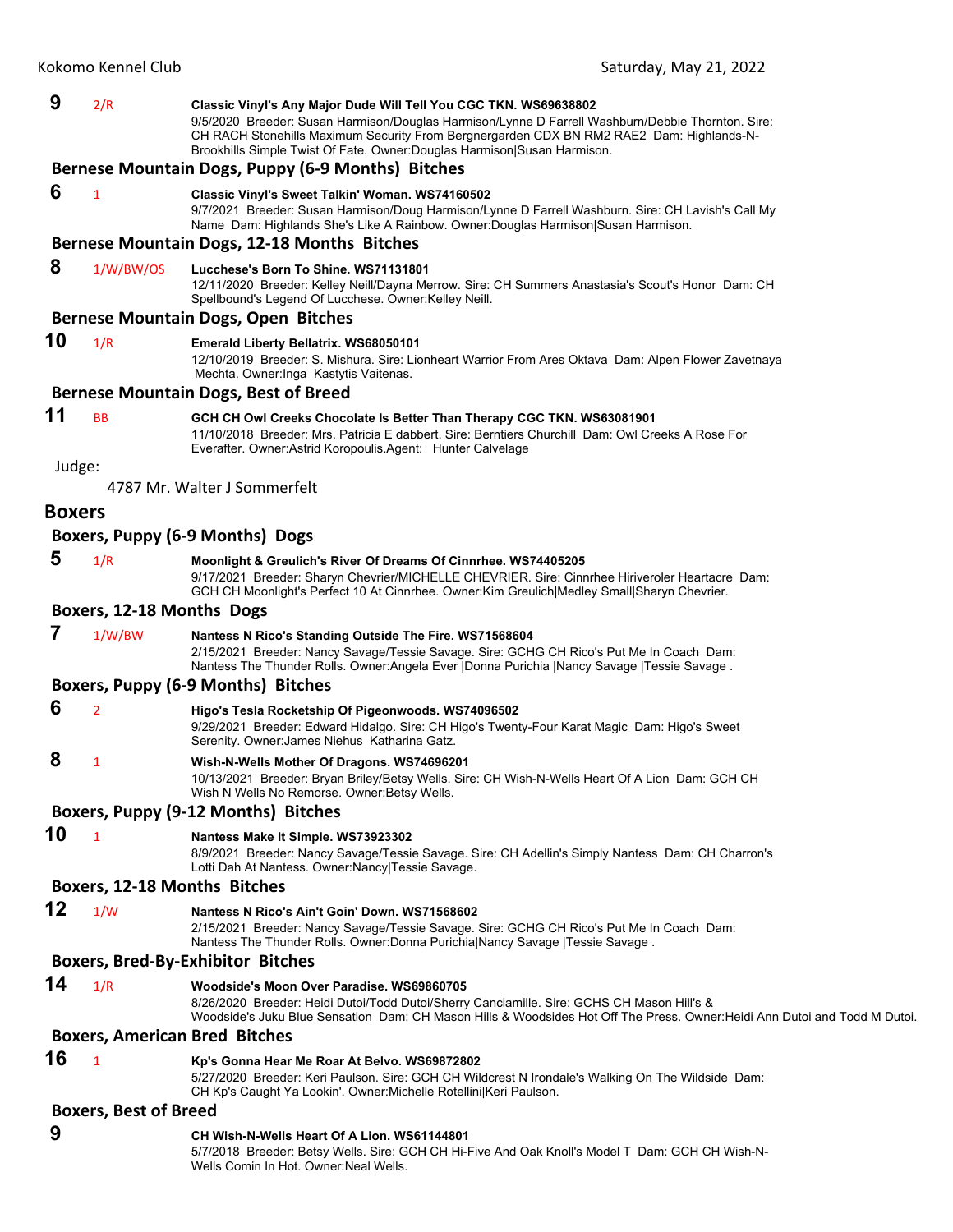|        | Kokomo Kennel Club                | Saturday, May 21, 2022                                                                                                                                                                                                                                                           |
|--------|-----------------------------------|----------------------------------------------------------------------------------------------------------------------------------------------------------------------------------------------------------------------------------------------------------------------------------|
| 11     | <b>SEL</b>                        | CH Cinbar's Quarterback At Dunnford, WS67305702<br>2/3/2020 Breeder: Denise Snyder/Medley Small/Phillip Koenig. Sire: CH Bar-K's Mystic Heir Dam: CH<br>Cinbar's By A Landslide. Owner: Christine Shackelford Medley Small Phillip Koenig Denise Snyder.                         |
| 15     | <b>OS</b>                         | GCH CH Nantess N Jo-San's Legend Of Nacona. WS68597501<br>5/24/2020 Breeder: Nancy Savage/Tessie Savage. Sire: CH Jo-San's Quanah Dam: CH Nantess<br>Greatest Love Story. Owner: Nancy   Tessie Savage.                                                                          |
| 18     | <b>SEL</b><br>OHBB/OHG4           | CH Mircoa N Irondale's Fire And Desire, WS61628802<br>7/18/2018 Breeder: Diana Greenhow, Sire: GCHG CH Irondale's Thunderstruck Dam: GCH CH Mircoa N<br>Irondale's Sipping On Fire. Owner: Michelle D Bray Diana Greenhow.                                                       |
| 20     | BB/G4                             | GCH CH Cinbar's Bellisima, WS65875102<br>8/12/2019 Breeder: Phillip K Koenig. Sire: GCHB CH Cinbar's Just Call Me Handsome Dam: CH Bar-K's<br>Maggie Mcclain. Owner: Phillip Koenig Medley Small. Agent: Jody Paquette-Garcini                                                   |
| Judge: |                                   |                                                                                                                                                                                                                                                                                  |
|        |                                   | 17340 Mr. Rodney R Merry                                                                                                                                                                                                                                                         |
|        | <b>Bullmastiffs</b>               |                                                                                                                                                                                                                                                                                  |
|        |                                   | <b>Bullmastiffs, 12-18 Months Dogs</b>                                                                                                                                                                                                                                           |
| 5      | 1/W/BB/BW                         | Tnt's With All My Heart. WS71292109<br>12/20/2020 Breeder: BETH A Howe/Amy Jo Hodge. Sire: GCH CH Tnt's Heart Breaker Dam: CH Tnt's<br>Ken Ya Believe It. Owner: Karen Fecher Amy Hodge Beverly Willis.                                                                          |
| 7      | 2/R                               | Danek's I Will Love Him And Squeeze Him. WS72166801<br>2/19/2021 Breeder: Janet Ekstrom/Dwight Ekstrom. Sire: GCHS CH Nv's Welcome To The Gun Show<br>Dam: CH Bolder N'Danek Summer Special. Owner: Janet Ekstrom Dwight Ekstrom.                                                |
|        |                                   | <b>Bullmastiffs, American Bred Bitches</b>                                                                                                                                                                                                                                       |
| 6      | 1/W/OS                            | Trinity's Allegiance To The Brand. WS67736002<br>1/27/2020 Breeder: Julia Hornshaw/Helene Nietsch. Sire: GCHS CH Broch Tuarach's Culloden Folly<br>CGCA CGCU TKA Dam: La Balsa Foreign Exchange At Banstock. Owner: Julia A Hornshaw Jeff<br>Hornshaw.Agent: Stephanie Hentschel |
|        | <b>Bullmastiffs, Open Bitches</b> |                                                                                                                                                                                                                                                                                  |
| 8      | <b>AB</b>                         | Miss Must Have Iii Nestor Notabilis CGC. WS69556601<br>2/24/2020 Breeder: Magdalena Woloczko. Sire: Vivat Winner li Nestor Notabills Dam: Power Of Hell li<br>Nestor. Owner: Beth Eckstein Mike Eckstein.                                                                        |
| Judge: |                                   |                                                                                                                                                                                                                                                                                  |
|        |                                   | 7132 Mr. Roger Gifford                                                                                                                                                                                                                                                           |
|        | <b>Cane Corso</b>                 |                                                                                                                                                                                                                                                                                  |
|        |                                   | Cane Corso, 12-18 Months Bitches                                                                                                                                                                                                                                                 |
| 6      | 1/R                               | Americana's 0 To 60 In 2.0 Maserati. WS72626702<br>4/21/2021 Breeder: Silas Gieseke. Sire: GCH CH Plk's Country Roads Take Me Home BCAT CGC<br>Dam: Maple City's Kenia Of Americana. Owner: Amy Lady.                                                                            |

#### **Cane Corso, Bred‐By‐Exhibitor Bitches**

 **8** AB **Rockhaven's Couldn'T Cease A Forrest Fyre. WS74922501** 11/12/2021 Breeder: Courtney Johnson/Laura J Barton. Sire: Rockhaven's Out Of The Wilderness TKI VHMA Dam: GCH CH Rockhaven's Party Never Ceases CGC TKI VHMA. Owner:Laura J Barton|Laura Barton|Courtney Johnson.

## **Cane Corso, Open Bitches**

**10** 1/W/BB **Mar E Sol's Dawn Of Sage. WS68116801**

OHBB 12/5/2019 Breeder: Diane Connors. Sire: GCH CH Mar E Sol's Saggio TT Dam: GCH CH Mar E Sol's Marlo Is All That (Girl) CAA FCAT TT CGC. Owner:Diane Connors Lihi Ruvio Ayalla Ruvio .

Judge:

4787 Mr. Walter J Sommerfelt

## **Doberman Pinschers**

## **Doberman Pinschers, 12‐18 Months Dogs**

## **5** 1/R **Dream-Catcher's Winter Has Come - Game On. WS70624910**

12/10/2020 Breeder: Jay Dehart/Brandon Ott. Sire: GCH CH Denalli's Hot Off The Press Dam: Silverhawk's Lily Of The Valley BCAT. Owner:Jay DeHart|Brandon J Ott.

## **Doberman Pinschers, Bred‐By‐Exhibitor Dogs**

## **7** 1/W **Arete's Don'T Stop Me Now. WS72304003**

3/6/2021 Breeder: Vicki Hitzfield/Wende Call/Korey Hitzfield. Sire: CH Jager's Talk Of The Town DCAT Dam: GCHB CH Quartet's Paint The Town Red V Arete RA CGC. Owner:Vicki Hitzfield|Alicia Ginn.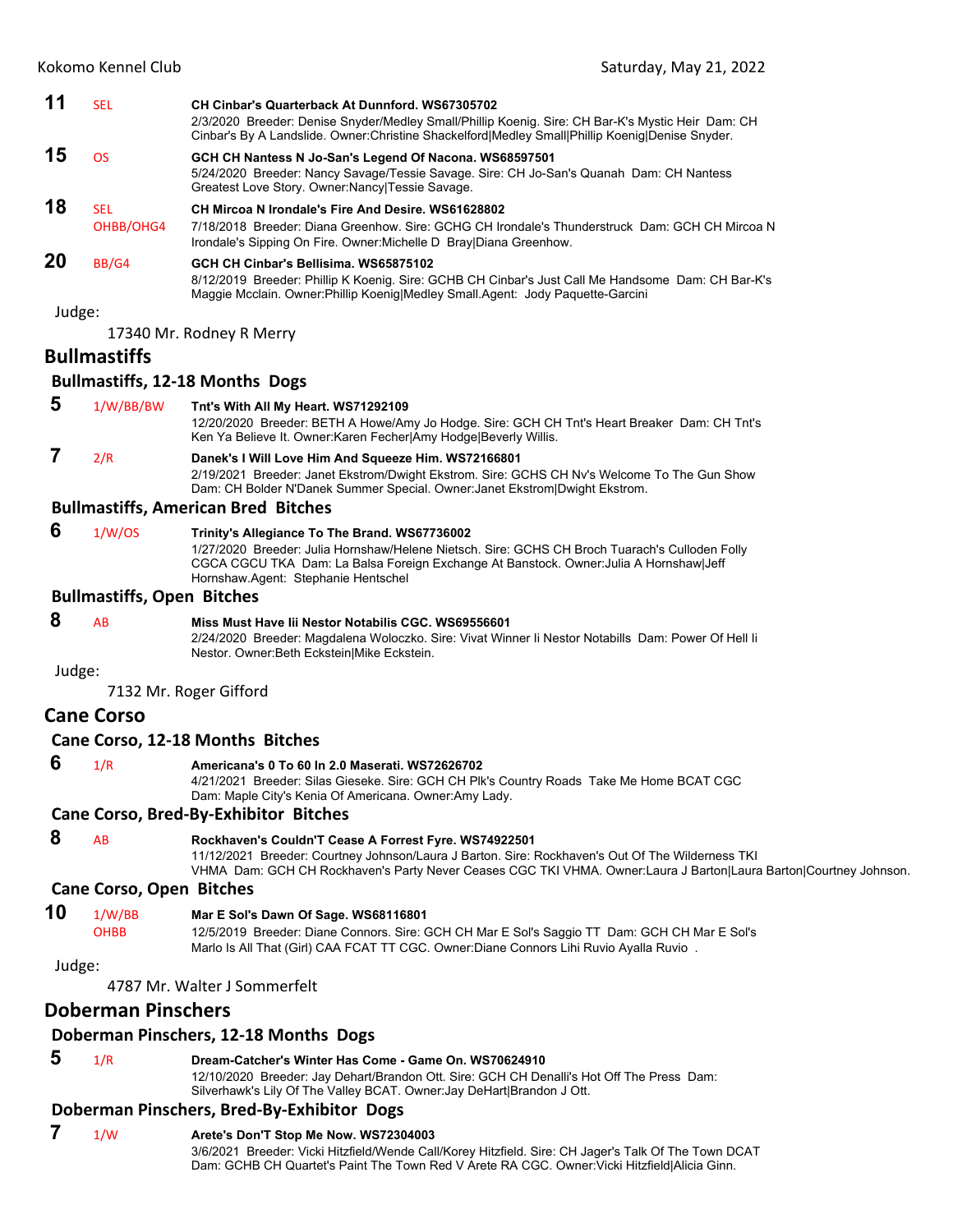## **Doberman Pinschers, Puppy (6‐9 Months) Bitches**

## **6** 1/W/BW **Mosaics Chantilly Lace. WS73695507** 9/2/2021 Breeder: Terri Sheline. Sire: GCH CH Lyndobe's All-In-One Dam: CH Lyndobe's Foxy Lady With Charm. Owner:Terri sheline. **Doberman Pinschers, 12‐18 Months Bitches 8** <sup>2</sup> **Jager's Exairetikos In Bullitt CGCA. WS72079205** 3/13/2021 Breeder: Cindy Lane-Smith/Paul Croley. Sire: CH Seraphin Most Valuable Player V Alisaton FDC CAX FCAT SWN WAC RATO Dam: CH Jager's Walking On Broken Glass NAP OJP BCAT. Owner:Lydio Dema ala. **10** 1/R **Starline's Come Drink With Me BN. WS72777601** 3/5/2021 Breeder: Ms. Tiffany Neal. Sire: Shome Melrae's The Great One Dam: Starline's Sipping On Some Rum BN RI. Owner:Tiffany neal |Khloe Wilson . **Doberman Pinschers, Bred‐By‐Exhibitor Bitches 12** <sup>1</sup> **Dream-Catcher's Something Wick'D BCAT. WS66171801** 10/29/2019 Breeder: Jay Dehart/Brandon Ott. Sire: GCHS CH Arete's Rocket Man RE CA CGC TKN Dam: Silverhawk's Lily Of The Valley BCAT. Owner:Jay DeHart|Brandon J Ott. **Doberman Pinschers, Best of Breed 9** OS **GCHB CH Hierarch's I'M The One V Magic FDC CA BCAT DJ CGC TKN. WS65525103** 6/28/2019 Breeder: Lindsay Philyaw/Phil Philyaw/Ashley Ring. Sire: GCHS CH Perfex Canis Major Dam: CH Ashtrick N Kettle Cove Wild Irish Rose. Owner:tim lennartz|lindsay philyaw.Agent: Heather Sekovich **11** SEL **GCH CH Starline N Andella's Hot Pursuit BN RN. WS69050102** 5/23/2020 Breeder: Andria L Carpenter/Tiffany Neal. Sire: GCHS CH Perfex Canis Major Dam: CH Andella's A Forbidden Love CA. Owner:Tiffany neal . **14** BB **CH Arete's U Make The Rockin World Go Round. WS72304001** OHBB/OHG3 3/6/2021 Breeder: Vicki Hitzfield/Wende Call/Korey Hitzfield. Sire: CH Jager's Talk Of The Town DCAT Dam: GCHB CH Quartet's Paint The Town Red V Arete RA CGC. Owner:Vicki Hitzfield|Korey Hitzfield.

Judge:

7132 Mr. Roger Gifford

## **Giant Schnauzers**

## **Giant Schnauzers, 12‐18 Months Dogs**

## **5** 1/W/BW **Fanta C's El Mago Of Tailwind. WS72221501**

OHBB/OHG1 4/12/2021 Breeder: Nancy E Nier. Sire: CH Fanta C Hits It Outta The Park CGC TKN Dam: Fanta C's Sammi Jo. Owner:Stacy Leach|Nancy Nier|Rick Leach.

## **Giant Schnauzers, Open Black Bitches**

#### **6** 1/W/OS **Tailwind's Any Way You Want It. WS70093601**

8/22/2020 Breeder: Stacy Leach/Rick Leach. Sire: CH Taktika Art Focus Point Dam: CH Fanta C Time For Me To Fly At Tailwind FCAT. Owner:Stacy Leach|Rick Leach.

#### **8** 2/R **Tailwind Sweet Dreams R Made Of This. WS70093603** 8/22/2020 Breeder: Stacy Leach/Rick Leach. Sire: CH Taktika Art Focus Point Dam: CH Fanta C Time For Me To Fly At Tailwind FCAT. Owner:Stacy Leach|Derek Palmer.

## **Giant Schnauzers, Best of Breed**

## **7** BB/G1/RBIS **GCHB CH Spicerack's Shotgun Rider CGCA TKN. WS67493201**

1/20/2020 Breeder: Mrs. Marcia Adler/Mrs. Robin Henderson. Sire: GCHG CH Ingebar's Tynan Dances With Wildflowers Dam: GCH CH Ramahill's Gloriana At Spicerack. Owner:Robin Henderson|Dwain Henderson|Marcia Adler.Agent: Leonardo Garcini

#### Judge:

7132 Mr. Roger Gifford

## **Great Danes**

## **Great Danes, Bred‐By‐Exhibitor Dogs**

#### **5** 1/R **Lincoln Lou The Blue Of The Great Lakes. WS73097510**

6/26/2021 Breeder: Ms. Kaitlyn Diane Kobos. Sire: Louis Beau Blue Of The Great Lakes Dam: My Blue Daney Lou Lainey Of The Great Lakes. Owner:Kaitlyn Kobos.

## **Great Danes, American Bred Dogs**

#### **7** <sup>1</sup> **Alpine's Chuska Balios Cayla. WS70455105**

11/16/2020 Breeder: Michael T. Arnold/Jason Michael Scott. Sire: GCHB CH Briarwood's My Way V My-Jon Dam: CH Alpine's N Diriso Heart Of Egypt. Owner:CARLA MARIE KOTY.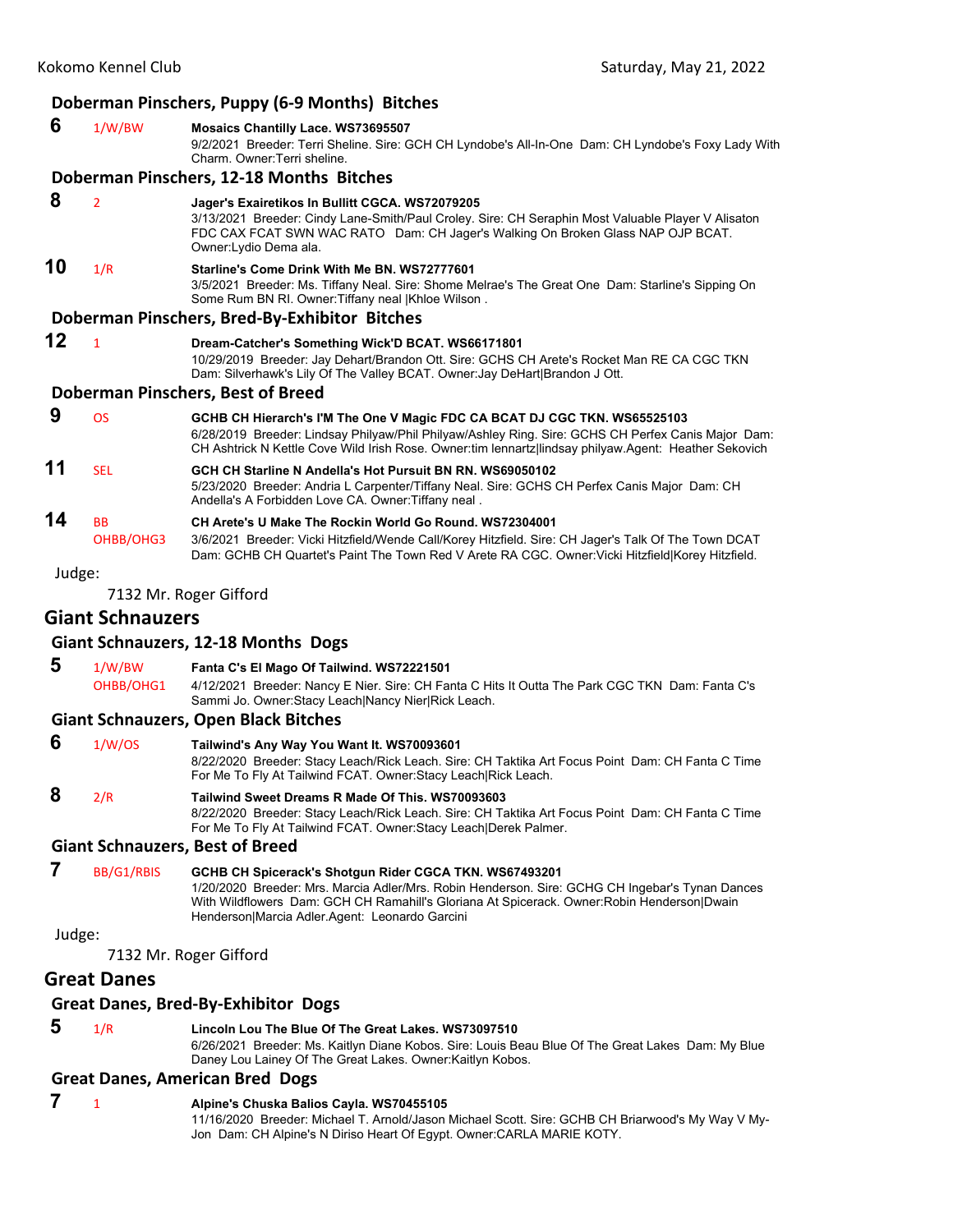|    | <b>Great Danes, Open Black Dogs</b> |                                                                                                                                                                                                                                                                                                                                                      |  |
|----|-------------------------------------|------------------------------------------------------------------------------------------------------------------------------------------------------------------------------------------------------------------------------------------------------------------------------------------------------------------------------------------------------|--|
| 9  | 1/W/BW                              | K1's Callin The Kettle Black Vgallantree. WS62744805<br>9/27/2018 Breeder: Mrs. Kathy S Baraga. Sire: CH Gallantree's Book Of Angels Dam: Rainmaster's Triple<br>Shot. Owner: Kathleen S Baraga. Kayla Beyers                                                                                                                                        |  |
|    |                                     | <b>Great Danes, Open Blue Dogs</b>                                                                                                                                                                                                                                                                                                                   |  |
| 11 | AB                                  | Creek Danes Van Der Zon. WS69648102<br>7/29/2020 Breeder: David Beek/Kenny Cregg. Sire: CH Creek Danes Royal Dutch Delft Blue Dam: GCH<br>CH Creek Danes Daddy's L'Il Raya Sunshine V Enzo. Owner:David Beek Kenny Cregg. JP Lawrence                                                                                                                |  |
|    |                                     | <b>Great Danes, Open Harlequin Dogs</b>                                                                                                                                                                                                                                                                                                              |  |
| 15 | $\mathbf{1}$                        | Segen's Eros Of Sparta. WS67128107<br>1/11/2020 Breeder: Erica Alston. Sire: RHG Dirty Laundry Dam: Segen's Lady Of Freedom Missandei.<br>Owner: Kaitlynn Knight.                                                                                                                                                                                    |  |
|    |                                     | Great Danes, 12-18 Months Bitches                                                                                                                                                                                                                                                                                                                    |  |
| 6  | 1/W                                 | Haltmeier N Sunrise's Don'T Be A Lady Be A Legend. WS72242002<br>2/14/2021 Breeder: Pat Haltmeier/Melissa Dreyer. Sire: GCH CH Journey's The Brown Dam: CH<br>Haltmeier Jersey Girl At Heart V Sunrise. Owner: Kim & Troy McClure Greg & Karen Henderson   Pat<br>Haltmeier Missy Dreyer. JP Lawrence                                                |  |
| 8  | 2/R                                 | Creek Danes French Manicure. WS73486801<br>5/17/2021 Breeder: Kenny Gregg/David Beek. Sire: CH Shatten's Fly By Summer Night V Sanlor CD RA<br>FDC CGC TKN Dam: CH Madison¿S At Creek Danes Just Give Me Purple Ora. Owner:David<br>Beek Kenny Cregg. JP Lawrence                                                                                    |  |
|    |                                     | <b>Great Danes, American Bred Bitches</b>                                                                                                                                                                                                                                                                                                            |  |
| 10 | AB                                  | Boathouse Izya Prf Beauty Beyond Compare V Legado. WS68542304<br>4/8/2020 Breeder: sonia mitchell/Jessica Powers. Sire: CH Prf Fendane Have I Gone Mad Dam: Izya's<br>Remember The Alamo. Owner: Karen Moore Jessica L. Powers Rebecca L Price.                                                                                                      |  |
| 12 | 1                                   | Alpine's Lily Of Sparta. WS68783802<br>5/20/2020 Breeder: Jason M Scott/Mike Arnold. Sire: Alpine's Kona Keali'l Nohea Dam: Duo N Alpine's<br>Got To Have That Girl. Owner: Kaitlynn Knight   Kaitlynn Knight   Katie Kobos.                                                                                                                         |  |
|    |                                     | <b>Great Danes, Open Blue Bitches</b>                                                                                                                                                                                                                                                                                                                |  |
| 14 | $\mathbf{1}$                        | Creek Danes She Wow Wow. WS69648101<br>7/29/2020 Breeder: David Beek/Kenny Cregg. Sire: CH Creek Danes Royal Dutch Delft Blue Dam: GCH<br>CH Creek Danes Daddy's L'Il Raya Sunshine V Enzo. Owner:David Beek Kenny Cregg. JP Lawrence                                                                                                                |  |
|    |                                     | <b>Great Danes, Open Brindle Bitches</b>                                                                                                                                                                                                                                                                                                             |  |
| 16 | $\mathbf{1}$                        | Nobledane Celebration 'Paris' When It's Sizzle's. WS64605507<br>4/16/2019 Breeder: Dr. Sara Rachel Chant. Sire: GCHS CH Jerdans Believe It Or Not Dam: CH<br>Nobledane Sardi Celebration Holding The Party Line. Owner: Kay Gary Keck Sara Rachel Chant.                                                                                             |  |
|    |                                     | <b>Great Danes, Open Fawn Bitches</b>                                                                                                                                                                                                                                                                                                                |  |
| 18 | 1                                   | Alpine's The Cookie Lady. WS69840301<br>3/30/2020 Breeder: Michael Arnold/Jason Michael Scott. Sire: CH Rojon's Dynast O' Northwind Dam:<br>GCHG CH Alpine's She's So Rock Steady Bam A Lam. Owner: Jason Scott.                                                                                                                                     |  |
|    |                                     | <b>Great Danes, Open Harlequin Bitches</b>                                                                                                                                                                                                                                                                                                           |  |
| 20 | $\mathbf{1}$                        | Saravilla - Shadowmoon's Fire Cannot Kill A Dragon BCAT. WS68860102<br>5/7/2020 Breeder: Mimi Kim. Sire: Saravilla's Legend Of The Six String Dam: Saravilla's Sweet Painted<br>Lady. Owner: ANGELICA IGA. P. Lawrence                                                                                                                               |  |
|    |                                     | <b>Great Danes, Open Mantle Bitches</b>                                                                                                                                                                                                                                                                                                              |  |
| 22 | $\mathbf{1}$                        | Ajani's Lucky Rolling In Four D's Sugar. WS67557802<br>3/6/2020 Breeder: Sarka Velka. Sire: GCH CH Four D's Mr Jatu Dam: Ajani's Lucky Come Home.<br>Owner:Sarka Velka.                                                                                                                                                                              |  |
|    | <b>Great Danes, Best of Breed</b>   |                                                                                                                                                                                                                                                                                                                                                      |  |
| 17 | BB/G3                               | GCHG CH Vztop Hillside Just Another Southern Gentleman. WS63042802<br>9/22/2018 Breeder: Lisa Venable/Kristen Venable/Mrs. Jody Hill/Lorraine Rainwater. Sire: GCHP CH<br>Southern Star Norse God Odin At Valhalla Dam: GCH CH Vztop's Hillside Just Another Scandalous Affair.<br>Owner: Jody Hill Steve Hill Lorraine Rainwater. Tristen Lawerence |  |
| 24 | <b>OS</b><br><b>OHBB</b>            | GCH CH Alpine's Don'T You Want To Be Happy. WS65741101<br>8/12/2019 Breeder: Mr. Jason Michael Scott. Sire: GCHB CH Mesaba Call Of The Wild Sumner N<br>Stargazn Dam: GCH CH Alpine's Living On A Champaign High. Owner: Jason Scott Jason Scott Michael T.<br>Arnold.                                                                               |  |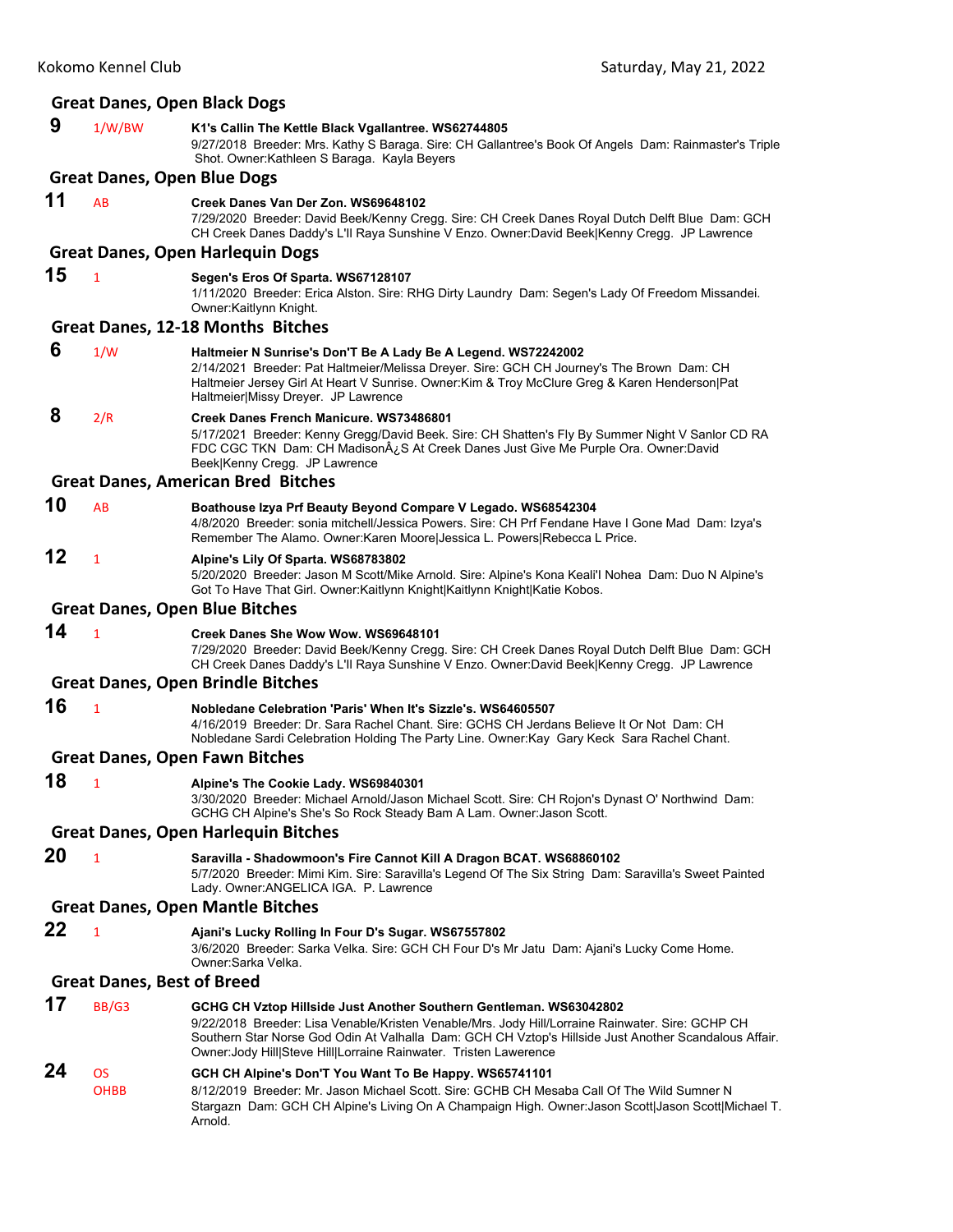## 7132 Mr. Roger Gifford **Great Pyrenees Great Pyrenees, Best of Breed 6** BB **GCH CH Chase's I Loved You From Hello. WS68011806** 4/16/2020 Breeder: Terilyn Chase/John Chase/Francisco A Salas. Sire: GCHB CH White Rose Chase What Matters CGCA Dam: Pyrsong's Chase the Music. Owner: Terilyn Chase|John Chase.Agent: David **Daugherty** Judge: 7132 Mr. Roger Gifford **Greater Swiss Mountain Dogs Greater Swiss Mountain Dogs, Open Dogs 5** 1/W/BW **Crown's Roman Emperor Titus. WS70929401** 10/30/2020 Breeder: Michael Rusk II/Ashten Carver. Sire: GCHB CH Crown's Hrh Prince Of The Night Dam: CH Jenuine Goin' For The Crown Royals. Owner:Michael Rusk|Amber Rusk. **Greater Swiss Mountain Dogs, Puppy (6‐9 Months) Bitches 6** <sup>1</sup> **Crown's Tale As Old As Time. WS74235301** 10/29/2021 Breeder: Michael Rusk II/Amber Rusk. Sire: GCHG CH Calypso Flash Ranger's Conundrum RN CGC Dam: GCH CH Crown's Hrh Queen Of The Night. Owner:Michael Rusk|Amber D Rusk. **Greater Swiss Mountain Dogs, Bred‐By‐Exhibitor Bitches 8** <sup>1</sup> **Seneca's Peace Dove. WS71642301** 10/22/2020 Breeder: Janelle Kaiser / Mary Spaar / . Sire: GCHS CH Crown's Inar V Folkvangr Dam: GCH CH Seneca's Conversation Peace BN RN. Owner:Janelle Kaiser. **Greater Swiss Mountain Dogs, Open Bitches 10** 1/W/OS **Seneca's Sprinkleberry. WS69278601** 6/25/2020 Breeder: Janelle Kaiser. Sire: CH Seneca's Don'T You Worry Bout A Thing BCAT Dam: Seneca's Snoflinga. Owner:Janelle Kaiser. **12** 2/R **Aegis Beale Street Blues At Crown. WS70218901** 9/11/2020 Breeder: Kristin Krumpe. Sire: GCHS CH Crown's Inar V Folkvangr Dam: CH Aegis Live Your Life With Moxie. Owner:Michael Rusk|Amber Rusk. **Greater Swiss Mountain Dogs, Best of Breed 7** SEL **GCHP CH Grosser Family Altair RN FDC CGCA TKN ATT. WS49566501** 7/2/2014 Breeder: Elena Nemtsova. Sire: Shulvi Rozan Zidan Dam: Fanetta Bona Fide From Swiss Star. Owner:Debbie Cavanaugh|K Kimmeth|A Kimmeth.Agent: Sue Larkin  **9 GCHB CH Houha's Really Hits The Spot CD BN RA CGCA TKN. WS55130010** OHBB 10/17/2016 Breeder: Nathan Houha/Loreen Houha. Sire: GCH CH Houha's What Are You Eating Now Dam: Houha's Wibbley Wobbley Timey Whimey. Owner:Laurie Whorley. **11** BB **GCHB CH Crown's Hrh Prince Of The Night. WS59526201** 10/28/2017 Breeder: Amber Rusk/Michael Rusk II. Sire: GCHG CH Derby's All American Dam: GCH CH Crown's Captivating Lady Of Camelot. Owner:Michael Rusk|Amber D Rusk. Kayla Byers Judge: 7132 Mr. Roger Gifford **Neapolitan Mastiffs Neapolitan Mastiffs, Puppy (9‐12 Months) Dogs 5** <sup>2</sup> **Santiago Di Mastino's Casa Blanca. WS73600503** 7/26/2021 Breeder: Luis Alonzo. Sire: Ercole Di Carini Dam: Zaza La Maisondemaestral. Owner:Charina DeFur.  **7** <sup>1</sup> **Django Del Vezuvia Mastino. WS74689001** 6/1/2021 Breeder: Mezei Bela. Sire: Toro Del Nolano Dam: Gloria Del Vezuvia Mastino. Owner:Cassandra Boczar.

## **Neapolitan Mastiffs, Open Dogs**

- **9** 2/R **Mio Nobile Rucci Del Grande Fiume CGC. WS70542701**
	- 8/1/2020 Breeder: Travis Elliott. Sire: Lapetus Di Graziano Dam: Baccara Della Vecchia Roma. Owner:Kathyrn smith|robert morgan.

## **11** 1/W/BW **Shining Hills Hilario. WS72856801**

OHBB 4/9/2021 Breeder: Shannon Drake. Sire: GCH CH Vlad Mastino Delle Correnti Dam: CH Shining Hills Novella. Owner:Brandi Borts|Shannon Drake .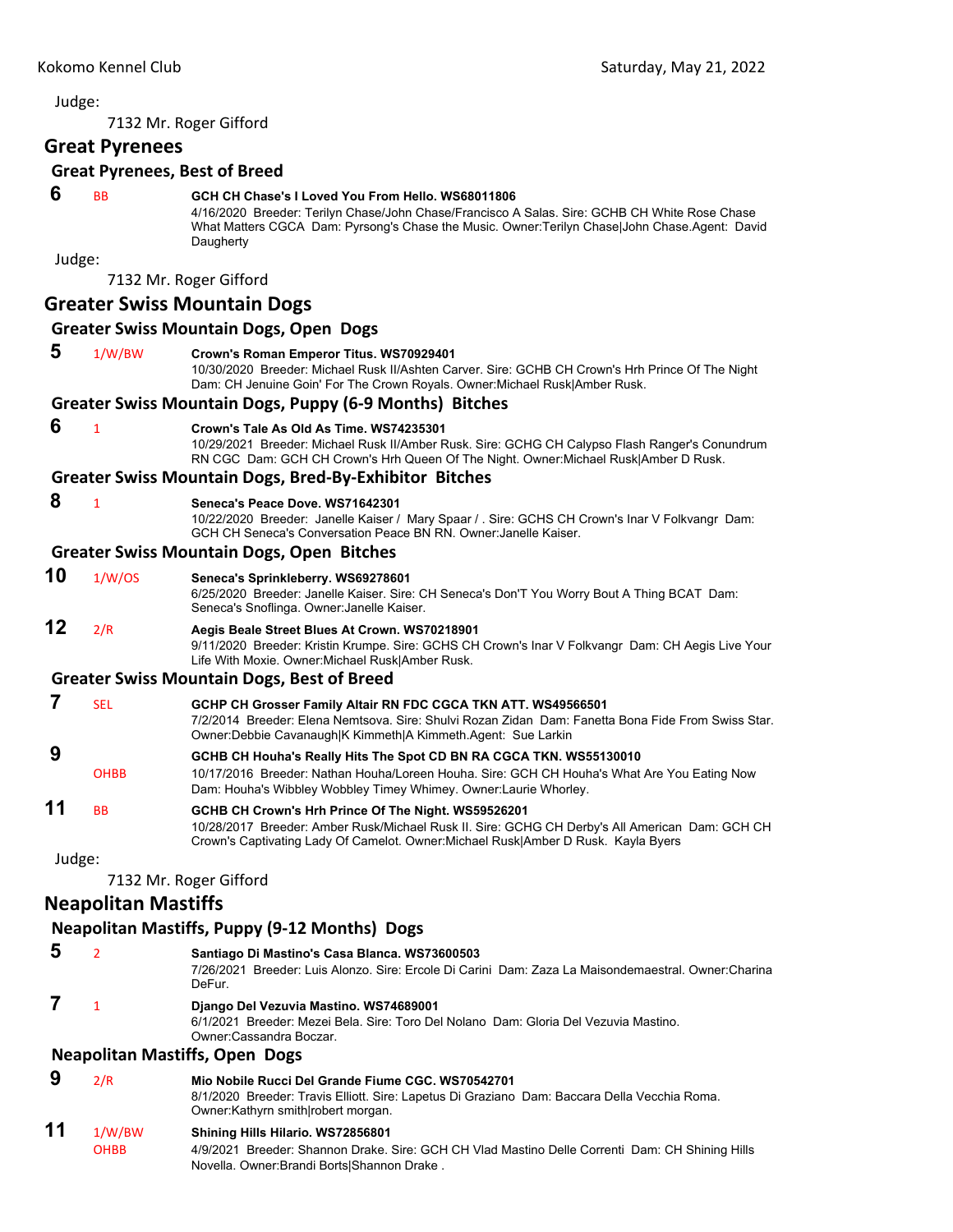| <b>Neapolitan Mastiffs, 12-18 Months Bitches</b> |                                                    |                                                                                                                                                                                                                                                                      |  |
|--------------------------------------------------|----------------------------------------------------|----------------------------------------------------------------------------------------------------------------------------------------------------------------------------------------------------------------------------------------------------------------------|--|
| 6                                                | $\mathbf{1}$                                       | Il Drago Britannia. WS73931301<br>4/15/2021 Breeder: Cassandra Boczar. Sire: CH Steven Dei Mastini Della Rupe Dam: Il Drago Mila.<br>Owner: michelle r fowler Cassandra Boczar.                                                                                      |  |
|                                                  |                                                    | <b>Neapolitan Mastiffs, Bred-By-Exhibitor Bitches</b>                                                                                                                                                                                                                |  |
| 8                                                | $\mathbf{1}$                                       | Unique Uprisings Halos Gamora Zen CGC. WS70098601<br>10/23/2020 Breeder: Kathyrn D Smith. Sire: GCH CH II Drago Bellagio CGC TKN Dam: Unique Uprisings<br>Karmas Halo CGC. Owner: Kathyrn smith.                                                                     |  |
|                                                  |                                                    | <b>Neapolitan Mastiffs, American Bred Bitches</b>                                                                                                                                                                                                                    |  |
| 10                                               | 1/W                                                | Il Drago Dasola. WS70686601<br>10/9/2020 Breeder: Cassandra Boczar. Sire: CH Steven Dei Mastini Della Rupe Dam: CH II Drago<br>Rivivare, Owner: Cassandra Boczar,                                                                                                    |  |
| 12                                               | 4                                                  | Raven Dello Sconosciuto. WS71571406<br>1/19/2021 Breeder: Daniel Gest. Sire: Ulisse Dam: Lozzerio Eredita Dea Di. Owner:michelle r fowler.                                                                                                                           |  |
| 14                                               | 3                                                  | Corrado's Tigrotta. WS72759701<br>11/21/2020 Breeder: CHARINA DEFUR. Sire: Corrado"S Orazio Dam: Corrado's Isis. Owner: Charina<br>DeFur.                                                                                                                            |  |
| 16                                               | $\overline{2}$                                     | Shining Hills Lady Godiva. WS75006501<br>4/3/2021 Breeder: Shannon Drake. Sire: Achille De La Bahia Of Ironwood Dam: CH Shining Hills Orsola.<br>Owner: Brandi Borts Shannon drake.                                                                                  |  |
|                                                  |                                                    | <b>Neapolitan Mastiffs, Open Bitches</b>                                                                                                                                                                                                                             |  |
| 18                                               | 1/R                                                | Contessa Mastino Delle Correnti. WS70703702<br>2/21/2020 Breeder: Attila Ebert. Sire: Szoloon Mastino Delle Correnti Dam: Ursula Dello Stradone<br>Vesuviano. Owner:Anne Goetz   William Goetz   Susie Schramm.                                                      |  |
|                                                  |                                                    | <b>Neapolitan Mastiffs, Best of Breed</b>                                                                                                                                                                                                                            |  |
| 15                                               | <b>BB</b>                                          | GCHB CH Centurian Mastini Tennessee Vance. WS65693501<br>6/2/2019 Breeder: William Goetz/Anne Goetz. Sire: CH Quarterback Du Circuit Dam: Prunella Mastino<br>Delle Correnti. Owner: Anne Goetz   William Goetz   Susie Schramm.                                     |  |
| 20                                               | <b>OS</b>                                          | GCH CH Quamandine Du Circuit. WS61321102<br>5/14/2017 Breeder: Celine De Wit/Jean-Phillipe Magnee. Sire: Vallino Dropkick Murphy Dam: Olga Du<br>Circuit. Owner: Anne Goetz   William Goetz   Susie Schramm.                                                         |  |
| 22                                               | <b>SEL</b>                                         | CH Corrado's Silvia CGC TKN VHMA. WS68673702<br>11/13/2019 Breeder: CHARINA DEFUR. Sire: Phinzer L7 Cabezas Dam: Corrado's Peggy Sherwood.<br>Owner: Charina DeFur Rhiannon Stine   Charina DeFur  Rhiannon Stine.                                                   |  |
| Judge:                                           |                                                    |                                                                                                                                                                                                                                                                      |  |
|                                                  |                                                    | 7132 Mr. Roger Gifford                                                                                                                                                                                                                                               |  |
|                                                  | <b>Newfoundlands</b>                               |                                                                                                                                                                                                                                                                      |  |
|                                                  |                                                    | Newfoundlands, Bred-By-Exhibitor Bitches                                                                                                                                                                                                                             |  |
| 6                                                | AB                                                 | Anchorbay's Don'T Talk Back. WS65523603<br>7/5/2019 Breeder: Brooke Beck/Karen Moore. Sire: CH Sandbears Better Than Ever Dam: Anchorbay's<br>Wicked Reason, Owner: Brooke Beck.                                                                                     |  |
|                                                  |                                                    | <b>Newfoundlands, Best of Breed</b>                                                                                                                                                                                                                                  |  |
| 5                                                | AB                                                 | CH Anchorbay's One Fine Day. WS62195801<br>8/9/2018 Breeder: Brooke Beck/Karen Moore. Sire: CH Sandbears Better Than Ever Dam: Anchorbay's<br>Wicked Reason. Owner: Brooke Beck Karen Moore.                                                                         |  |
| Judge:                                           |                                                    |                                                                                                                                                                                                                                                                      |  |
|                                                  |                                                    | 7132 Mr. Roger Gifford                                                                                                                                                                                                                                               |  |
| <b>Portuguese Water Dogs</b>                     |                                                    |                                                                                                                                                                                                                                                                      |  |
| Portuguese Water Dogs, Puppy (9-12 Months) Dogs  |                                                    |                                                                                                                                                                                                                                                                      |  |
| 5                                                | 1/W/OS                                             | Aarbelle's Treasured Ocean. WS74162201<br>6/21/2021 Breeder: Connie L Walker/Angela D Miller. Sire: GCHB CH Sailor's Call Me Blynken Crazy BN<br>RN BCAT CGCA CGCU TKN Dam: GCH CH Bayswater's Jet Setter Jojo. Owner:Connie Walker Angela<br>Miller   Aaron Miller. |  |
|                                                  | Portuguese Water Dogs, Puppy (9-12 Months) Bitches |                                                                                                                                                                                                                                                                      |  |

## **6** 1/W/BW **Aarbelle's Keziah Every Moment. WS74162204**

6/21/2021 Breeder: Connie L Walker/Angela D Miller. Sire: GCHB CH Sailor's Call Me Blynken Crazy BN RN BCAT CGCA CGCU TKN Dam: GCH CH Bayswater's Jet Setter Jojo. Owner:Connie L Walker Angela D Walker.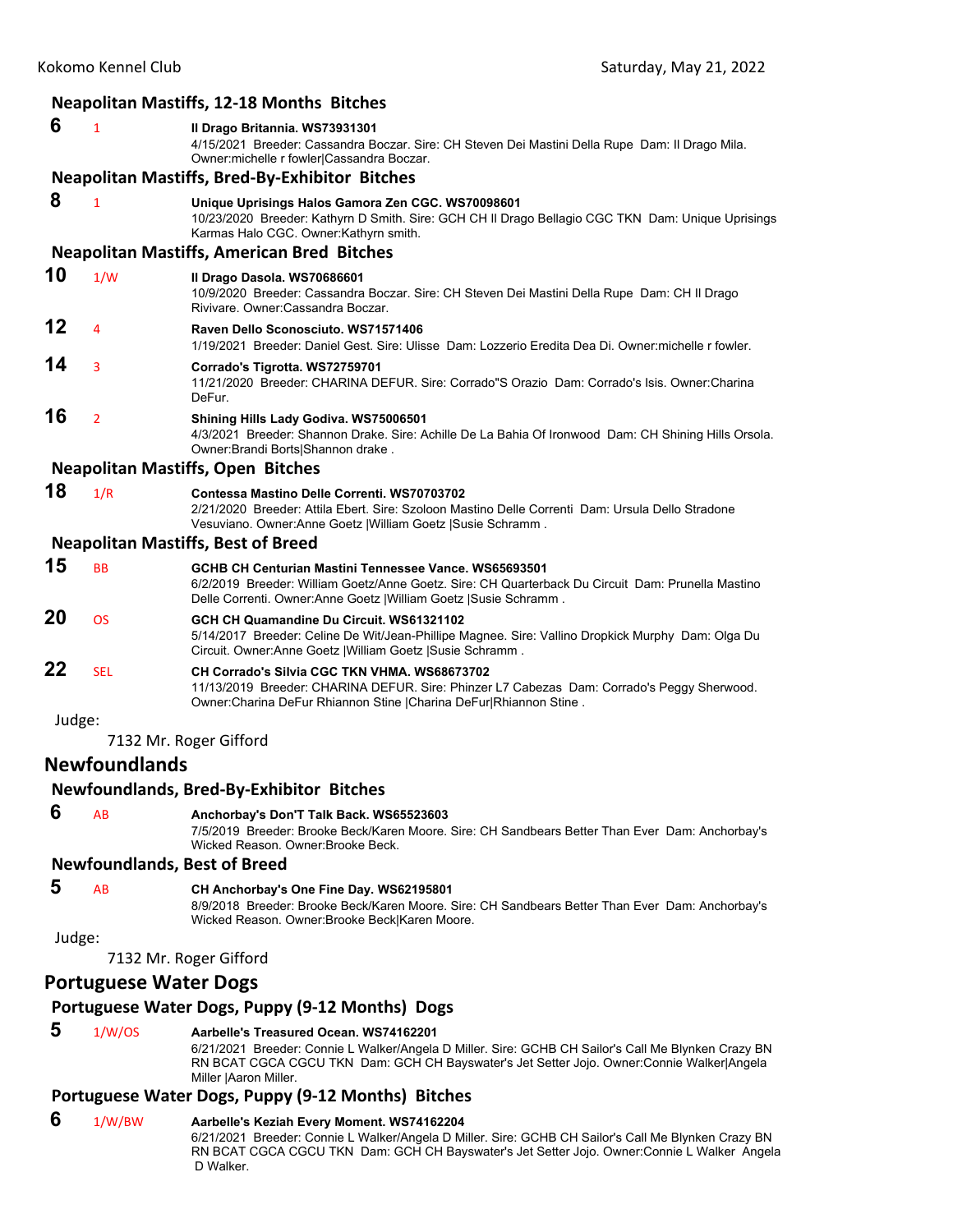## **Portuguese Water Dogs, Open Bitches**

- **8** 1/R **Bayswater's Living Every Moment. WS65462402**
- 7/24/2019 Breeder: Mary Kay Schroeder. Sire: GCHS CH Marshview Whale Of A Good Time RN AX AXJ OF DCAT RATS CGCA Dam: Bayswater's Even Keel CDX RA NA NAJ. Owner:Connie Walker|Angela Miller.
- **10** AB **Marinella's When We Stand Together With Allegiance. WS65530301** 8/7/2019 Breeder: Amy Lane/Mckenna Lane. Sire: CH Marinella's Follow That Dream Dam: GCH CH Allegiance It's Your Move. Owner:Kristle Marangon.Agent: Lisa Arnett

#### **Portuguese Water Dogs, Best of Breed**

 **7** AB **GCH CH Allegiance Fish Out Of Water With Marinella. WS62557205** 9/16/2018 Breeder: Amy Lane/Clare Lane/Kristle Marangon. Sire: GCH CH Seaworthy's New Kid On The Dock CGC Dam: CH Marinella's Wanna Be Startin' Somethin' Allegiance. Owner:Amy Lane|Kristle Marangon .Agent: Lisa Arnett **12** BB **GCH CH Bayswater's Jet Setter Jojo. WS60484201** OHBB 3/7/2018 Breeder: Mary Kay Schroeder. Sire: GCHP CH MACH Marshview Great Ballz Of Fire RA MXG MJG OF T2B CA DCAT R Dam: Bayswater's Eye Of The Storm CDX BN RA NA OAJ SWN CGC TKN. Owner:Connie Walker|Angela D Miller.

Judge:

7132 Mr. Roger Gifford

## **Rottweilers**

#### **Rottweilers, Puppy (6‐9 Months) Dogs**

 **5** AB **Black Onyx Only What's The Verdict?. WS74218501** 9/18/2021 Breeder: Brian Beard. Sire: GCHG CH Twin Creeks It Had To Be You CGC Dam: CH Black Onyx Another Round V Quarterwoods. Owner:Cathy Eke.

#### **Rottweilers, 12‐18 Months Bitches**

## **6** 1/W/OS **Eirians You Can Touch The Skye. WS74714506**

4/30/2021 Breeder: Johnna H Glover. Sire: CH Eirians Oh The Places Youll Go Dam: Eirians Straight To The Moon. Owner:Mario Massillamany.

## **Rottweilers, Best of Breed**

## **7** BB **CH Quarterwoods A Chase Of Tobant. WS68183203**

3/22/2020 Breeder: Stephanie Lubbers/SHerri L Page. Sire: GCH CH Falco Von Herrschend Dam: CH Black Onyx Mymymy Of Quarterwoods. Owner:Mario Massillamany.

Judge:

7132 Mr. Roger Gifford

## **Saint Bernards**

#### **Saint Bernards, Open Dogs**

 **5** 1/W/BB/BW **Covered Bridge's Not Here For Your Entertainment. WS69057403** 12/25/2019 Breeder: Matt Smith/Jena Smith. Sire: Othello Herbu Prygoda Dam: Cretan's Over The Legal Limit At Covered Bridge. Owner:Matthew Smith|Jena Smith.

#### **Saint Bernards, Open Bitches**

 **6** 1/W/OS **Covered Bridge's I Don'T Know's On Third V Epic. WS70936205** 11/15/2020 Breeder: Jena Smith/Matt Smith. Sire: Epic Who's On First? Dam: Sparta Herbu Przygoda. Owner:Matthew Smith|Jena Smith.

Judge:

7132 Mr. Roger Gifford

## **Samoyeds**

## **Samoyeds, Puppy (6‐9 Months) Dogs**

- 
- **5** 1/W/BW **Sno-Puff's Keeper Of The Legacy. WS74033501**

10/7/2021 Breeder: VICKI & JOHN ZEESE. Sire: GCH CH Rexann's Curtain Call RN FDC CGCA CGCU ATT Dam: GCH CH Sno-Puff's Giggling Gidget. Owner:Vicki L Zeese|John R. Zeese.

## **Samoyeds, Bred‐By‐Exhibitor Bitches**

 **6** 1/W **Rsf Alta's Marvelous Ginevra. WS65007103**

4/29/2019 Breeder: Robin Sturgeon/Clu Carradine. Sire: GCHB CH White Eagle's Midnight Avenger BCAT Dam: CH Rsf Alta's Heart Of Rock And Roll. Owner:Robin sturgeon.

## **Samoyeds, Open Bitches**

 **8** AB **Wyteshado Amor's Crystal Pearl BCAT. WS60743408** 5/2/2018 Breeder: Lisa K Foster. Sire: CH Wyteshado's Ty One On At Tobil'S Dam: CH Wyteshados I'Ll Have Another. Owner:Anna Boling|Zac Boling.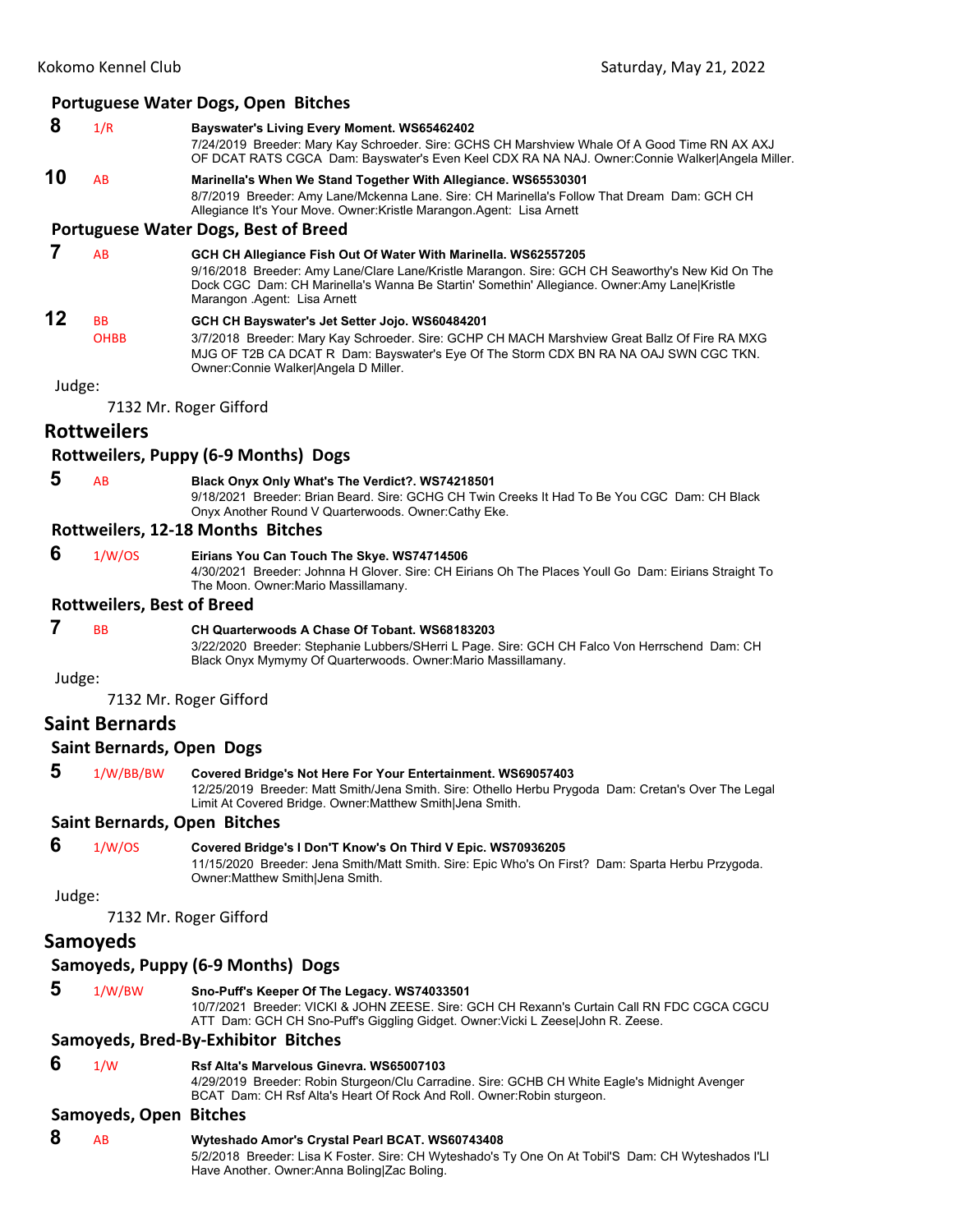|        | Kokomo Kennel Club             | Saturday, May 21, 2022                                                                                                                                                                                                                                    |
|--------|--------------------------------|-----------------------------------------------------------------------------------------------------------------------------------------------------------------------------------------------------------------------------------------------------------|
| 10     | 1/R                            | Zoya's Catch Me If You Can BCAT. WS62401402<br>10/2/2018 Breeder: Patricia Thornburg. Sire: CH Articcross N Snowdog's Fault In Our Stars Dam: GCH<br>CH Articcross N Chatanika's Ok Easy Does It CA. Owner: Sandra Dukes.                                 |
| 12     | AB                             | Rsf Alta's Mischief Managed. WS62844902<br>10/1/2018 Breeder: Robin Sturgeon/Clu Carradine. Sire: GCH CH White Eagle's Fire In The Sky At Rsf<br>BCAT Dam: CH Rsf Alta's Heart Of Rock And Roll. Owner: Robin sturgeon Clu carradine.                     |
|        | <b>Samoyeds, Best of Breed</b> |                                                                                                                                                                                                                                                           |
| 7      | <b>BB/G2</b>                   | GCHP CH Vanderbilt 'N Printemp's Lucky Strike. WS54969409<br>6/4/2016 Breeder: MENGRU WU/Judi Elford. Sire: Cabaka's Happy Go Lucky Dam: GCH CH Vanderbilt's<br>Cherry Brandy. Owner:Correen Pacht Marc Ralsky Judi Elford Blair Elford.Agent: Laura King |
| 9      | <b>SEL</b>                     | CH Snowshoe's Thank You For Being A Friend RN CGC TKN. WS55623602<br>11/23/2016 Breeder: Heather Galloway. Sire: CH Atomic Earl Grey Of Pebbles' Run CGC Dam: GCH CH<br>Snowshoe's Christmas In Dixie CGC TKN ATT. Owner: Susan Slagle Heather Galloway.  |
| 11     |                                | CH Polar Mist Come'N In Hot. WS69712901<br>6/9/2020 Breeder: Lynette Blue. Sire: CH Polar Mist Kluane's Arctic Dreams Dam: GCH CH Cabaka's<br>New Royal. Owner: Sandra and Edward Smith   Lynette Blue.                                                   |
| 14     | <b>OS</b><br>OHBB/OHG2         | GCH CH Sno-Puff's Giggling Gidget. WS60684201<br>4/27/2018 Breeder: Mr. JOHN R ZEESE/Vicki L Zeese. Sire: CH Sno-Puff's Just Jabber Dam: CH Sno-<br>Puff's Cosmopolitan Caper. Owner: Vicki L Zeese John R. Zeese.                                        |
| Judge: |                                |                                                                                                                                                                                                                                                           |
|        |                                | 7132 Mr. Roger Gifford                                                                                                                                                                                                                                    |
|        | <b>Siberian Huskies</b>        |                                                                                                                                                                                                                                                           |
|        |                                | Siberian Huskies, Puppy (6-9 Months) Dogs                                                                                                                                                                                                                 |
| 5      | 1/R                            | Karnovanda's The Sand Man. WS74126601<br>9/18/2021 Breeder: Judith M Russell/Sarah N Hubbach. Sire: CH Karnovanda's The Night Watchman<br>Dam: CH Karnovanda's Fairy Dust. Owner: Judith M Russell.                                                       |
|        | Siberian Huskies, Open Dogs    |                                                                                                                                                                                                                                                           |
| 7      | 1/W/BB/BW                      | Karnovanda's The Roadrunner, WS61833501<br>7/27/2018 Breeder: Donna Beckman/Judith M Russell/Sarah N Hubbach. Sire: GCHG CH Karnovanda's<br>Desperado Dam: CH Karnovanda's Wylene Coyote. Owner: Betty Jo Buck Judith M. Russell.                         |
|        |                                | Siberian Huskies, Puppy (9-12 Months) Bitches                                                                                                                                                                                                             |
| 6      | 1/W/OS                         | Taja N Renaissance On Pegasus Wings. WS73172101<br>7/16/2021 Breeder: Mrs. Melissa A. Arab. Sire: CH Shadow Wood Forest's Myakon Dam: Zorba N Taja<br>Into The Woods. Owner: Cheryl Locke Lucy Belle Locke Levi James Locke.                              |
| Judge: |                                |                                                                                                                                                                                                                                                           |
|        |                                | 7132 Mr. Roger Gifford                                                                                                                                                                                                                                    |
|        | <b>Standard Schnauzers</b>     |                                                                                                                                                                                                                                                           |
|        |                                | <b>Standard Schnauzers, Puppy (6-9 Months) Dogs</b>                                                                                                                                                                                                       |
| 5      | 1/W                            | Bernstein's Wyatt Earp. WS74181704<br>10/9/2021 Breeder: Amber J Mainwaring. Sire: Nadal Z Rozkoszowskiej Chaty Dam: GCH CH Nora<br>Pepper Grand Calvera. Owner:Amber J Mainwaring Melanie J Cardell.Agent: Ashley Waters                                 |
|        |                                | <b>Standard Schnauzers, Best of Breed</b>                                                                                                                                                                                                                 |
| 7      | <b>BB</b>                      | GCHB CH Boundary Waters Midnight Dream. WS61695001<br>4/16/2018 Breeder: Sandra Arnold/Steven Arnold. Sire: GCHG CH Boundary Waters Dream Of My Black<br>Knight Dam: Dahlia V Boundary Waters Flor D'Luna. Owner: Diane Fortik. Agent: Nick Waters        |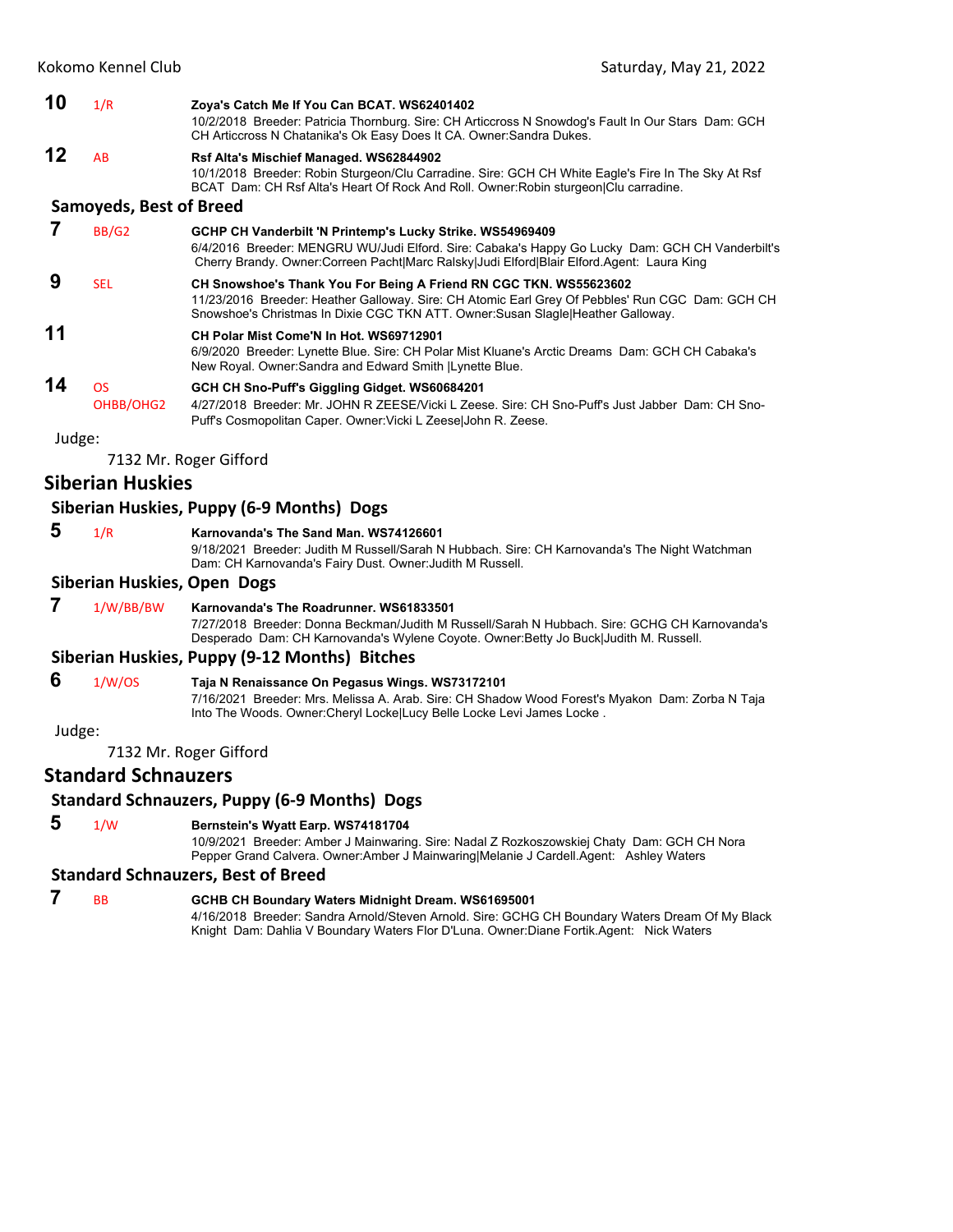<span id="page-25-0"></span>37191 Mrs. Rosalind Kramer

## **Airedale Terriers**

## **Airedale Terriers, Open Bitches**

 **6** AB **Tnc's Save Halo's Prayer. RN35240910**

6/21/2020 Breeder: Karen J Gunter. Sire: CH Cast Iron Black Opal Craft Master CD RM CA BCAT CGCA Dam: CH Singing Hills And TNC's Southern Lady - Sedona. Owner:Kimberly Opdyke.Agent: Leonardo Garcini

## **Airedale Terriers, Best of Breed**

| Ð | ns                   | GCHB CH Timberwyck The Rock. RN31275904                                                                                                                                                                                                                                               |
|---|----------------------|---------------------------------------------------------------------------------------------------------------------------------------------------------------------------------------------------------------------------------------------------------------------------------------|
|   |                      | 9/25/2017 Breeder: Susan M Kuhn/Cece Bolz/Tom Bolz. Sire: CH Timberwyck Flashdrive Dam: CH<br>Timberwyck Rock My World. Owner: Heather Roozee Susan Kuhn.                                                                                                                             |
| 8 | <b>B<sub>B</sub></b> | GCHS CH Singing Hills They Call The Win Moriah Owagginaire. RN34756811<br>3/12/2020 Breeder: Bruce Jones/Caron Jones. Sire: CH Stirling Wildside Mighty Monty Dam: GCH CH<br>Tnc's Gone With The Win Of Singing Hills"Scarlett". Owner: Bruce Jones Caron Jones Chandler Wible Elliot |

Judge:

37191 Mrs. Rosalind Kramer

## **Border Terriers**

## **Border Terriers, Puppy (6‐9 Months) Bitches**

| $\mathbf{1}$          | Topshelf Legacy. RN37120701<br>10/13/2021 Breeder: Joye Ford. Sire: CH Woodberry's Royal Heir Apparent FDC OA OAJ NF ME EE9<br>CAX FCAT3 SWE Dam: Topshelf Come And See The Show AX MXJ XF TKI. Owner:Ann<br>Goodspeed Joye Ford. |
|-----------------------|-----------------------------------------------------------------------------------------------------------------------------------------------------------------------------------------------------------------------------------|
|                       | <b>Border Terriers, Bred-By-Exhibitor Bitches</b>                                                                                                                                                                                 |
| $\overline{2}$        | Highland Downs Just Jade. RN36127701<br>12/5/2020 Breeder: Rita Ford. Sire: CH Highland Downs New Huntsman Dam: CH Lndi's Just A Joy.<br>Owner: Rita Ford.                                                                        |
| $\mathbf{1}$          | Loch Cu Has A Pink Cadillac, RN36979101<br>8/6/2021 Breeder: Betsy K Bly/L E Rockwell. Sire: GCHB CH Loch Cu's I Could Of Been A Cowboy Dam:<br>CH Loch Cu's Little Red Corvette. Owner: Betsy Bly Le Rockwell.                   |
|                       | <b>Border Terriers, Open Bitches</b>                                                                                                                                                                                              |
| 2/R                   | Ketka's Homecoming Queen. RN36252506<br>3/1/2021 Breeder: Carol Sowders/Donna Orr. Sire: GCH CH Loch Cu's Hometown Hero Dam: Ketka<br>Donna's Little Marnie. Owner: Betsy Bly.                                                    |
| 1/W/OS                | Cb's Girl Huntress, RN36440301<br>5/14/2021 Breeder: Priscilla B McCune. Sire: GCH CH Otterwise Enlightenment Dam: CH Cb's Spirited<br>One. Owner: Priscilla McCune. Agent: Allison Sunderman                                     |
|                       | <b>Border Terriers, Best of Breed</b>                                                                                                                                                                                             |
| AB                    | GCHS CH Meadowlake Whistle Blower, RN34070002<br>8/8/2019 Breeder: Ms. Karen E. Fitzpatrick/Sheila Munjoy. Sire: GCHP CH Meadowlake Dark Side Of The<br>Moon Dam: CH Meadowlake Crystal Head. Owner: Karen Fitzpatrick.           |
| BB/G4<br>OHBB/OHG3    | CH Snow Winds Foxtastic, RN36589206<br>5/1/2021 Breeder: Mrs. Mary Strom-Bernard. Sire: GCHG CH Mchills Higher Love Dam: CH Snow Winds<br>What Can I Say. Owner Rita Ford.                                                        |
| Judge:                |                                                                                                                                                                                                                                   |
|                       | 37191 Mrs. Rosalind Kramer                                                                                                                                                                                                        |
| <b>Cairn Terriers</b> |                                                                                                                                                                                                                                   |
|                       |                                                                                                                                                                                                                                   |

## **Cairn Terriers, Open Bitches**

| 6 | Brierden Pop Star At Willow Bay. RN33353101                                                     |
|---|-------------------------------------------------------------------------------------------------|
|   | 3/8/2019 Breeder: Diane Hendee. Sire: CH Willow Bay Loverboy At Cabaret Dam: CH Brierden's Busy |
|   | Lizzy. Owner:Lori Rusinowski .Agent: Allison Sunderman                                          |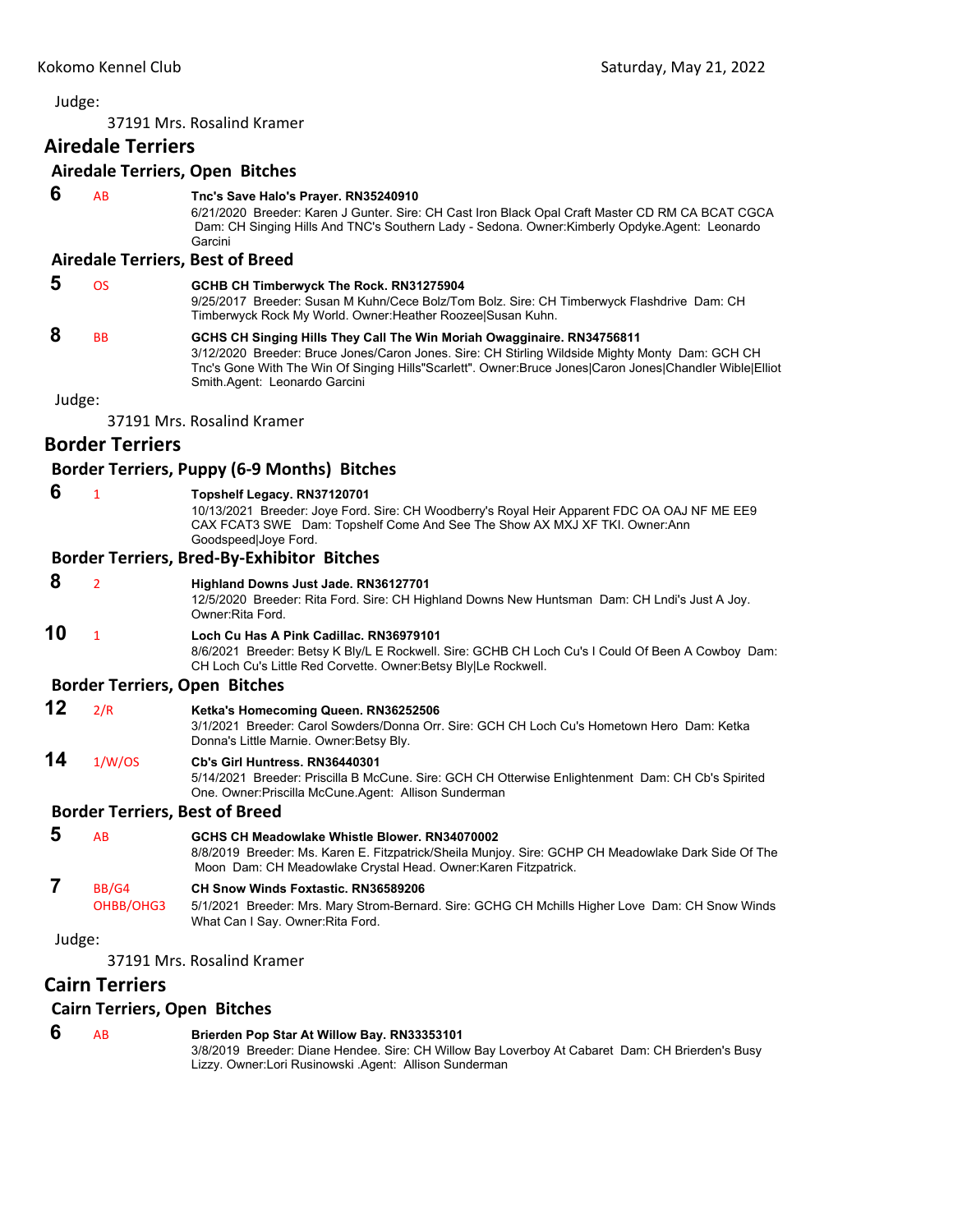37191 Mrs. Rosalind Kramer

## **Fox Terriers (Smooth)**

|        | <b>LOVILEIS CISTEM</b> |                                                                                                                                                                                                                                                                                  |
|--------|------------------------|----------------------------------------------------------------------------------------------------------------------------------------------------------------------------------------------------------------------------------------------------------------------------------|
|        |                        | Fox Terriers (Smooth), Bred-By-Exhibitor Dogs                                                                                                                                                                                                                                    |
| 5      | 1/W/OS<br>OHBB/OHG2    | Pinnacle It's All Good Man. RN36871201<br>8/2/2021 Breeder: Lisa Leady/Eric Leady. Sire: GCH CH Decorum Turn Up The Drama Dam: GCHB CH<br>Pinnacle Eternal Flame. Owner: Lisa and Eric leady.<br>Fox Terriers (Smooth), Bred-By-Exhibitor Bitches                                |
|        |                        |                                                                                                                                                                                                                                                                                  |
| 6      | AB                     | <b>Pinnacle The Queens Gambit, RN36871203</b><br>8/2/2021 Breeder: Lisa Leady/Eric Leady. Sire: GCH CH Decorum Turn Up The Drama Dam: GCHB CH<br>Pinnacle Eternal Flame. Owner: Lisa and Eric leady.                                                                             |
|        |                        | <b>Fox Terriers (Smooth), Best of Breed</b>                                                                                                                                                                                                                                      |
| 8      | <b>SEL</b>             | GCHB CH Mill Pond Liberty Hills Layla. RN35233104<br>4/23/2020 Breeder: Martin Kralik/Pat Jordan Kralik/Catherine Myton/Linda Nelson. Sire: CH Belfox Ink<br>Dam: GCHS CH Foxterity Warfox Sun's Up!@High Mtn. Owner:janalee veselica  Gary Veselica.Agent:<br>Allison Sunderman |
| 10     | BB/G1/BIS              | <b>CH Absolutely Vendetta. RN36098601</b><br>4/1/2020 Breeder: Dana Gabel/Jennifer Tanner. Sire: GCHG CH Absolutely Signature Dam: GCH CH<br>Absolutely Fabulous. Owner: Thomas Bradley III Dana Gabel. Agent: Rindi Gaudet                                                      |
| Judge: |                        |                                                                                                                                                                                                                                                                                  |
|        |                        | 37191 Mrs. Rosalind Kramer                                                                                                                                                                                                                                                       |

## **Fox Terriers (Wire)**

## **Fox Terriers (Wire), Best of Breed**

| 5      | <b>SEL</b> | CH Wayfarer Halcar Louie Louie RA NF BCAT SCN SIN SHDN RATN CGCA CGCU. RN33016602<br>1/1/2019 Breeder: Tricia Grills, Sire: GCHB CH Halcar O'Roarke RI FDC NAP NJP CAA FCAT4 SWN<br>SCNE SINE SBNE SC Dam: GCH CH Wayfarer Sweet Home Alabama. Owner: Daphne Stover.                |
|--------|------------|-------------------------------------------------------------------------------------------------------------------------------------------------------------------------------------------------------------------------------------------------------------------------------------|
| 6      | <b>OS</b>  | GCH CH Claypools Make Your Mark. RN34959201<br>10/22/2019 Breeder: Nick Waters/ashley Waters. Sire: GCHG CH Fyrewyre Irresistible Force At Aljamar<br>Dam: CH Claypools Unleashing Potential. Owner: Ashley Waters/Nick Waters.                                                     |
|        | <b>BB</b>  | GCHS CH Foxhollow Mr Tambourine Man At Foxhaus, RN33380707<br>2/8/2019 Breeder: David I Barish/Catherin J O'brien/Andrew Di Giorgio. Sire: GCHS CH Irvonhill Voignier<br>Dam: GCHS CH Foxhaus Catching Fire At Foxhollow. Owner: Donna IgoulRonals Igou. Agent: Leonardo<br>Garcini |
| Judge: |            |                                                                                                                                                                                                                                                                                     |

37191 Mrs. Rosalind Kramer

## **Miniature Bull Terriers**

## **Miniature Bull Terriers, Best of Breed**

## **5** BB/G2 **GCHS CH Aberdeen Spitfire Calling Norman Picklestripes @Bs. RN34080601**

7/24/2019 Breeder: Jason McIlwaine/Karen Toland/Crissy Brown-Stone. Sire: Extravert Hedonist Dam: CH Aberdeen Brownstne Spitfire A Beautyqueen Frm Mars. Owner:Jason McIlwaine|Karen Toland |Crissy Brown-Stone.

Judge:

37191 Mrs. Rosalind Kramer

## **Miniature Schnauzers**

## **Miniature Schnauzers, Open Dogs**

## **5** AB **Axcium's Bulletproof. RN37157503**

5/16/2021 Breeder: Hilde Haakensen. Sire: CH Axcium Love Bites From Cholet Dam: CH Axcium's Crazyass. Owner:Hilde Haakensen.Agent: Leonardo Garcini

Judge:

37191 Mrs. Rosalind Kramer

## **Norwich Terriers**

## **Norwich Terriers, Bred‐By‐Exhibitor Dogs**

## **5** 2/R **Fishback Hey Tuff Guy. RN32511001**

7/22/2018 Breeder: Susan Miller Hall/April Clark/Amy Clark. Sire: GCH CH Denmar's Kick The Dust Up Dam: Fishback Hey Susan. Owner:April Clark|Amy Clark|Susan Miller Hall.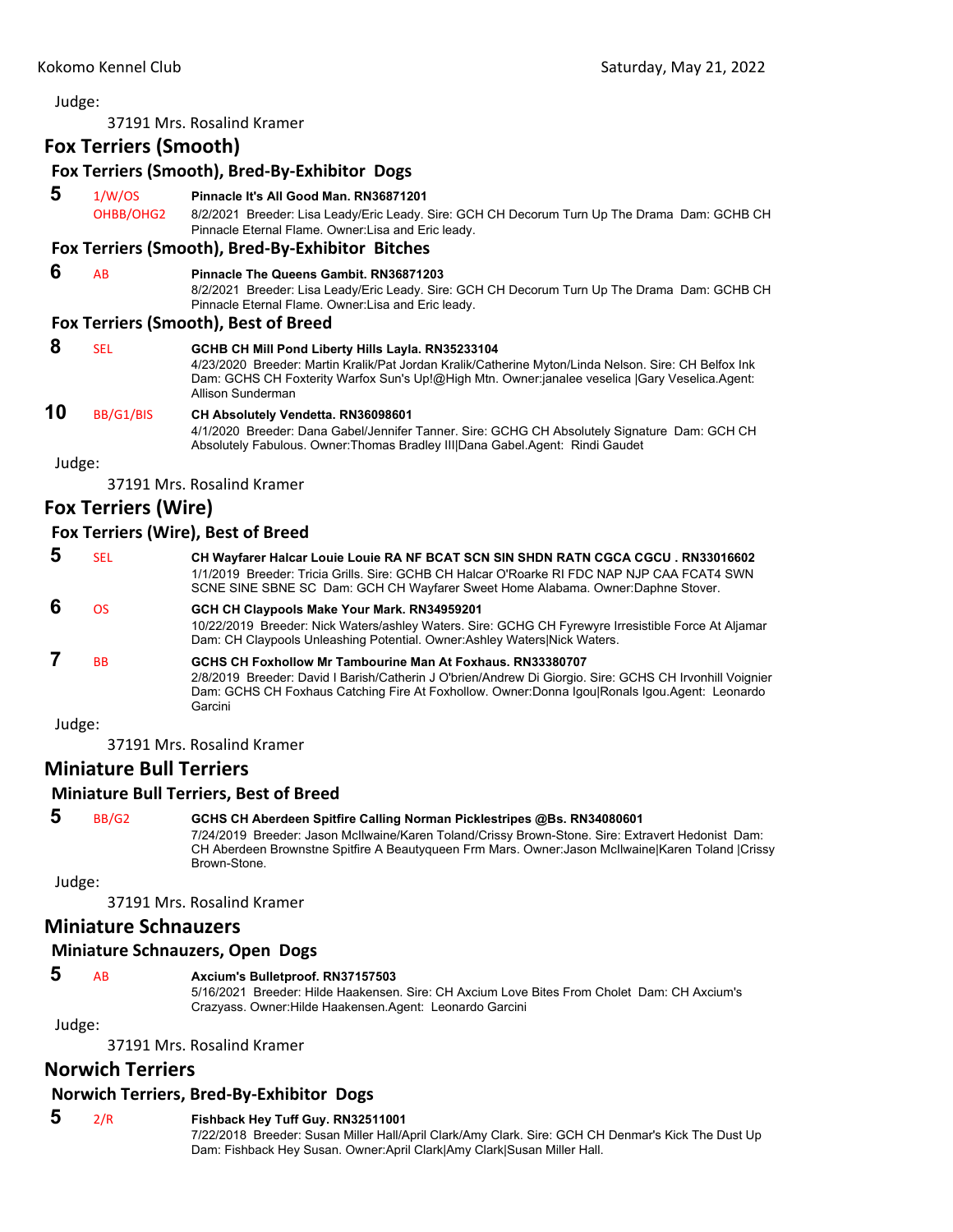| 7                                                | 1/W            | Fishback Hang Tuff. RN36293801                                                                                                                                                                                                                                                       |
|--------------------------------------------------|----------------|--------------------------------------------------------------------------------------------------------------------------------------------------------------------------------------------------------------------------------------------------------------------------------------|
|                                                  |                | 3/28/2021 Breeder: Mrs. susan miller hall/April Clark. Sire: Fishback Hey Tuff Guy Dam: CH Fishback<br>Little Sparkly Wobbly. Owner: Susan Miller Hall April Clark.                                                                                                                  |
|                                                  |                | Norwich Terriers, Puppy (6-9 Months) Bitches                                                                                                                                                                                                                                         |
| 6                                                | $\mathbf{1}$   | Fishback Mighty Tuff. RN37324601<br>10/29/2021 Breeder: Mrs. susan miller hall/April Clark/Amy Clark. Sire: Fishback Hey Tuff Guy Dam:<br>Fishback Fearless Girl. Owner: Susan Miller Hall April Clark Amy Clark.                                                                    |
|                                                  |                | Norwich Terriers, 12-18 Months Bitches                                                                                                                                                                                                                                               |
| 8                                                | $\mathbf{1}$   | Fishback Good Karma, RN36159705<br>2/10/2021 Breeder: April Clark/Amy Clark/Mrs. susan miller hall. Sire: CH Fishback Kat Burglar Dam: CH<br>Fishback Cosmic Truth. Owner: Susan Miller Hall April Clark Amy Clark.                                                                  |
|                                                  |                | <b>Norwich Terriers, Bred-By-Exhibitor Bitches</b>                                                                                                                                                                                                                                   |
| 10                                               | 1/R            | Fishback Tuff Enough. RN35358302<br>9/5/2020 Breeder: Susan Miller Hall/April Clark/Fran Westfall. Sire: Fishback Hey Tuff Guy Dam: Fishback<br>Hold That Thought. Owner:April Clark Amy Clark Susan Miller Hall.                                                                    |
| 12                                               | $\overline{2}$ | Fishback Aunt Alice, RN36865702<br>6/25/2021 Breeder: April Clark/Amy Clark/Mrs. susan miller hall. Sire: Fishback Michan Dew Gooder<br>Dam: CH Fishback Flowerbomb. Owner:Susan Miller Hall April Clark Amy Clark.                                                                  |
|                                                  |                | <b>Norwich Terriers, American Bred Bitches</b>                                                                                                                                                                                                                                       |
| 14                                               | $\mathbf{1}$   | Fishback Moneypenny. RN35031902<br>3/30/2020 Breeder: April Clark/Amy Clark/Mrs. susan miller hall. Sire: GCH CH Ragus Mr OO'Seven Dam:<br>CH Fishback Flowerbomb. Owner:April Clark Amy Clark Susan Miller Hall.                                                                    |
|                                                  |                | <b>Norwich Terriers, Open Bitches</b>                                                                                                                                                                                                                                                |
| 16                                               | 1/W/BW/OS      | Barnstable Reverie's In The Red Again. RN36685301<br>4/10/2021 Breeder: Ann R Carlson/Mrs. Sandra H Stemmler. Sire: GCH CH Camio's Walking On Air For<br>Half A Bob Dam: CH Barnstable Reverie's Well Red. Owner: Ann R Carlson   Mrs. Sandra H Stemmler<br>Agent: Allison Sunderman |
|                                                  |                | <b>Norwich Terriers, Best of Breed</b>                                                                                                                                                                                                                                               |
| 9                                                | <b>SEL</b>     | GCHS CH Roserock's The Gambler FDC. RN29981401<br>9/3/2016 Breeder: Ellen Ford. Sire: GCH CH Roserock's My Cousin Vinny Dam: CH Roserock's Harper<br>Lee. Owner: Ellen Lucas. Agent: Leonardo Garcini                                                                                |
| 11                                               |                | CH Taliesin Oceanside Tryst With Glengariff. RN33026202<br>11/4/2018 Breeder: Lisa Sons/Judith H Laffey. Sire: GCHP CH Abbedale Life Of Riley At Glengariff Dam:<br>CH Taliesin Red Red Wine. Owner: Ann R Carlson   Judith H Laffey Agent: Allison Sunderman                        |
| 15                                               | OHBB/OHG1      | CH Fishback It's Miller Time, RN34359201<br>12/22/2019 Breeder: Mrs. susan miller hall/April Clark/Amy Clark. Sire: CH Fishback Kat Burglar Dam:<br>Fishback Hey Susan. Owner: Kelly Foos Susan Miller-Hall April Clark Amy Grace Clark.                                             |
| 17                                               |                | CH Michan Dragon Fire. RN34843401<br>3/25/2020 Breeder: Lynn Marshall/Sharon Durry/Brenda DeShields. Sire: GCH CH Ragus Mr OO'Seven<br>Dam: GCH CH Shonleh Firedance At Westwinds. Owner:Susan Miller Hall Lynn Marshall April Clark.                                                |
| 19                                               | BB             | Fishback Michan Doodle Bug. RN36293701<br>3/24/2021 Breeder: Mrs. susan miller hall/April Clark/Amy Clark. Sire: GCH CH Ragus Mr OO'Seven Dam:<br>Fishback Kitandkaboodle. Owner:April Clark Amy Clark Susan Miller Hall.                                                            |
| Judge:                                           |                |                                                                                                                                                                                                                                                                                      |
|                                                  |                | 37191 Mrs. Rosalind Kramer                                                                                                                                                                                                                                                           |
| <b>Parson Russell Terriers</b>                   |                |                                                                                                                                                                                                                                                                                      |
| Parson Russell Terriers, Puppy (6-9 Months) Dogs |                |                                                                                                                                                                                                                                                                                      |

## **5** 1/R **Brillwood Katmanblu. RN37288505**

11/20/2021 Breeder: Linda Edwards. Sire: CH Brillwood Bluegrass Cat Dam: GCH CH Brillwood The Princess Bride. Owner:Rita Ford|LINDA EDWARDS.

## **Parson Russell Terriers, Bred‐By‐Exhibitor Dogs**

 **7** 1/W **Highland Downs My Friend Jose. RN36184501** 1/31/2021 Breeder: Rita Ford/Danny Ford. Sire: CH Highland Downs Track Record Dam: CH Highland

# Downs Fireball. Owner:Rita Ford.

## **Parson Russell Terriers, Puppy (9‐12 Months) Bitches**

 **6** <sup>1</sup> **Highland Downs My Friend Named Gin. RN36802804** 7/25/2021 Breeder: Rita Ford/Danny Ford. Sire: GCHG CH Highland Downs Helltoupee TKN Dam: CH Highland Downs Margarita Maybe. Owner:Rita Ford.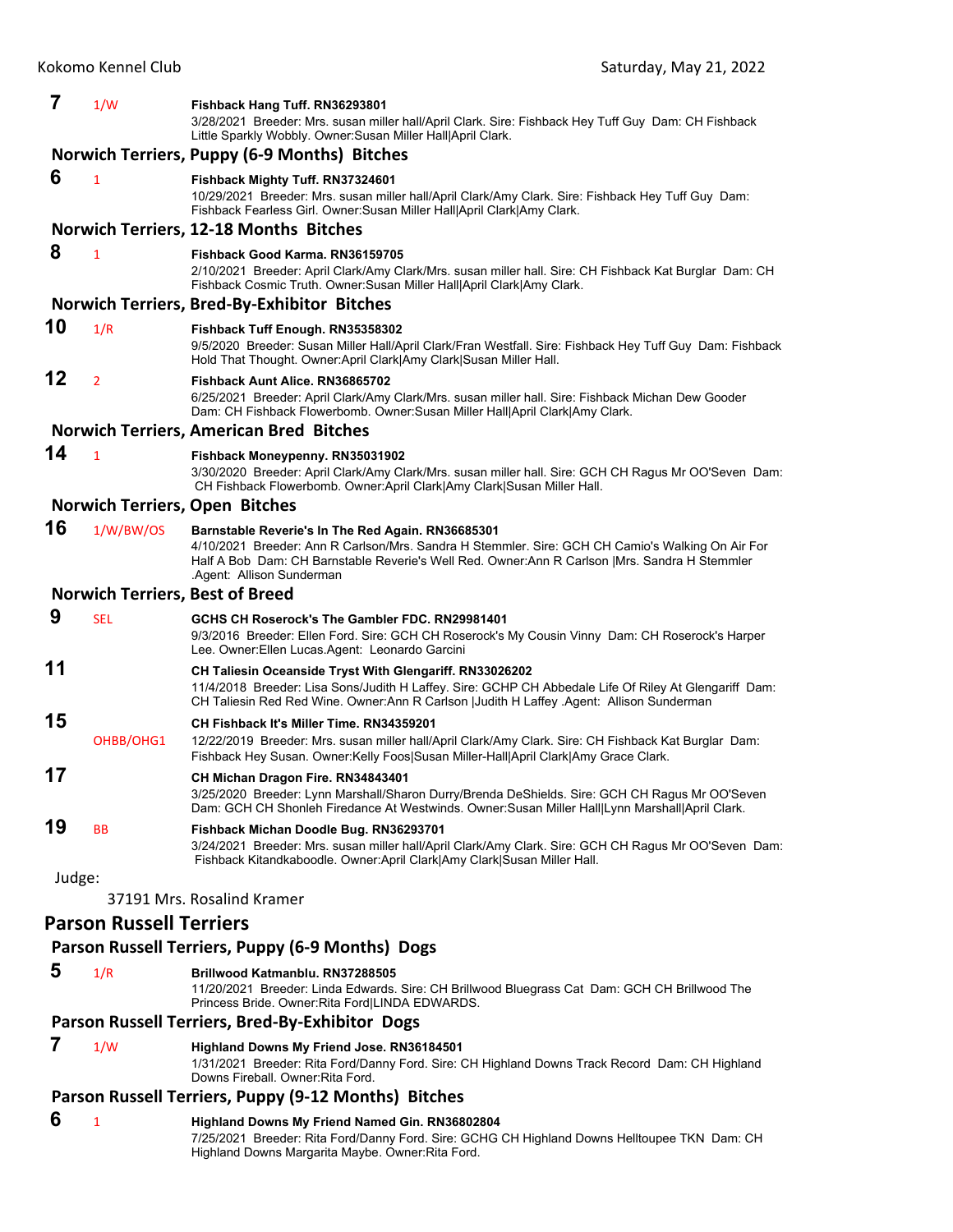## **Parson Russell Terriers, Bred‐By‐Exhibitor Bitches**

## **8** 2/R **Brillwood Luna Of Loyalville. RN35349008**

8/16/2020 Breeder: Linda Edwards. Sire: CH Brillwood Bluegrass Cat Dam: GCH CH Brillwood The Princess Bride. Owner:Lisa Walsh|Linda Edwards.

# **10** 1/W/BW/OS **Highland Downs Periwinkle Twinkle. RN37724701**

10/30/2021 Breeder: RITA Ford. Sire: CH Highland Downs To Be Or Not Tobe Dam: GCH CH Highland Downs Plum Pretty. Owner:Rita Ford.

## **Parson Russell Terriers, American Bred Bitches**

## **12** <sup>1</sup> **Brillwood Cheese And Crackers. RN35427102**

8/21/2020 Breeder: Linda Edwards. Sire: CH White River Talladaga Knight Dam: CH Brillwood Betty Cracker. Owner:Linda Edwards.

## **Parson Russell Terriers, Best of Breed**

 **9** BB **GCHS CH Highland Downs Art Of The Deal. RN34457303** 1/30/2020 Breeder: Rita Ford. Sire: GCHG CH Highland Downs Helltoupee TKN Dam: CH Highland Downs Bona Fide. Owner:Rita Ford.Agent: Jody Paquette-Garcini **14** AB **CH Highland Downs Boogity Boogity Boogity. RN35328401**

7/22/2020 Breeder: Rita Ford. Sire: CH Highland Downs Scat Daddy Dam: CH Highland Downs Talladaga Baby. Owner:Denise Tschida|David L Booker Jr.

Judge:

37191 Mrs. Rosalind Kramer

## **Russell Terriers**

## **Russell Terriers, Puppy (9‐12 Months) Dogs**

 **5** 1/W **Bluegrass Louisville Slugger. RN36663106** 7/12/2021 Breeder: Constance Rena Snider. Sire: CH Geisler's Abbey Road CGCA TKP Dam: Wildjack Lady Kali. Owner:Constance Snider.Agent: Debra Mattingly

## **Russell Terriers, Open Dogs**

 **7** 1/R **Bluegrass Armani. RN35897104**

11/24/2020 Breeder: Constance Rena Snider. Sire: GCH CH Wildjack Pompoko Dam: Wildjack Lady Kali. Owner:Constance Snider.

## **Russell Terriers, Best of Breed**

## **8** OS **CH Havens Scarlett O'Tara. RN35480901**

OHBB/OHG4 9/15/2020 Breeder: Christy June Winslow. Sire: GCH CH White River Frankly Speaking My Dear Dam: CH Meadowbrooks Aurora Borealis. Owner:Christy Winslow|Darel Winslow.

## **9** BB **GCH CH Geisler's Don'T Spoil The Party. RN35153304**

7/19/2020 Breeder: Alex Geisler. Sire: CH Geisler's Abbey Road CGCA TKP Dam: CH Foxfield's Hampton Classic. Owner:Liz McKinney|Liz McKinney|Lynn Grimsley|Alex Geisler. Cheryl L. Mika

Judge:

37191 Mrs. Rosalind Kramer

## **Scottish Terriers**

## **Scottish Terriers, 12‐18 Months Bitches**

## **6** <sup>1</sup> **Wild Wind Forget-Me-Not. RN36294502**

3/6/2021 Breeder: Marilyn Lindsay/Edwin Lindsay/Kimberly Lindsay. Sire: CH Wild Wind Walk On The Wild Side Dam: CH Wild Wind Lilac Wine. Owner:Marilyn Lindsay |Edwin Lindsay|Kimberly Lindsay.

## **Scottish Terriers, Bred‐By‐Exhibitor Bitches**

 **8** 2/R **Kinross N Hijinks Shooting Star. RN34020703**

9/29/2019 Breeder: Marcia Dawson/Lisa Hills. Sire: GCH CH Mcvan Wild Wind Solar Eclipse Dam: CH Hijinks Isla Of Kinross RI. Owner:Lisa Hills|Marcia Dawson.

## **10** 1/W/OS **Wild Wind Eclipse Of The Heart. RN35154502**

5/11/2020 Breeder: Kimberly Lindsay/Marilyn Lindsay/Edwin Lindsay. Sire: GCH CH Mcvan Wild Wind Solar Eclipse Dam: CH Wild Wind Will-O'-The-Wisp. Owner:Kimberly Lindsay|Marilyn Lindsay.

## **12** <sup>3</sup> **Braemar's Vintage Sweet Lollipop. RN35801601**

9/4/2020 Breeder: Bill Call/Susan Call. Sire: GCH CH Wild Wind Vintage Black Dam: Juscot Major Delite. Owner:Susan Call.

## **Scottish Terriers, Open Bitches**

**14** <sup>1</sup> **Rumors Hells On Wheels. RN36010801** 5/23/2020 Breeder: Ms. Cheryl L. Bath. Sire: GCH CH Anstamm Titan Takes By Storm Dam: GCH CH Rumors Viva Rock Vegas. Owner:Cheryl L Bath .Agent: Allison Sunderman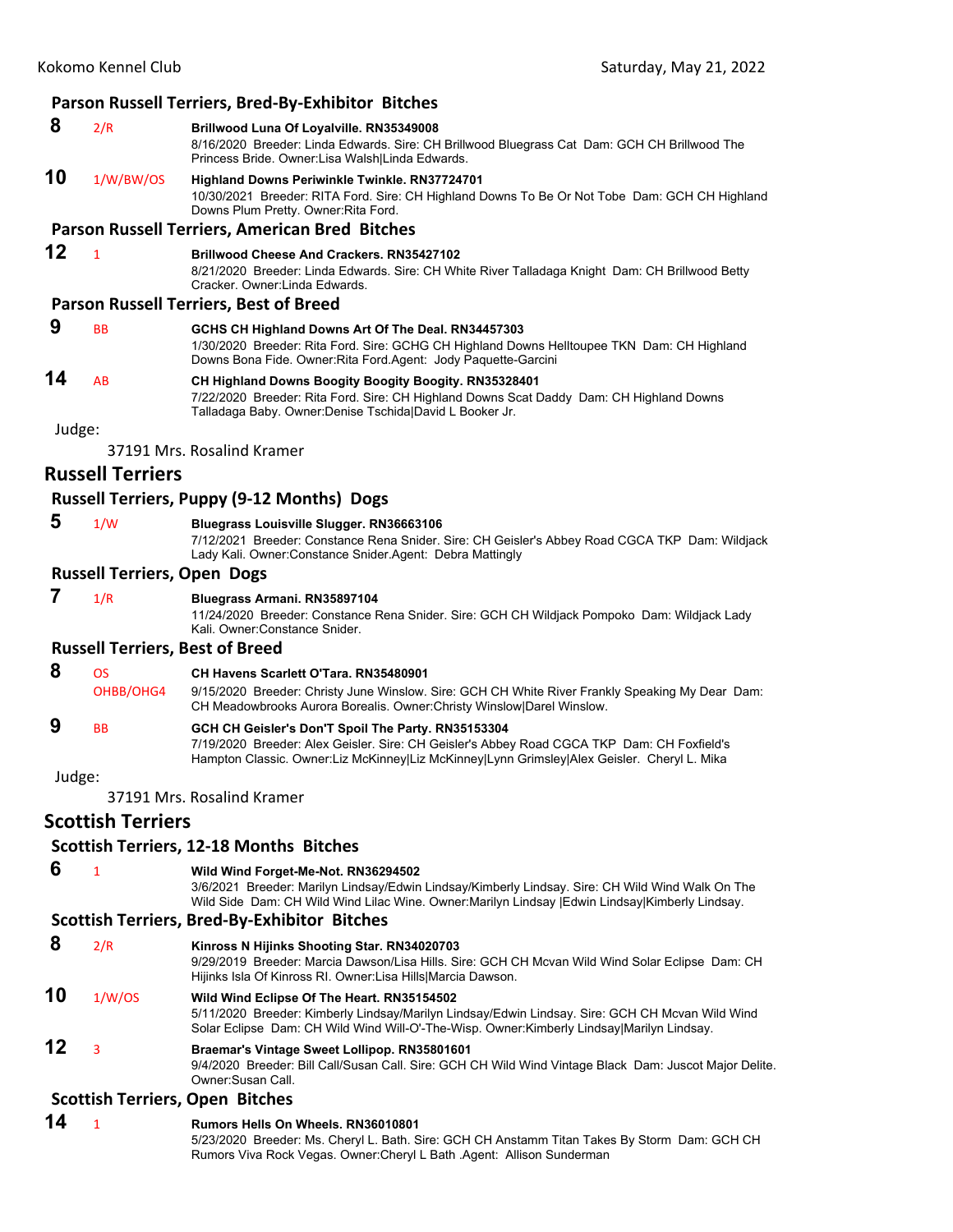## **5** BB **GCHB CH Hiq's Always A Tiger. RN33423603** 2/24/2019 Breeder: Nancy Schaus/Regina Hess. Sire: GCH CH Wild Wind Vintage Black Dam: CH Hiq's Miss B. Owner:Lisa Gerstner|Regina Hess.Agent: Leonardo Garcini  **7** SEL **GCHS CH Anstamm Auld Tartan Tradition. RN34889901** 3/15/2020 Breeder: Anstamm Knl. Sire: GCH CH Anstamm Titan Takes By Storm Dam: CH Anstamm Baby I'm Worth It. Owner:Diane Beck .Agent: Allison Sunderman **16** SEL **CH Hijinks N Kinross Evening Star. RN34020701**

OHBB 9/29/2019 Breeder: Marcia Dawson/Lisa Hills. Sire: GCH CH Mcvan Wild Wind Solar Eclipse Dam: CH Hijinks Isla Of Kinross RI. Owner:Marcia Dawson|Lisa Hills.

Judge:

37191 Mrs. Rosalind Kramer

## **Sealyham Terriers**

## **Sealyham Terriers, Puppy (9‐12 Months) Bitches**

## **6** 1/R **Afterglow's The Ring Leader. RN36709404**

6/18/2021 Breeder: Lisa Inman Lee. Sire: CH Casino Royale Of Taita's Ushabti At Afterglow Dam: CH Afterglow's Merry Marigold. Owner:Beth Firulli.

## **Sealyham Terriers, Open Bitches**

 **8** 1/W/OS **Walnut Ridge's Sage. RN35646804**

9/30/2020 Breeder: Teresa Smith/Ronne June. Sire: CH Hotshot's Mr. Wonderful Dam: CH Cherrydun Majorette For Shshown. Owner:Teresa Smith.Agent: Leonardo Garcini

## **Sealyham Terriers, Best of Breed**

## **5** BB **CH Thistle N Rock El Zorro Blanco. RN34300101**

9/28/2019 Breeder: Lisa M Wright/Wes Jones. Sire: CH Thistle N Rock Blackjack By Tripp Dam: CH Thistle And Rock Bedlam Limited Edition. Owner:Roger Cottingham.

Judge:

37191 Mrs. Rosalind Kramer

## **Soft‐Coated Wheaten Terriers**

## **Soft‐Coated Wheaten Terriers, Open Bitches**

## **6** 1/W/BB **Orla Kween Of Banba's Crown. RN34675001**

OHBB 1/15/2020 Breeder: Nancy Draper. Sire: CH Geragold Orla Finlandia Dam: CH Orla River Shannon. Owner:Lori J Clark|Nancy Draper|Jorja Clark.

## **Soft‐Coated Wheaten Terriers, Best of Breed**

## **8** SEL **GCH CH Cela Full Blue Moon Over The Ocean. RN35714202**

10/31/2020 Breeder: Michele Lomax/Mrs. Peggy Gardner. Sire: GCHP CH Ainle Something To Talk About Dam: GCH CH Cela Cake By The Ocean RATN. Owner:Peggy Gardner|Michele Lomax.

Judge:

37191 Mrs. Rosalind Kramer

## **Welsh Terriers**

## **Welsh Terriers, Open Bitches**

## **6** AB **Abbeyrose Black Raven At Rhiannon. RN35300001**

7/10/2020 Breeder: Mary Duafala/Pamela Allen/Judith Anspach. Sire: GCH CH Brynmawr Dream Big Dam: CH Abbeyrose Sweet Chaos. Owner:Mary Duafala|Judith Anspach|Robert Boyd|Patty Boyd.Agent: Leonardo Garcini

## **Welsh Terriers, Best of Breed**

| 5 | BB/G3 | GCH CH Abbeyrose Black Chrome. RN34122301<br>8/26/2019 Breeder: Mary Duafala/Judith Anspach/Pamela Allen. Sire: GCHS CH Abbeyrose Captain Jack<br>Dam: CH Abbeyrose Black Pearl. Owner: Mary Duafala J Anspach P Allen S Williams R Williams D<br>Peters.Agent: Leonardo Garcini |
|---|-------|----------------------------------------------------------------------------------------------------------------------------------------------------------------------------------------------------------------------------------------------------------------------------------|
|   | n٢    | Brynmawr Sweet Tea And Cornbread BCAT. RN32764601<br>10/4/2018 Breeder: Ms. Kathleen Rost/Jean Callens. Sire: GCH CH Brynmawr Dream Big Dam: CH<br>Brynmawr Call Me. Owner: Shelley Hudson Agent: Jordan Waters                                                                  |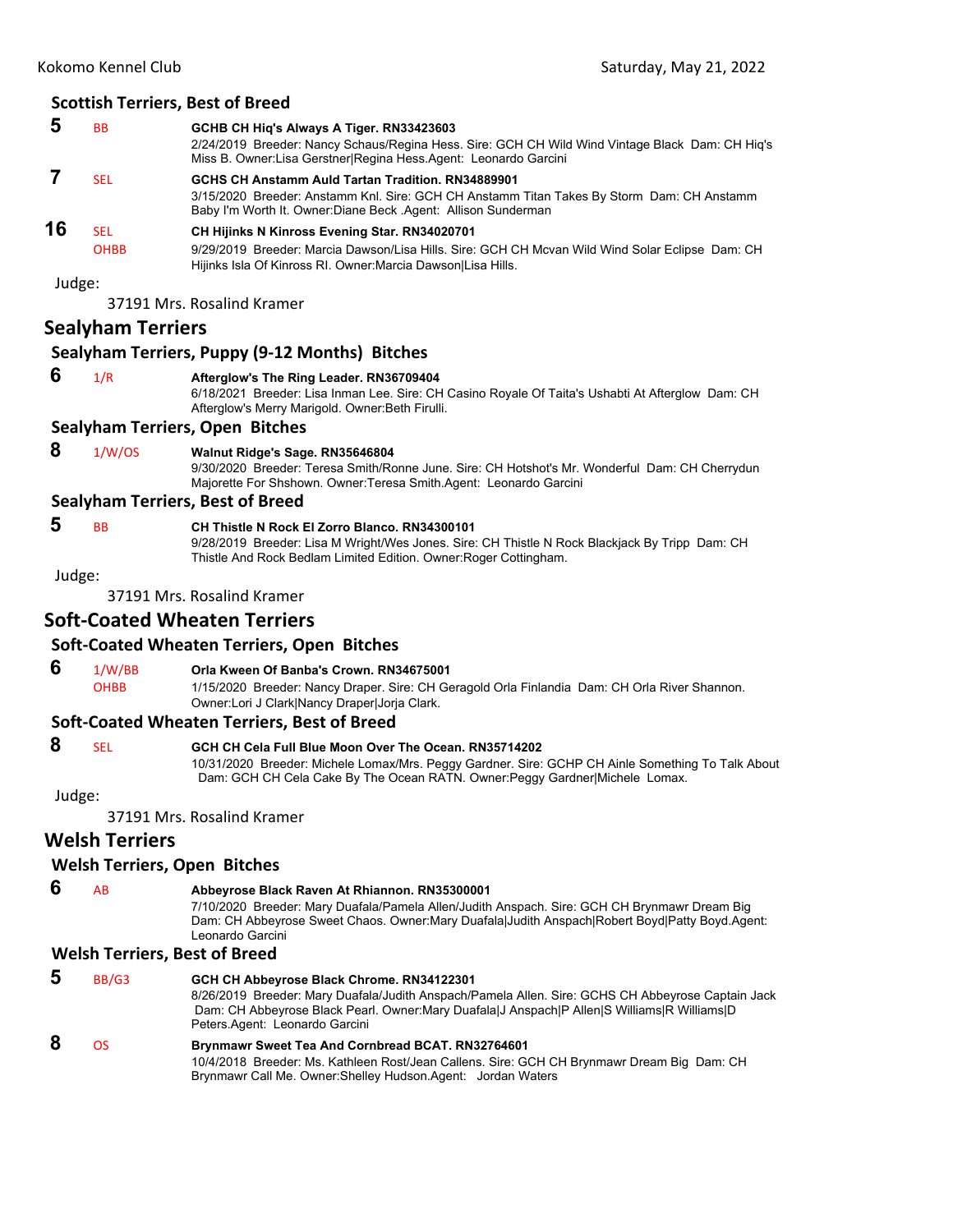<span id="page-30-0"></span>17340 Mr. Rodney R Merry

## **Biewer Terrier**

#### **Biewer Terrier, Best of Breed**

## **5** BB **GCH CH Irish Jazzm Monplezir. TS42277402**

10/27/2018 Breeder: I N Belova. Sire: Fler De Mari Truvey Zhenial Dam: Gran De Kuerro Yunessa. Owner:Michele Lyons.Agent: Jody Paquette-Garcini

## **6** OS **GCHB CH Dzina Gloris CGCU TKA. TS49866201**

12/19/2017 Breeder: A V Pilipenko. Sire: Mister Piter Pen Vivat Zhubrit Dam: Krass Orion Naomi. Owner:Jennifer Chamberlain.Agent: Zach Newton

Judge:

17340 Mr. Rodney R Merry

## **Brussels Griffons**

#### **Brussels Griffons, Puppy (9‐12 Months) Bitches**

 **6** 1/W/BB **Sleepyhollow Poughkeepsie. TS53115401**

6/7/2021 Breeder: Mary Tichenor/Jaye Schultz. Sire: CH Hilltop's Zip It - Zip It Dam: Sleepyhollow Fat Bottom Girl. Owner:Jaye Schultz .Agent: Nick Waters

#### **Brussels Griffons, Open Bitches**

## **8** 1/R **Zabavnaya Roskosh Lambada. TS52565501**

11/19/2020 Breeder: Olga Maslik. Sire: Pti Piter Groznii Vanya Dam: Kairos Pride Hava Nagila. Owner:Amber Blakeslee.Agent: Nick Waters

#### Judge:

17340 Mr. Rodney R Merry

## **Cavalier King Charles Spaniels**

## **Cavalier King Charles Spaniels, Bred‐By‐Exhibitor Dogs**

 **5** 1/W/BB/BW **Royal Heirs Eyes On The Prize. TS45728502**

1/15/2020 Breeder: Mrs. Lori A Sustek/Andrew M Sustek/Mrs. Debbie Uren. Sire: GCHS CH Orchard Hill Toy Money TKN Dam: CH Royal Heirs-Colstream's Easy On The Eyes. Owner:Lori Sustek |Beth Rohder .

## **Cavalier King Charles Spaniels, Open Dogs**

 **7** 1/R **Coverdale's Amore Of Buckingham. TS34519003** 3/2/2017 Breeder: Margaret Miller/Marvin Miller. Sire: CH Castlemar's Julio Dam: Coverdale Diamond Lil. Owner:Erika Hedge.

## **Cavalier King Charles Spaniels, Bred‐By‐Exhibitor Bitches**

 **6** 1/W/OS **Royal Heirs Made For This. TS43243401** OHBB/OHG2 6/23/2019 Breeder: Mrs. Lori A Sustek/Andrew M Sustek/Mrs. Debbie Uren. Sire: GCHS CH Orchard Hill Toy Money TKN Dam: CH Royal Heirs-Colstream's Easy On The Eyes. Owner:Lori Sustek |Andrew Sustek|Debbie Uren.

## **8** 2/R **Stone Hedge's L'Incomparable Jewel. TS52527303**

8/9/2021 Breeder: Erika Hedge. Sire: CH Lanola Only Make Believe Dam: Nobility Dobry Rok. Owner:Erika Hedge.

Judge:

17340 Mr. Rodney R Merry

## **Chihuahuas (Long Coat)**

## **Chihuahuas (Long Coat), Puppy (6‐9 Months) Dogs**

 **5** 1/R **Temple & Dovlon's Encanto. TS53617101**

11/12/2021 Breeder: Karen Temple. Sire: CH Tj's & Temple's The Front Page Dam: Tip & Temple's Cactus Flower. Owner:Teresa Fishback|Karen Temple.

## **Chihuahuas (Long Coat), Puppy (9‐12 Months) Dogs**

 **7** 1/W **Jems N Butterfly Burrows Hearts Ablaze. TS53007202** 8/19/2021 Breeder: Jessica Simon/Brandi Cardinal. Sire: GCHB CH Jems Chicago Fire Dam: GCH CH Jems Just A Little Crush. Owner:Brandi Cardinali.

## **Chihuahuas (Long Coat), Open Dogs**

**11** <sup>1</sup> **Guichon's The Posh Prince. TS41369501** 1/12/2019 Breeder: Junko Guichon. Sire: GCH CH Bloomsbury Banderas Dam: CH Dartan N Guichon's Destined For Fame. Owner:Susan Walker.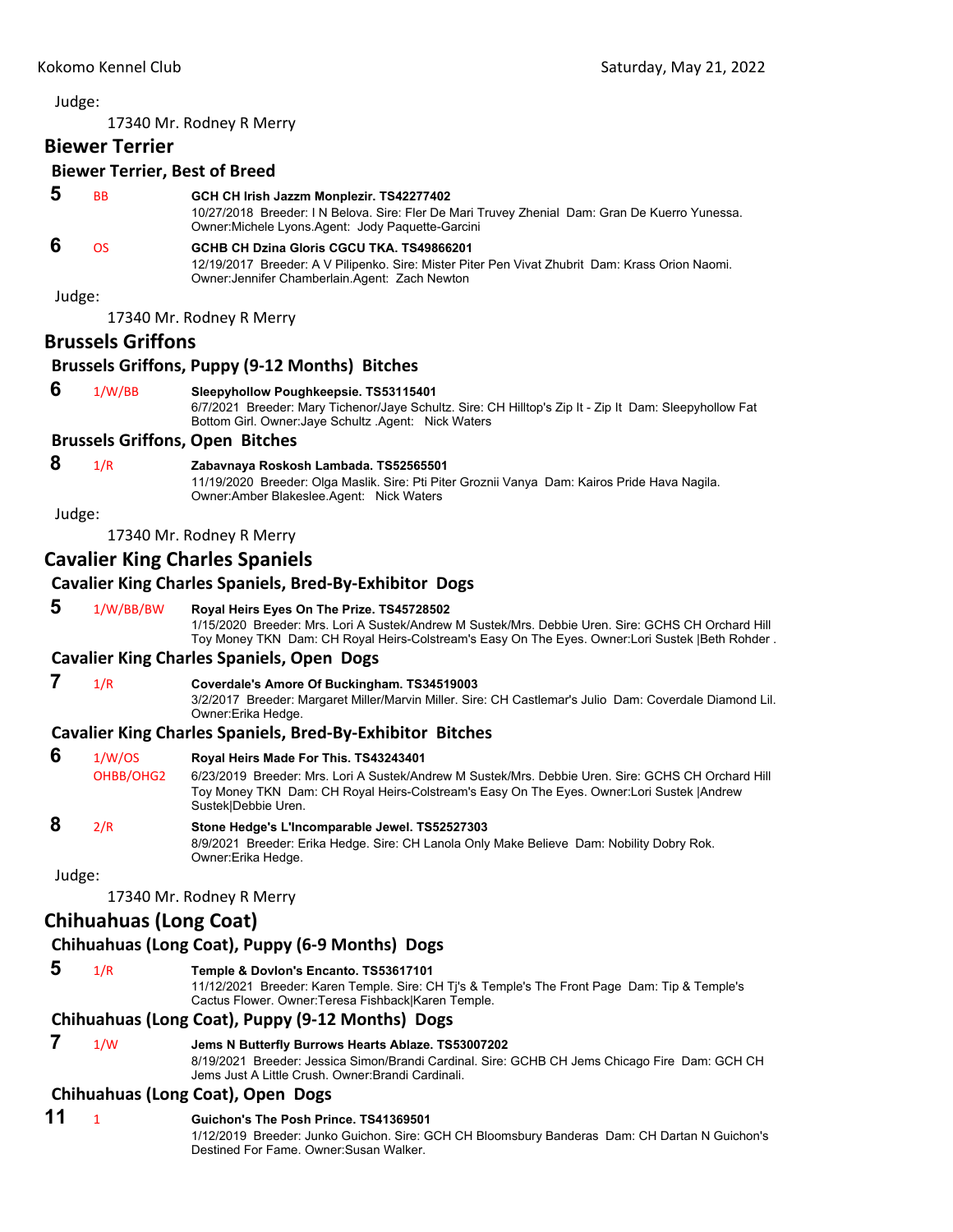# **Chihuahuas (Long Coat), Puppy (6‐9 Months) Bitches**

|        |                         | Chinuanuas (Long Coat), Puppy (6-9 Months) Bitches                                                                                                                                                                                                    |
|--------|-------------------------|-------------------------------------------------------------------------------------------------------------------------------------------------------------------------------------------------------------------------------------------------------|
| 6      | 1/W/BW/OS               | Temple N Ti's Delilah. TS53617102<br>11/12/2021 Breeder: Karen Temple. Sire: CH Tj's & Temple's The Front Page Dam: Tip & Temple's<br>Cactus Flower. Owner: Tammy M Caswell Karen Temple.                                                             |
|        |                         | Chihuahuas (Long Coat), 12-18 Months Bitches                                                                                                                                                                                                          |
| 10     | $\mathbf{1}$            | Valkyrie's Pearl Of Euphoria. TS50523002<br>4/12/2021 Breeder: Jeri Johnson. Sire: CH Jems Toasts N Resolutions Dam: CH Valkyrie's Rebel Just<br>For Kix. Owner: Christy Collins Jeri Johnson.                                                        |
|        |                         | Chihuahuas (Long Coat), Open Bitches                                                                                                                                                                                                                  |
| 14     | 1/R                     | Temple's Brave. TS49279801<br>9/16/2020 Breeder: Karen Temple. Sire: Bstar & Temple's Rocky Dam: CH Temple's Moana.<br>Owner:Karen Temple.Agent: Judy Ellis                                                                                           |
|        |                         | <b>Chihuahuas (Long Coat), Best of Breed</b>                                                                                                                                                                                                          |
| 15     | <b>SEL</b>              | GCHB CH Temple & Tip's Say Boom Baby Too. TS39911801<br>7/24/2018 Breeder: Karen Temple. Sire: GCHB CH Tegs There's Only One Dam: Tip & Temple's Cactus<br>Flower. Owner: Karen Temple. Agent: Judy Ellis                                             |
| 17     | <b>BB</b>               | GCHB CH Jems To The Moon & Back. TS47270801<br>5/1/2020 Breeder: Jessica Simon. Sire: GCH CH Bloomsbury Bojangles Dam: GCH CH Jems Girl In A<br>Country Song. Owner: Jessica Simon.                                                                   |
| 19     |                         | GCH CH Yingchuu Dreaming In The Galaxy With Razimo. TS47450403<br>8/23/2020 Breeder: Tsz Ying Roy/Elizabeth Mitchell. Sire: CH Wildrose Titanium Dam: Oeno Stardust.<br>Owner: Tsz Ying Roy.                                                          |
| Judge: |                         |                                                                                                                                                                                                                                                       |
|        |                         | 17340 Mr. Rodney R Merry                                                                                                                                                                                                                              |
|        |                         | <b>Chihuahuas (Smooth Coat)</b>                                                                                                                                                                                                                       |
|        |                         | Chihuahuas (Smooth Coat), Open Dogs                                                                                                                                                                                                                   |
| 5      | AB                      | Bornwild's Little Rascal Buckaroo. TS52035402                                                                                                                                                                                                         |
|        |                         | 7/6/2021 Breeder: Mary Ann Glogowski/Walter G Glogowski. Sire: GCHG CH Bello Embustero Of<br>Composant Dam: GCHB CH Born To Be Wild Harley Of Northfield. Owner: Mary Ann Glogowski Walter<br>Glogowski.                                              |
|        |                         | <b>Chihuahuas (Smooth Coat), Bred-By-Exhibitor Bitches</b>                                                                                                                                                                                            |
| 6      | 1/W/OS                  | Jems Get In Lime!. TS43618202<br>7/24/2019 Breeder: Rachel K Green/Jessica Simon. Sire: GCH CH Knockout Captain America Dam:<br>Candy Royals Lady's Charm. Owner: Jessica Simon.                                                                      |
|        |                         | <b>Chihuahuas (Smooth Coat), Best of Breed</b>                                                                                                                                                                                                        |
| 7      | <b>BB</b>               | GCHB CH Jems Chicago Fire. TS38679801<br>3/25/2018 Breeder: Jessica Simon. Sire: CH Shorepointe's Red Star Rising Dam: Jems Brushfire<br>Fairytale. Owner: Jessica Simon.                                                                             |
| 9      |                         | GCH CH Sunrize Let The Thunder Roll. TS43649301<br>10/12/2017 Breeder: Jessy S Bechert/Phylis J Bechert. Sire: CH Tj's N Sunrize Thunderstruck Dam:<br>Tramaria Of Jb's Lil Chi; S. Owner: Jessy Bechert.                                             |
| 11     | <b>SEL</b>              | CH Tj's Grand Tour. TS43662301                                                                                                                                                                                                                        |
|        | <b>OHBB</b>             | 7/10/2019 Breeder: Tammy Caswell. Sire: GCH CH Ti's N Hurd's Back In Black Dam: GCH CH Ti's Hello<br>Dolly. Owner:Tammy M Caswell.                                                                                                                    |
| 15     | AB                      | CH Bornwild's What The Dickens. TS52035401<br>7/6/2021 Breeder: Mary Ann Glogowski/Walter G Glogowski. Sire: GCHG CH Bello Embustero Of<br>Composant Dam: GCHB CH Born To Be Wild Harley Of Northfield. Owner: Mary Ann Glogowski   Walter Glogowski. |
| Judge: |                         |                                                                                                                                                                                                                                                       |
|        |                         | 17340 Mr. Rodney R Merry                                                                                                                                                                                                                              |
|        | <b>Chinese Cresteds</b> |                                                                                                                                                                                                                                                       |
|        |                         | Chinese Cresteds, Puppy (9-12 Months) Dogs                                                                                                                                                                                                            |
| 5      | 1/R                     | Edelweiss Hold My Beer At Jabo. TS53728201<br>8/3/2021 Breeder: Kathleen C Knoles. Sire: GCHB CH Viva Gimme One More Chantz At Creekside Dam:<br>Edelweiss Chica Dos. Owner:Stacey Roberts Janet Caudill.                                             |
|        |                         | <b>Chinese Cresteds, Bred-By-Exhibitor Dogs</b>                                                                                                                                                                                                       |

 **7** 1/W/BW **Newcrest's Time Will Tell. TS53009102** 10/26/2021 Breeder: Amy S Bray/AMY LYNNE BEARD. Sire: GCHB CH Edelweiss Do You Know Who I Am Dam: GCH CH Kaylen's Love Is In The Air. Owner:Amy Bray|Amy Lynne Beard.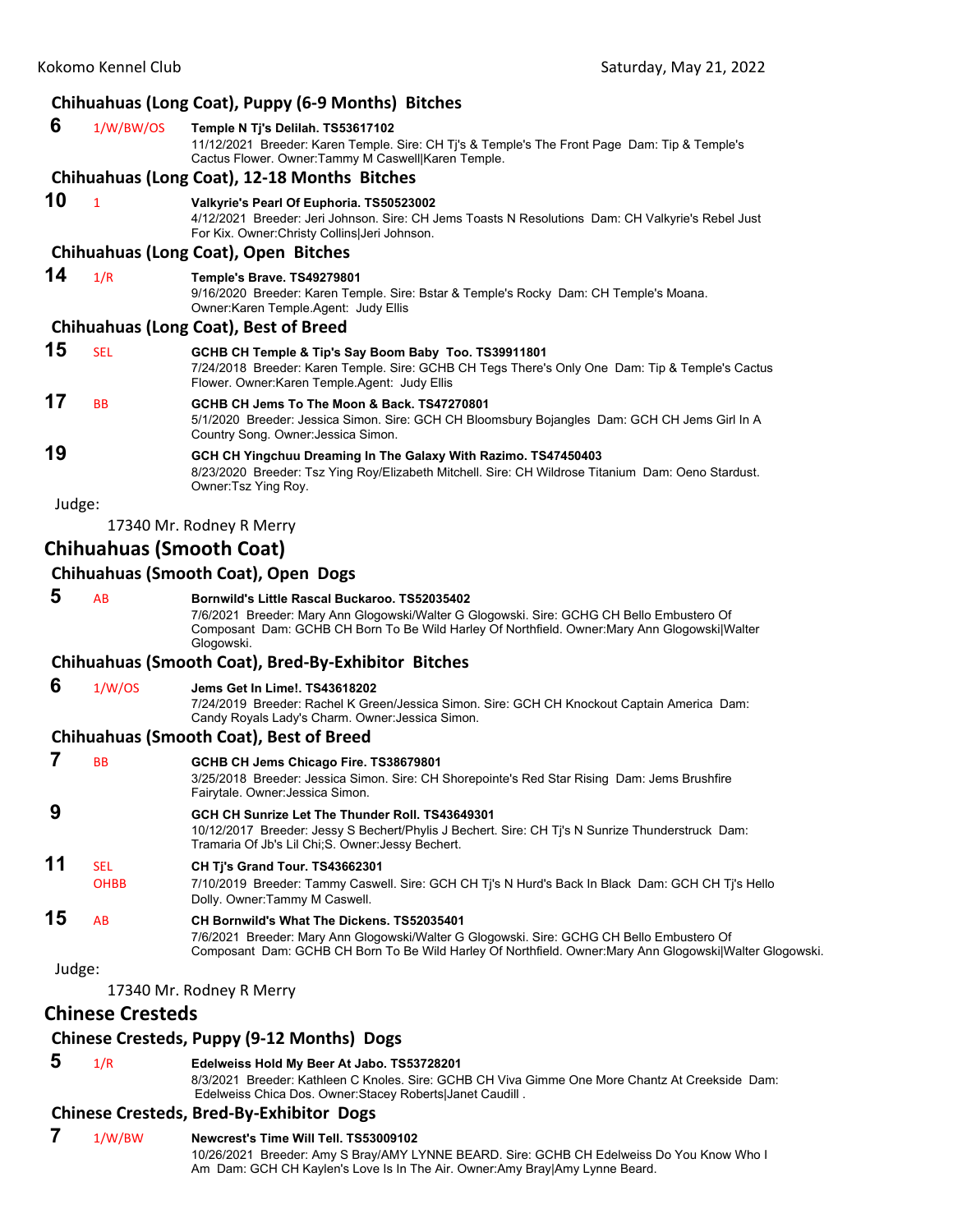|        |                    | Chinese Cresteds, Puppy (9-12 Months) Bitches                                                                                                                                                                                                                 |  |  |
|--------|--------------------|---------------------------------------------------------------------------------------------------------------------------------------------------------------------------------------------------------------------------------------------------------------|--|--|
| 6      | AB                 | Cristall's Dancing With The Stars. TS52823003<br>6/28/2021 Breeder: Sandra Francis/Vincenzo Zurlo/Eduardo J Baute. Sire: GCH CH Faerydreamer's<br>Dancing Through Life Del Rey Dam: Cristall My Angel I Am With Her. Owner: Kody Zaagman.                     |  |  |
|        |                    | <b>Chinese Cresteds, Amateur Owner Handler Bitches</b>                                                                                                                                                                                                        |  |  |
| 8      | 1/W                | Cu Reabtha's Livin La Vida Della, TS51349002<br>4/26/2021 Breeder: Alina O'Farrell/Thomas O'Farrell, Sire: Cu Reabtha's Dante Versace, Dam: GCH CH<br>Cu Reabtha's Ooh La La Lady Gaga. Owner: Jessica Shepard.                                               |  |  |
|        |                    | <b>Chinese Cresteds, American Bred Bitches</b>                                                                                                                                                                                                                |  |  |
| 8      | AB                 | Cu Reabtha's Livin La Vida Della, TS51349002<br>4/26/2021 Breeder: Alina O'Farrell/Thomas O'Farrell, Sire: Cu Reabtha's Dante Versace Dam: GCH CH<br>Cu Reabtha's Ooh La La Lady Gaga. Owner: Jessica Shepard.                                                |  |  |
|        |                    | <b>Chinese Cresteds, Open Bitches</b>                                                                                                                                                                                                                         |  |  |
| 10     | AB                 | Klearly Not Today Satan. TS45846201<br>2/29/2020 Breeder: Chelsey Combs-Gerkin. Sire: CH Ewenement Jak Dla Mnie Pretensja Dam: Myrtans<br>Top-Pest. Owner: Chelsey Combs Gerkin.                                                                              |  |  |
|        |                    | <b>Chinese Cresteds, Best of Breed</b>                                                                                                                                                                                                                        |  |  |
| 9      | <b>OS</b>          | GCHS CH Sunlit's Headline News, TS37788006<br>4/3/2018 Breeder: Norma M Feldman/Ms. Tara Richardson, Sire: GCHS CH Sunlit Carrera's Nouveau<br>Cirque Dam: CH Sunlit's Somebody to Love. Owner: Norma Feldman Liz Keimon Tara Richardson. Agent:<br>Amy Beard |  |  |
| 11     | <b>SEL</b>         | CH Edelweiss Say Hello To My Little Friend. TS50257303<br>12/27/2020 Breeder: Kathleen C Knoles/Amy Lynn Beard. Sire: GCHB CH Edelweiss I'Ll Take Manhattan<br>Dam: CH Edelweiss On Wednesdays We Wear Pink. Owner:Stacey Roberts Kathy Knoles.               |  |  |
| 12     | BB/G4<br>OHBB/OHG4 | GCHP CH Orenda Viva Jumpin' Little Juke Joint CAA FCAT2 ATT. TS36636102<br>10/20/2017 Breeder: Debi J Golden/Viva Wittler, Sire: CH Worka Art - Delende Indian Outlaw, Dam:<br>GCHS CH Viva Glitz And Glamour DCAT TKN. Owner: Debi J Golden Vi Wittler.      |  |  |
| Judge: |                    |                                                                                                                                                                                                                                                               |  |  |
|        |                    |                                                                                                                                                                                                                                                               |  |  |

17340 Mr. Rodney R Merry

## **English Toy Spaniels (B & P C)**

## **English Toy Spaniels (B & P C), Open Dogs**

## **5** 1/W/BB/BW **Lipton Terje Headstrong. TS51070301**

1/26/2020 Breeder: Susan M Carter/Jeff Wright. Sire: CH Loujon Backroad Adventure Dam: CH Sanchi What A Girl Wants At Lipton-Terje. Owner:susan m carter.Agent: Lisa Arnett

## **English Toy Spaniels (B & P C), 12‐18 Months Bitches**

- 
- **6** 1/R **Lipton's Twinkle Twinkle Little Star. TS50520802**

4/21/2021 Breeder: Susan M Carter/Jeff Wright. Sire: Lipton Terje Early Morning Lover Dam: CH Christi-Charms So Fine Rocket Girl. Owner:susan m carter.Agent: Lisa Arnett

#### **English Toy Spaniels (B & P C), Open Bitches**

 **8** 1/W/OS **Terje Lipton Drops Of Jupiter. TS45306804**

2/27/2019 Breeder: Susan M Carter/Jeff Wright. Sire: CH Draggonfly Where Dragons Fly Dam: CH Christi-Charms So Fine Rocket Girl. Owner:susan m carter.Agent: Lisa Arnett

## Judge:

17340 Mr. Rodney R Merry

## **English Toy Spaniels (K C & R)**

## **English Toy Spaniels (K C & R), 12‐18 Months Dogs**

 **5** AB **Lipton's Valiant Thor. TS50520801**

4/21/2021 Breeder: Susan M Carter/Jeff Wright. Sire: Lipton Terje Early Morning Lover Dam: CH Christi-Charms So Fine Rocket Girl. Owner:susan m carter.Agent: Lisa Arnett

## **English Toy Spaniels (K C & R), Open Bitches**

 **6** AB **Lipton Terje Star Light Star Bright. TS49235001** 8/25/2020 Breeder: Susan M Carter/Jeff Wright. Sire: CH Draggonfly Where Dragons Fly Dam: CH Christi-Charms So Fine Rocket Girl. Owner:susan m carter.Agent: Lisa Arnett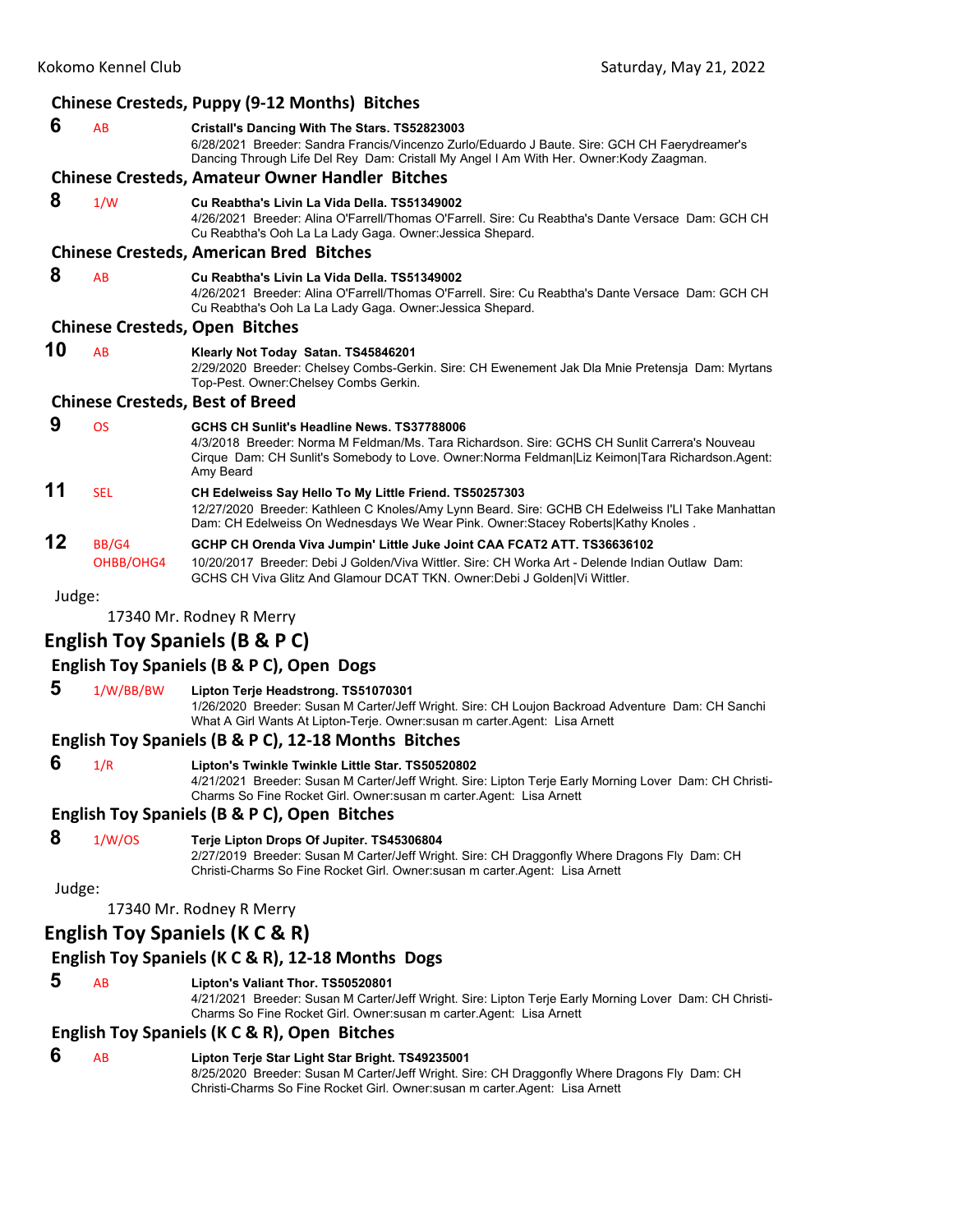## Judge: 17340 Mr. Rodney R Merry **Havanese Havanese, Puppy (9‐12 Months) Dogs 5** AB **Karma's Life Is Like A Box Of. TS51245901** 6/7/2021 Breeder: Debbie Fielden. Sire: CH Hola Sebastian Del Rio De Cristal Dam: Karma's Chocoholic Delight. Owner:Debbie Fielden.Agent: Jody Garcini **Havanese, Open Dogs 7** AB **Unkas From Bohemica Land. TS48903401** 6/21/2020 Breeder: Jana Smejkalova. Sire: Dell Rio From Bohemica Land Dam: Pannon Dinky Paws Carol. Owner:Vickie Landry.Agent: Angie Cooke **Havanese, Puppy (9‐12 Months) Bitches 6** 1/W **Mi Corazon-Wyhaven Spirited Wind. TS52181701** 6/30/2021 Breeder: Janet Madarasz/E Ann Ingram. Sire: GCH CH Tapscott's Justamere Native Spirit Dam: CH Angebratens Kiss Me Silly. Owner:Pamela Cunningham |Janet Madarasz|E Ann Ingram. **Havanese, Best of Breed 8** OS **GCH CH Brylee's Rockin On Broadway. TS45452601** 1/11/2020 Breeder: Michelle Abels. Sire: GCH CH Brylee's Always Rockin Fall Dam: CH Brylee's Kick Rocks. Owner:Laura Kilgore|Michelle Abels|Robert Mellor.  **9** BB/G2 **GCHS CH Justamere's Little Big Man. TS45888501** 2/16/2020 Breeder: Pamela E Cunningham. Sire: GCH CH Tapscott's Justamere Native Spirit Dam: Peluito's All She Wants To Do Is Dance. Owner:Pamela Cunningham .Agent: Zachary Newton Judge: 17340 Mr. Rodney R Merry **Japanese Chin Japanese Chin, Puppy (6‐9 Months) Dogs 5** 1/W/BB/BW **Touche Untouchable. TS53544001** 10/1/2021 Breeder: Dale Martenson. Sire: CH Touche Beck And Call Dam: Anolanis Wok On Lilypad At Touche. Owner:Dr Isaac Wood|Dale Martenson.Agent: Sharon Svoboda **Japanese Chin, Puppy (9‐12 Months) Bitches 6** 1/R **Touche's Playmate For Harten. TS51749501** 6/17/2021 Breeder: Dale Martenson. Sire: GCHS CH Touche's Gentleman Caller Dam: Coverdale Touche Full Of Grace. Owner:Sharon Svoboda. **Japanese Chin, Open Bitches 8** 1/W/OS **Touche's Scrumpdillyicious. TS51737502** 5/6/2021 Breeder: Dale R Martenson. Sire: CH Coverdale Hide Your Heart Dam: Musashi Pinkalicious. Owner:Dale Martenson.Agent: Sharon Svoboda Judge: 17340 Mr. Rodney R Merry **Maltese Maltese, Best of Breed 5** BB **GCHG CH Seabreeze That One Particular Harbor. TS30192703** OHBB 12/16/2015 Breeder: Ms. Sandra Bingham-Porter. Sire: GCHG CH Divine's Work Of Art Dam: GCHB CH Divine's Tropical Breeze. Owner:Sandy Bingham-Porter.  **7** AB **CH Seabreeze Hey! That's My Wave. TS47753401** 3/8/2020 Breeder: Ms. Sandra Bingham-Porter. Sire: CH Percy Jr. Boo Of Whitefairy's World Dam: CH Seabreeze A Splash Of Rum. Owner:Sandy Bingham-Porter. Judge:

17340 Mr. Rodney R Merry

## **Manchester Terriers (Toy)**

## **Manchester Terriers (Toy), Best of Breed**

#### **6** AB **CH Earendils Dreamer. RN34906002**

4/8/2020 Breeder: Rachel McClister/Jeremy McClister/Jerri Hobbs. Sire: CH Dixieland 'N Earendil Bada Boom Dam: GCH CH Heaven Hi's Lida Rose. Owner:Shelly Baldwin|Rachel McClister |Jeremy McClister.Agent: Judy Ellis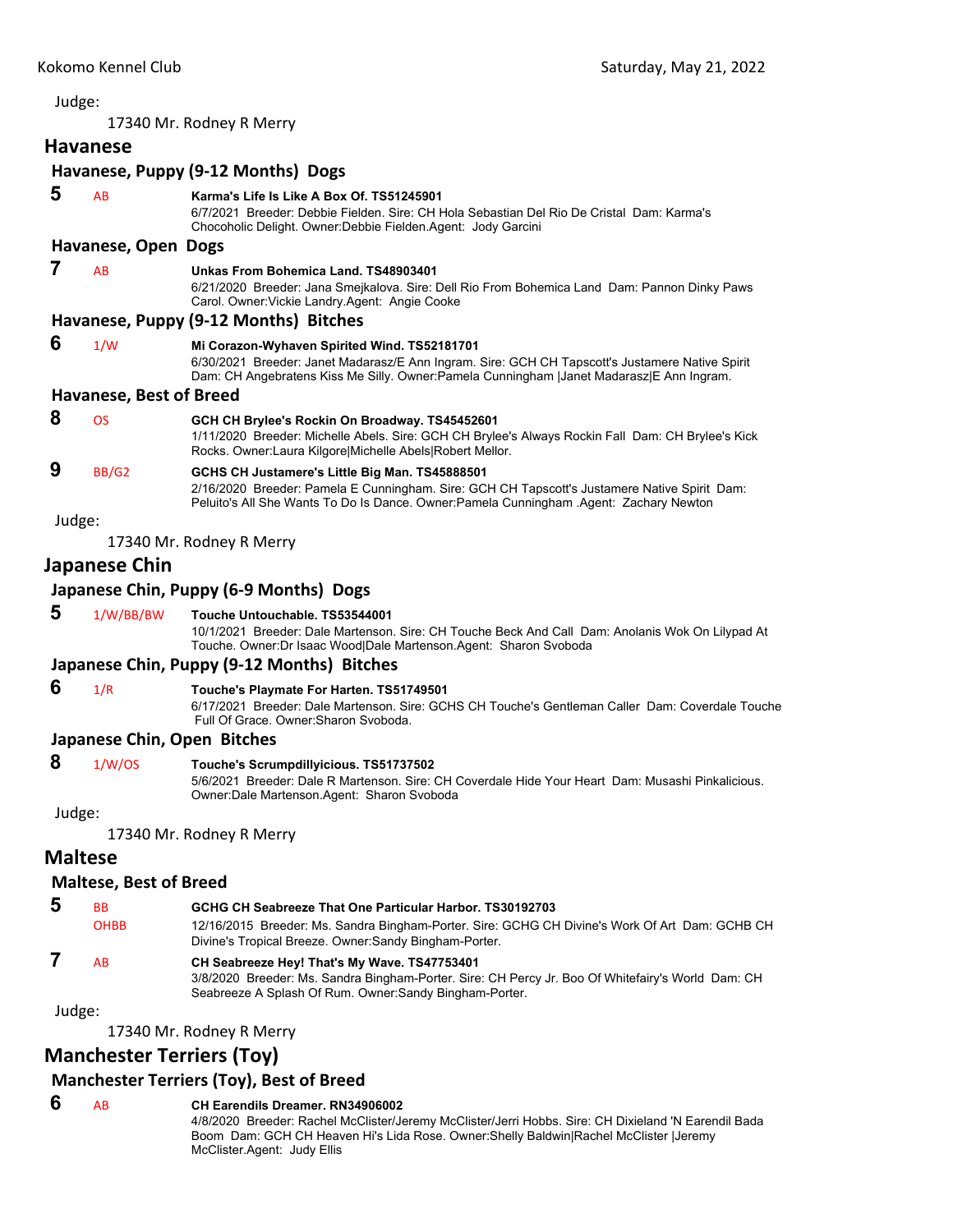|        |                                   | 17340 Mr. Rodney R Merry                                                                                                                                                                                                                                      |
|--------|-----------------------------------|---------------------------------------------------------------------------------------------------------------------------------------------------------------------------------------------------------------------------------------------------------------|
|        | <b>Miniature Pinschers</b>        |                                                                                                                                                                                                                                                               |
|        |                                   | <b>Miniature Pinschers, Open Dogs</b>                                                                                                                                                                                                                         |
| 5      | AB                                | <b>Shadowmist Special Operator. TS47109703</b><br>7/4/2020 Breeder: Cathy L Beasley/Rhonda Cornum. Sire: GCHG CH Sanderlin Dance Like A Dickens<br>Dam: GCH CH Shadowmist's G.I. Jane Of Munroc. Owner: Cathy Beasley.                                        |
|        |                                   | <b>Miniature Pinschers, Best of Breed</b>                                                                                                                                                                                                                     |
| 7      | BB/G1                             | GCHG CH Winters-Eagle Ring Of Fire. TS42172702<br>3/15/2019 Breeder: Katie Winters/Melissa Cole. Sire: GCHG CH Eagle's The Wolverine Dam: Pinnacole<br>Catching Fire. Owner: Christy Nelson Katie Winters Carolyn Griswold Jacob Waters.                      |
| Judge: |                                   |                                                                                                                                                                                                                                                               |
|        |                                   | 17340 Mr. Rodney R Merry                                                                                                                                                                                                                                      |
|        | <b>Papillons</b>                  |                                                                                                                                                                                                                                                               |
|        |                                   | Papillons, Puppy (9-12 Months) Dogs                                                                                                                                                                                                                           |
| 5      | 1/W/OS                            | Marquis At The Zero Hour. TS52575601<br>6/30/2021 Breeder: Paula & Kevin Ray. Sire: Liberty's In The Begining Dam: CH Marquis A Diamond Is<br>Forever. Owner: Paula Ray.                                                                                      |
|        | <b>Papillons, Open Dogs</b>       |                                                                                                                                                                                                                                                               |
| 7      | 1/R                               | Farfalla N Starsign's Victory Dance BCAT CGC. TS41408202<br>1/29/2019 Breeder: Shelley Malone/Patty Gemmill. Sire: GCH CH Pilot Ken Mar Angle Of Attack At<br>Sherelley Dam: GCH CH Starsign's Silk Panties Of Sherelley. Owner: Candace Kirk Shelley Malone. |
|        |                                   | Papillons, Bred-By-Exhibitor Bitches                                                                                                                                                                                                                          |
| 6      | 1/W/BB/BW                         | <b>Marquis Decadent Box Of Chocolates. TS47742903</b><br>6/2/2020 Breeder: Paula Ray/Kevin Ray. Sire: CH Marquis Superbowl Mvp Dam: CH Cadaga Marquis<br>Out Of The Box. Owner: Paula Ray.                                                                    |
|        | <b>Papillons, Open Bitches</b>    |                                                                                                                                                                                                                                                               |
| 8      | 1/R                               | <b>Marquis Sugar And Spice And Everything Nice. TS47742901</b><br>6/2/2020 Breeder: Paula Ray/Kevin Ray. Sire: CH Marquis Superbowl Mvp Dam: CH Cadaga Marquis<br>Out Of The Box. Owner: Paula Ray.                                                           |
|        | <b>Papillons, Best of Breed</b>   |                                                                                                                                                                                                                                                               |
| 10     | <b>SEL</b><br>OHBB/OHG3           | GCHB CH Mustangs I Don'T Want To Be Afraid Of Being Alive. TS33114801<br>9/19/2016 Breeder: Laura Jean Jones. Sire: GCH CH Monarchs Mustang American Thunder Dam:<br>Monarchs Mustang She'Za Money Pit. Owner: Laura Jones.                                   |
| Judge: |                                   |                                                                                                                                                                                                                                                               |
|        |                                   | 17340 Mr. Rodney R Merry                                                                                                                                                                                                                                      |
|        | <b>Pomeranians</b>                |                                                                                                                                                                                                                                                               |
|        |                                   | Pomeranians, 12-18 Months Dogs                                                                                                                                                                                                                                |
| 5      | 1/W/BW                            | Darright Empee's Fat Tuesday. TS50241502<br>3/12/2021 Breeder: Stephanie Hentschel/Terry Nieder. Sire: GCHP CH Empee's Cyber Monday Dam:<br>Denian Darright When In Rome. Owner: Stephanie Hentschel Mario Panlilio Jr Maria Ingco.                           |
|        |                                   | <b>Pomeranians, American Bred Bitches</b>                                                                                                                                                                                                                     |
| 6      | AB                                | Navs Blessing Gift From God Of Dias. TS49122802<br>10/21/2020 Breeder: David A Hogg. Sire: Dia's Winter Samurai Dam: Dia's Ivory Matisse. Owner: Naveen<br>Yadavalli.Agent: Stephanie Hentschel                                                               |
|        | Pomeranians, Open Bitches         |                                                                                                                                                                                                                                                               |
| 8      | 1/W/OS                            | Coventry's Helena Handbasket At Darright. TS53479502<br>6/9/2021 Breeder: Karen Finley. Sire: GCHS CH Mountain Crest My Boy Watson Dam: CH Dee Little<br>Mighty Fine Wine RN CGC. Owner: Karen Finley Stephanie Hentschel.                                    |
|        | <b>Pomeranians, Best of Breed</b> |                                                                                                                                                                                                                                                               |
| 7      | AB                                | GCH CH Janesa's Stylish Southern Gentleman. TS44948201<br>3/3/2019 Breeder: Jerrie Freia. Sire: CH Janesa's Amazing Commander Dam: Janesa's Amazing Lexus.<br>Owner:Tammy Hill.                                                                               |
| 9      | BB/G3                             | GCHB CH Kimmilove Look At Me Now. TS53457101<br>9/16/2020 Breeder: Miae Kim. Sire: CH Lusty Pom's Thunder Stroke Dam: CH Kimmi Love Black Pink                                                                                                                |

Lisa. Owner:Stanley Hau|Trevor Leung.Agent: Stephanie Hentschel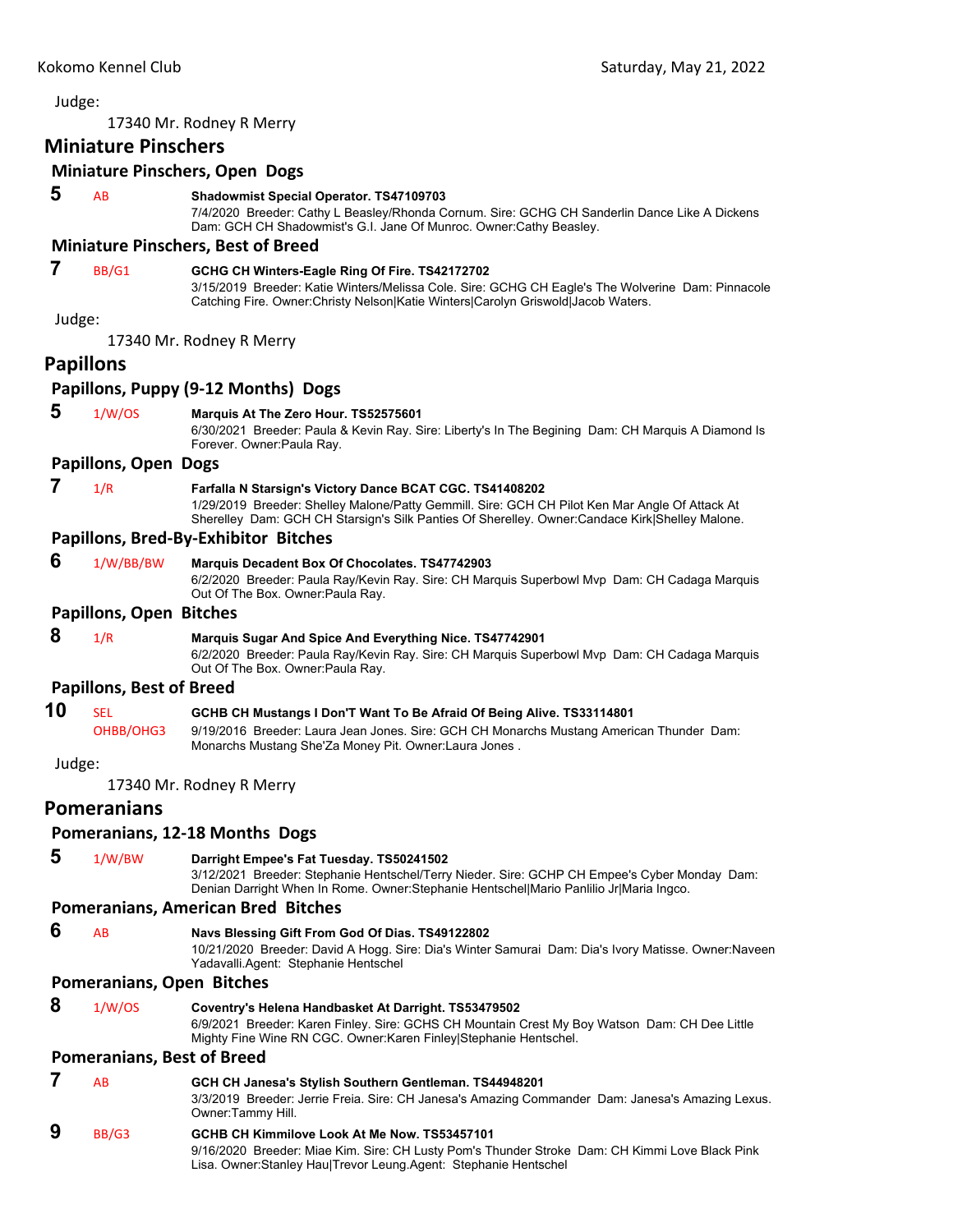## Judge: 17246 Ms. Terri Lyddon **Poodles (Toy) Poodles (Toy), Puppy (6‐9 Months) Dogs 5** 1/W/BW/OS **Dulcinea Aramis. PR25127001** 9/21/2021 Breeder: Letitia Sue Talkington/Vitor Leonardo Lopes Cavasin. Sire: GCHP CH Dulcinea Now U See Me Now U Don'T Dam: CH Cuna Del Renacimiento Love Me Harder. Owner:Sue Talkington.Agent: Sharon Svoboda **Poodles (Toy), Open Dogs 7** AB **Namida Detra's New Kid In Town. PR24361902** 4/19/2021 Breeder: Abel Ramon. Sire: CH Kandyland Toy Soldier At Namida Dam: Namida Calling Down The Stars. Owner:Detra Misner.Agent: Sharon Svoboda **Poodles (Toy), Bred‐By‐Exhibitor Bitches 6** AB **Mari Thrilled To Be Naughty. PR19776301** 2/4/2017 Breeder: Jayeklein Justice/Scott Wolfe/Lisa Wolfe. Sire: CH Silkwind Rfs Can'T Buy A Thrill Dam: Mari Chudan Worth The Wait. Owner:Jaye Klein Justice |Jaye Klein Justice|Scott Wolfe|Lisa Wolfe.  **8** 1/W **Cookies Prom Queen Carrie. PR25020902** 8/20/2021 Breeder: Debra Buckman/Angela Cooke. Sire: CH Wessex Will I Am Dam: CH Ziegfeld Cookies Delta Dawn. Owner:Angie Cooke. **Poodles (Toy), Open Bitches 10** AB **Mari Vanart. PR22341304** 11/22/2019 Breeder: Jayeklein Justice/Scott Wolfe/Lisa Wolfe. Sire: GCH CH Mari Michanda Flash Forward Dam: GCH CH Mari Worth The Thrill. Owner:Candace Laybourn Morris|Candace Laybourn Morris|Jaye Klein Justice. **14** 1/R **Cuna Del Renacimiento Skazka For Lolaland. PR24474701** 6/1/2020 Breeder: Vitor Leonardo Lopess Cavasin. Sire: CH Kali Newmont Extra Innings Dam: Cuna Del Renacimiento La Pieta Del Angel. Owner:Sue Talkington|Polina Kuklina.Agent: Sharon Svoboda **Poodles (Toy), Best of Breed 16** BB **CH Dulcinea Shine Bright Like A Diamond. PR23466601** 7/28/2020 Breeder: Letitia Sue Talkington/Vitor Leonardo Lopes Cavasin. Sire: GCHP CH Dulcinea Now U See Me Now U Don'T Dam: CH Cuna Del Renacimiento Love Me Harder. Owner:Sue Talkington.Agent: Sharon Svoboda Judge: 17340 Mr. Rodney R Merry **Pugs Pugs, 12‐18 Months Bitches 6** AB **Candyland's Ferrero Roche Coconut. TS50503702** 3/4/2021 Breeder: J Candy Schlieper. Sire: GCH CH Honeypugs & Feilong Heroes Wear Camo Dam: Candyland's Ferrero Mon Cheri. Owner:Candy Schlieper. **Pugs, Bred‐By‐Exhibitor Bitches 8** AB **Candyland's Hot Tamales. TS48623302** 8/25/2020 Breeder: J Candy Schlieper. Sire: CH Flash Of Joy Drakkar Dam: CH Candyland's Peppermint Stic. Owner:Candy Schlieper. **Pugs, Best of Breed 5** SEL **Broughcastl Billabong. TS52126702** 6/5/2021 Breeder: Doug Huffman. Sire: CH Milek's Shadow Vitomir Don Vito Dam: CH Broughcastl Barbarella. Owner:Jean Ettinger|Doug Huffman.Agent: Judy Ellis  **7** BB **GCHB CH Broughcastl's Bourne Id. TS46925703** 3/23/2020 Breeder: Doug Huffman. Sire: CH Siosalach's Hammin It Up Dam: CH Broughcastl Barbarella. Owner:Jackie Lowrie.Agent: Judy Ellis Judge: 17340 Mr. Rodney R Merry **Shih Tzu**

## **Shih Tzu, Puppy (6‐9 Months) Dogs**

 **5** 1/W/BW/OS **Mr Foo's Fabulous Border Patrol. TS54189101**

9/4/2021 Breeder: Melanie Gravel. Sire: Stef Ma A Star Is Born Dam: Mr Foos Pretty Women At Fabulous. Owner:Christine Wells|Lisa McKinney.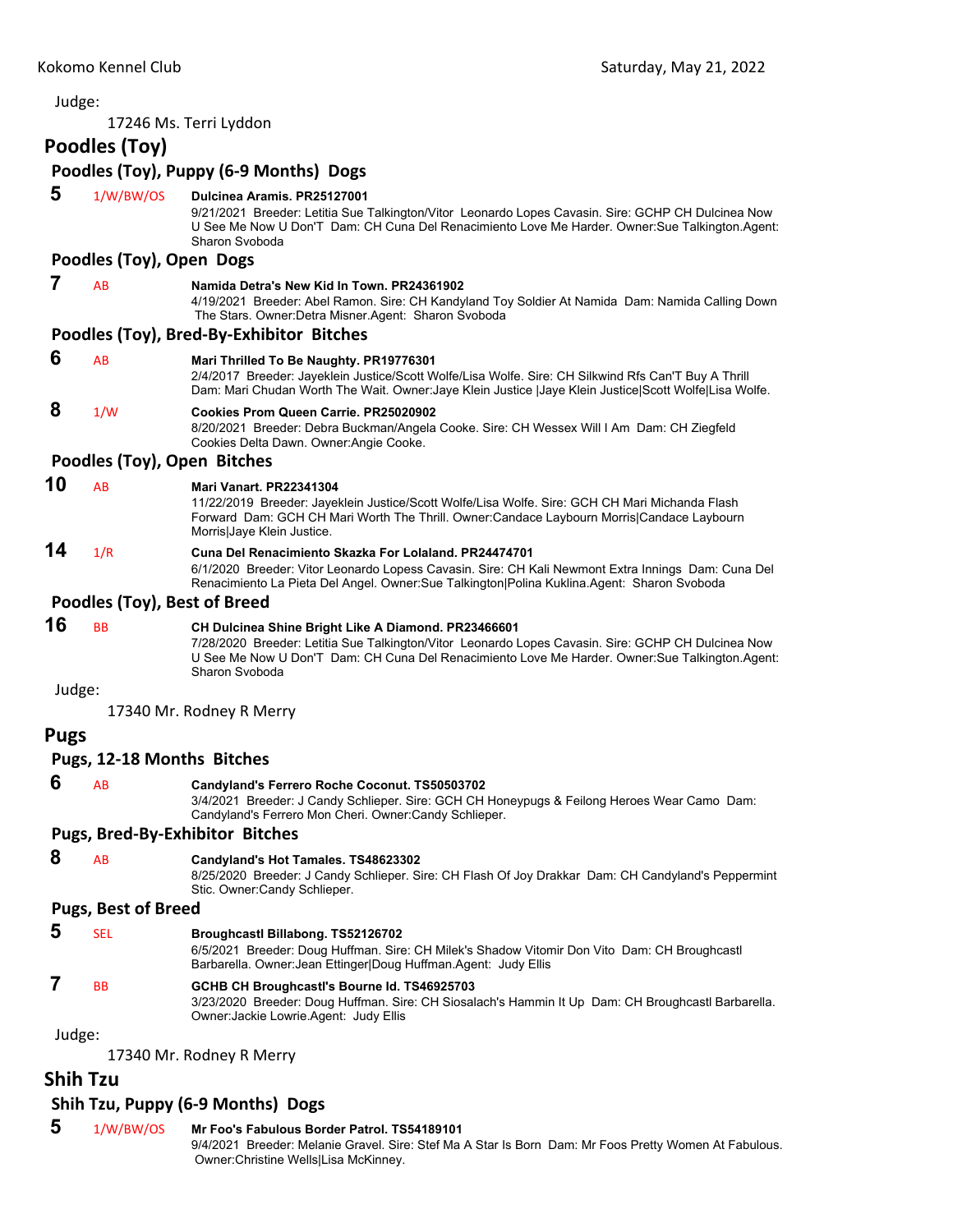|        |                                | Shih Tzu, Puppy (6-9 Months) Bitches                                                                                                                                                                                                                                                   |
|--------|--------------------------------|----------------------------------------------------------------------------------------------------------------------------------------------------------------------------------------------------------------------------------------------------------------------------------------|
| 6      | $\mathbf{1}$                   | Jocar's In Bloom At Palaguin. TS53153102<br>9/17/2021 Breeder: Carla R Johnson/Kara Headington. Sire: CH Daydream's Lover N' Venice At Intuition<br>Dam: Jocar's Pretty As A Flower. Owner: Barbara Brem Carla Johnson.                                                                |
|        |                                | Shih Tzu, Puppy (9-12 Months) Bitches                                                                                                                                                                                                                                                  |
| 8      | $\mathbf{1}$                   | Ridgehaven's Hearts Of Gold. TS52124401<br>6/24/2021 Breeder: Thea Clarey. Sire: Top-Hat'Z Caspian- Navigator Of Hearts Dam: Top-Hatz' Petal Of<br>A Russian Rose. Owner: Karen De Haven. Agent: Angie Cooke                                                                           |
|        |                                | Shih Tzu, Bred-By-Exhibitor Bitches                                                                                                                                                                                                                                                    |
| 10     | 2/R                            | Mr Foo's Who U Call N Grumpy. TS51183301<br>4/16/2021 Breeder: Lisa McKinney/Christine Wells. Sire: GCH CH Mr Foo's Grumpy But Ain't No Grouch<br>Dam: CH Mr Foo's Holiday Secret. Owner: Christine Wells Lisa McKinney.                                                               |
| 12     | 1/W                            | Mr Foo's N Wenrick All American Girl. TS52324402<br>7/3/2021 Breeder: Wendy Paquette/Richard Paquette/Lisa McKinney. Sire: GCHB CH Wenrick's Life In<br>The Fast Lane Dam: CH Wenrick's Believe In The Music. Owner:Lisa McKinney Christine Wells.                                     |
|        | <b>Shih Tzu, Best of Breed</b> |                                                                                                                                                                                                                                                                                        |
| 14     | <b>BB</b>                      | Mr Foo's N' Wenrick Totally Unavailable. TS51183101<br>4/29/2021 Breeder: Lisa McKinney/Wendy Paquette/Wendy Paquette/Wendy Paquette/Wendy Paquette.<br>Sire: GCH CH Mr Foo's Grumpy But Ain't No Grouch Dam: CH Aschers N' Mr Foo's Full Circle With<br>Wenrick. Owner:Lisa McKinney. |
| Judge: |                                |                                                                                                                                                                                                                                                                                        |
|        |                                | 17340 Mr. Rodney R Merry                                                                                                                                                                                                                                                               |
|        | <b>Toy Fox Terriers</b>        |                                                                                                                                                                                                                                                                                        |
|        |                                | Toy Fox Terriers, Best of Breed                                                                                                                                                                                                                                                        |
| 6      | AB                             | CH Topfox Dynasty Dance At The Cotillion. TS48531002<br>6/12/2020 Breeder: Amanda Halsey/Theresa Topham. Sire: GCH CH Topfox Dynasty Jack Of Spades<br>Dam: Destiny Smile Melinda. Owner: Theresa Topham. Agent: Judy Ellis                                                            |
| Judge: |                                | 17340 Mr. Rodney R Merry                                                                                                                                                                                                                                                               |
|        | <b>Yorkshire Terriers</b>      |                                                                                                                                                                                                                                                                                        |
|        |                                | <b>Yorkshire Terriers, 12-18 Months Dogs</b>                                                                                                                                                                                                                                           |
| 5      |                                |                                                                                                                                                                                                                                                                                        |
|        | 1/W/BW                         | Blue-Fantasy's Lucky In Love. TS51167802<br>2/21/2021 Breeder: Sherri Spieth. Sire: CH Blue-Fantasy's Big Bang Dam: GCHS CH Blue-Fantasy's<br>Dream Lover. Owner: Sherri Spieth.                                                                                                       |
|        |                                | <b>Yorkshire Terriers, Open Dogs</b>                                                                                                                                                                                                                                                   |
|        | AB                             | Tin Tin Of Boxxemia Gold. TS54957001<br>12/3/2019 Breeder: Tatjana Markova. Sire: Hugo Boss Of Boxxemia Gold Dam: Ritratti Milano.<br>Owner: Lora Ottinger.                                                                                                                            |
|        |                                | <b>Yorkshire Terriers, Bred-By-Exhibitor Bitches</b>                                                                                                                                                                                                                                   |
| 6      | 3                              | Jala's Notorious. TS48193501<br>7/22/2020 Breeder: Jacqueline A Kuk/Laura J Vance. Sire: GCH CH Welary Sapphire Bright Star Dam:<br>Jala's Star Light Star Bright. Owner: Jacqueline A Kuk DVM Laura Kuk.                                                                              |
| 8      | 1/W/OS                         | Jo-Nel's Legacy Lives On At Parkside. TS49278501<br>9/9/2020 Breeder: Marie Kaufman-Cardona/Julie Howard. Sire: GCHB CH Jonel's Here Comes Trouble<br>Dam: Parkside's Enduring Legacy. Owner: Julie Howard   M Kaufman-Cardona.                                                        |
| 10     | 2/R                            | Blue-Fantasy's Fashion Party. TS51167902<br>5/19/2021 Breeder: Sherri Spieth. Sire: CH Blue-Fantasy's Big Bang Dam: CH Blue-Fantasy's High Style.<br>Owner: Sherri Spieth.                                                                                                             |
|        |                                | <b>Yorkshire Terriers, Best of Breed</b>                                                                                                                                                                                                                                               |
| Q      |                                | COUR OU Dive Fentesyle Ducant Din TROOMFCOOM                                                                                                                                                                                                                                           |

 **9** BB **GCHS CH Blue-Fantasy's Dream Big. TS28156001** OHBB/OHG1 9/24/2015 Breeder: Sherri Spieth. Sire: GCHP CH Trio's Big Shot Dam: CH Blue-Fantasy's Sweet Land Of Liberty. Owner:Sherri Spieth.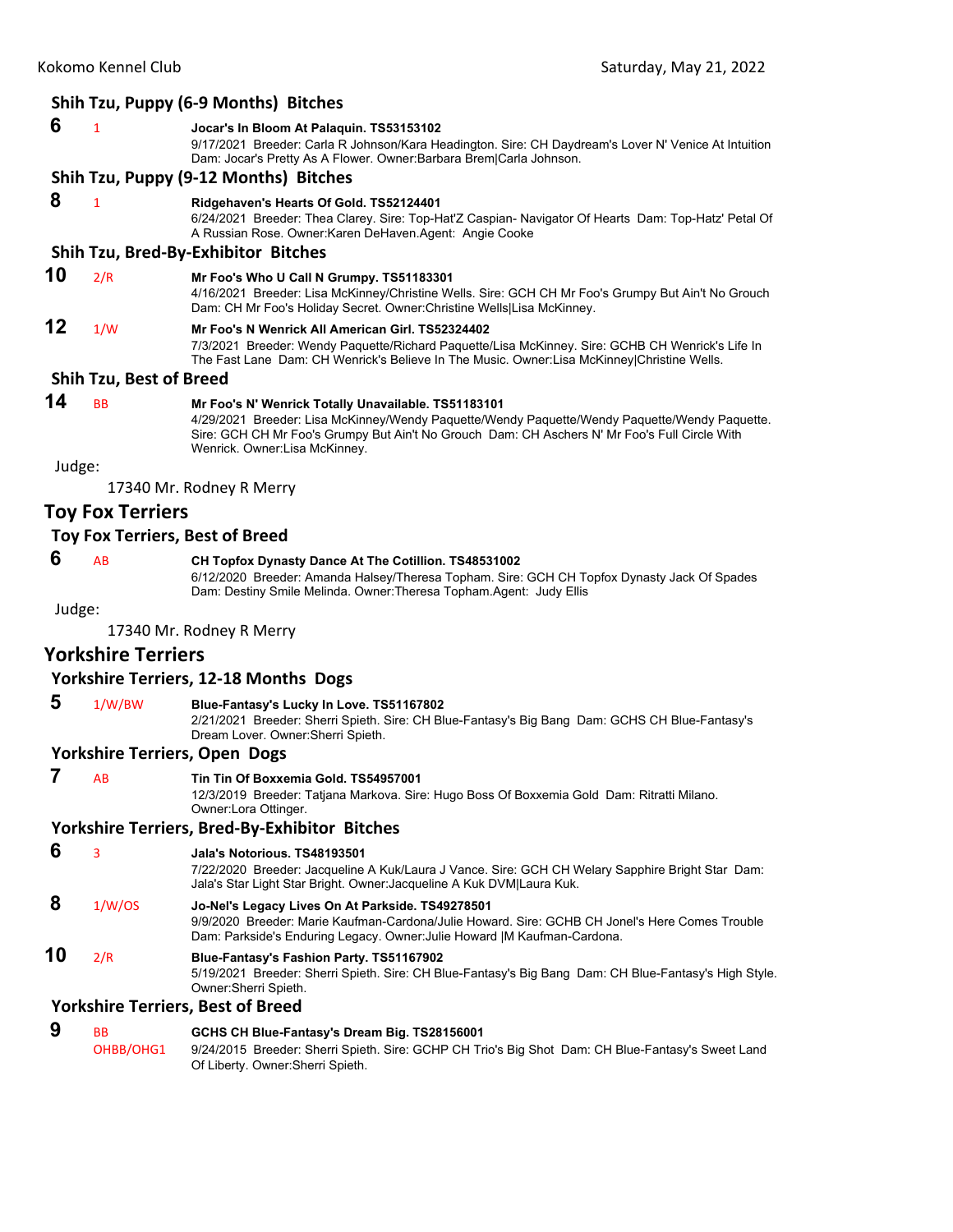<span id="page-37-0"></span>17246 Ms. Terri Lyddon

## **American Eskimo Dogs**

#### **American Eskimo Dogs, Best of Breed**

## **6** BB/G4 **GCH CH Phantomrun's Kiss Me Kate FCAT. NP55216601**

OHBB 2/9/2019 Breeder: Wanda Pepin. Sire: Phantomrun's Undaunting Spirit Dam: Phantomrun's The Witch Z Back. Owner:Cynthia Cwi.

Judge:

17246 Ms. Terri Lyddon

## **Bichons Frises**

#### **Bichons Frises, Bred‐By‐Exhibitor Bitches**

#### **6** AB **Takoda's Bella Out Of Sno-Puff. NP56843401**

10/29/2019 Breeder: Jeanette Neagu/Vicki Zeese. Sire: Pictured Rocks Masterpiece Of The Great Lakes Dam: Takoda's Lively Fala. Owner:Vicki L Zeese.

#### **Bichons Frises, Best of Breed**

## **5** BB **GCHP CH Encores Once Upon A Dream. NP50466001**

2/20/2017 Breeder: Stephanie Toom. Sire: CH Encores Easyryder Triplelegacy Dam: CH Encore Prancers Sweet Justice. Owner:Neena Pellegrini|Stephanie Toom. Stephanie Toom

Judge:

17246 Ms. Terri Lyddon

## **Boston Terriers**

#### **Boston Terriers, Open 20 lbs ‐ 25 lbs Dogs**

## **5** AB **Wyldrose Blockbuster. NP60897701**

6/19/2020 Breeder: Brenda Hanssen. Sire: GCHG CH QB And Hickory Hill's Grand Tradition Dam: Peja's Wyldrose Sweet Revenge. Owner:Brenda Hanssen.Agent: Judy Ellis

#### **Boston Terriers, Best of Breed**

## **7** BB **GCHS CH Sgg Serengeti's Life Of The Party Jumanji. NP55982602**

6/1/2019 Breeder: Lucille F Schoen. Sire: CH Flatroad's Gotta Bee Startin Somethin Dam: Hi-Lu's Nu Celestial Stella. Owner:Scott Gray.Agent: Debra Mattingly

## Judge:

17246 Ms. Terri Lyddon

## **Bulldogs**

#### **Bulldogs, Puppy (6‐9 Months) Dogs**

## **5** 1/R **Jan's Gatekeeeper Of My Heart. NP69883703**

9/2/2021 Breeder: Janet Vance. Sire: GCHG CH Exact Classic Tulsa Dam: Jan's Love Has No Limits. Owner:janet Vance.

## **Bulldogs, Puppy (9‐12 Months) Dogs**

#### **9** AB **Dog Gone's Youngblood At Jmg. NP68791504**

7/15/2021 Breeder: Rachel Garde/Sandra Renfro. Sire: CH Dog Gone's I'm Still Standing Dam: CH Dog Gone Poplarhill Mystical Gem. Owner:Jordan Glodich|Rachel Garde.

## **Bulldogs, Bred‐By‐Exhibitor Dogs**

## **11** 1/W **Jan's Cuz No Name Yet. NP69883702**

9/2/2021 Breeder: Janet Vance. Sire: GCHG CH Exact Classic Tulsa Dam: Jan's Love Has No Limits. Owner:janet Vance.

#### **Bulldogs, Puppy (6‐9 Months) Bitches**

#### **6** 1/W/BW **Karma's Sweet Talkin' Woman. NP71300301**

9/23/2021 Breeder: Ms. Elizabeth Karshner/Wendell Tinsley/Pat Tinsley/Daniel Karshner. Sire: GCHS CH Little Ponds Kemosabe Dam: CH Karma's Strange Magic. Owner:Wendell Tinsley|Pat Tinsley.

#### **Bulldogs, Puppy (9‐12 Months) Bitches**

#### **8** AB **Little Pond Brown Eyed Girl Of Lake Dale. NP69424801**

8/7/2021 Breeder: Danny R Brooks/Ms. Elizabeth Karshner/Daniel Karshner/Jennifer Guinn. Sire: GCH CH Agape's Majestic Pavlov's Theory Dam: CH Little Ponds Havana. Owner:RobertKrumwied Rebecca .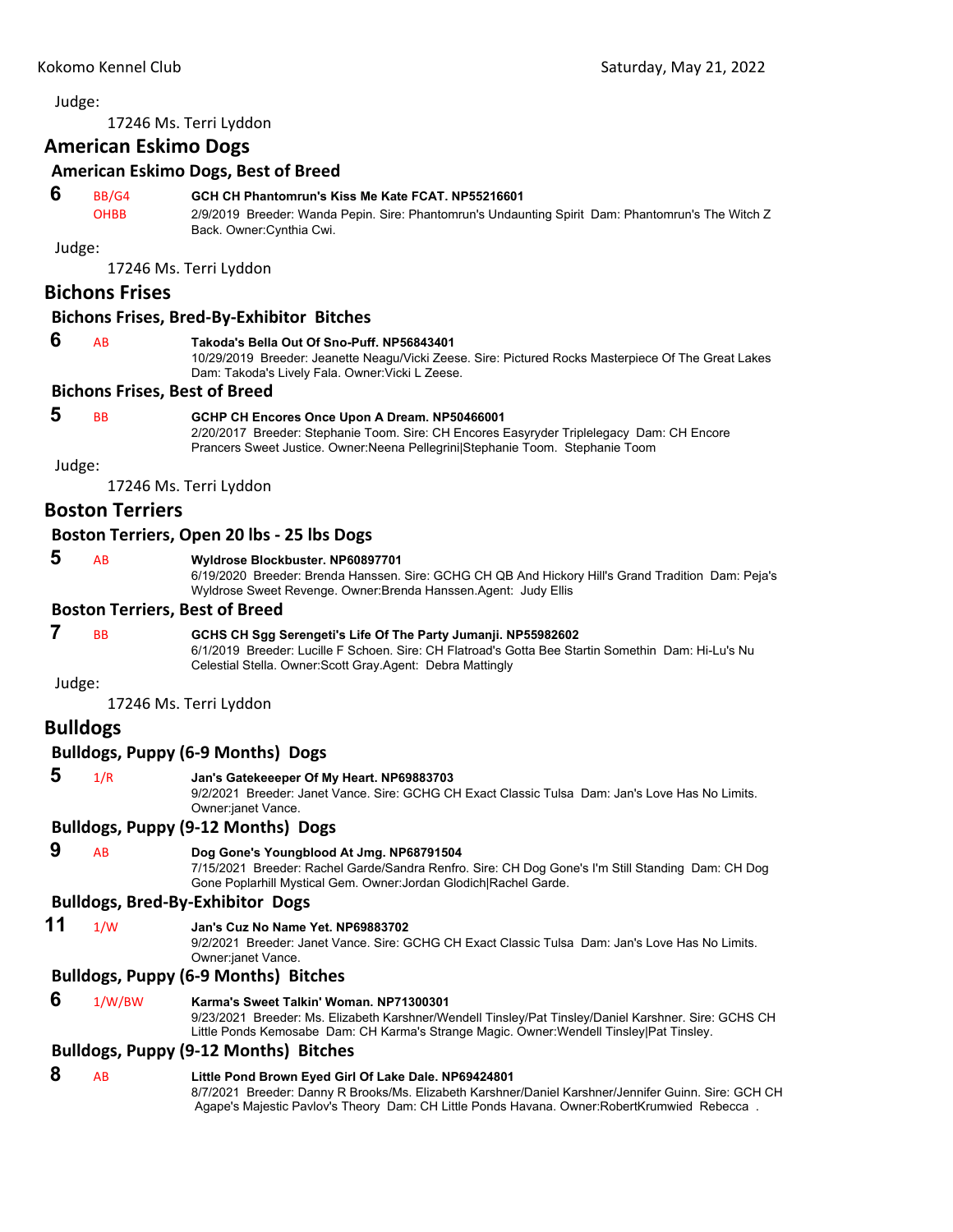## **Bulldogs, 12‐18 Months Bitches 10** AB **Dog Gone's Holly Jolly Christmas. NP65038801** 12/22/2020 Breeder: Rachel Garde/Sandra Renfro. Sire: GCH CH Dog Gone's Impressive Jack Dam: CH Dog Gone Poplarhill Mystical Gem. Owner:Jordan Glodich|Rachel Garde. **Bulldogs, Bred‐By‐Exhibitor Bitches 12** 1/R **Jan's For The Love Of Ivy. NP55779301** 7/16/2019 Breeder: Janet Vance. Sire: CH Jan's Private Stock Dam: Jan's Pretty Little Mud Wrestler. Owner:janet Vance. **Bulldogs, Open Bitches 14** AB **Bull-Lane's Sarah Grace. NP61263503** 7/21/2020 Breeder: LANE STROUD/Billy Byrd/Cindy Byrd. Sire: GCHG CH Exact Classic Tulsa Dam: CH By-Buls Cherished Of Bull-Lane. Owner:Lane Stroud|Billy Byrd|Cindy Byrd.Agent: Debra Mattingly **Bulldogs, Best of Breed 15** OS **GCHS CH Grafitti's Three Pound Wolfe. NP51572301** 8/1/2018 Breeder: Lisa Prichard/Sharon A Whalen-Keillor. Sire: Graffiti's Urban Legend Dam: CH Grafitti's Three Pound Chirp. Owner:Mary K Kasuri. **16** BB/G2 **GCHB CH Karma's Simply Irresistible. NP63533001** OHBB/OHG2 9/16/2020 Breeder: Betsy A Leugers/Pat & Wendell Tinsley. Sire: GCH CH Cherokee Legend Steele Dam: CH Karma's Betcha By Golly Wow. Owner:Wendell Tinsley|Pat Tinsley|Betsy Leugers. **17** AB **GCH CH Cherokee Legend Adam. NP60082802** 4/3/2020 Breeder: Cody T Sickle/Connie A Chambers. Sire: GCHP CH Cherokee Legend Cowboy Dam: CH Cherokee Legend Annie Oakley. Owner:RobertKrumwied Rebecca . Judge: 17246 Ms. Terri Lyddon **Chinese Shar‐Pei Chinese Shar‐Pei, Bred‐By‐Exhibitor Dogs 5** 1/W/OS **Rhapsody's Big Time Spender. NP67870804** 6/22/2021 Breeder: Ms. Deborah C Wolfe. Sire: CH Twilight's Wee Biter Ruff-Cut Dam: CH Jingmei Rhapsody Empress Of Tomorrow. Owner:Debb Wolfe. **Chinese Shar‐Pei, Bred‐By‐Exhibitor Bitches 6** 1/W/BW **Rhapsody's Always Late With Your Kisses. NP67870801** 6/22/2021 Breeder: Ms. Deborah C Wolfe. Sire: CH Twilight's Wee Biter Ruff-Cut Dam: CH Jingmei Rhapsody Empress Of Tomorrow. Owner:Debb Wolfe. **Chinese Shar‐Pei, Best of Breed 8** BB/G3 **GCHB CH B&G This Is The Way. NP56857001** OHBB 10/5/2019 Breeder: Galyna Maier/Rita Stevens. Sire: GCHB CH Good Fortune Ring Of Fire Dam: CH B&G Pure Of Spirit. Owner:Hilary Dulany|Anna Frandsen. **10** SEL **CH Good Fortune Comes To Windquest. NP64785902** 1/30/2021 Breeder: Grace Fritz. Sire: CH Shine's Lucky Duck Good Fortune Dam: CH Good Fortune Here We Go Again Kim. Owner:Joni Monnich|Grace Fritz. Judge: 17246 Ms. Terri Lyddon **Coton de Tulear**

## **Coton de Tulear, 12‐18 Months Dogs**

## **5** 1/W/BB **Mi-Toi's Captain America. NP65802801**

2/4/2021 Breeder: Luis Ortiz/Monica De Tuya. Sire: Mi-Toi's Intenso Dam: Mi-Toi's Nirvana. Owner:Gayle Geldermann|Sylvia Vedral|Connie Fox.Agent: Ashley Waters

Judge:

17246 Ms. Terri Lyddon

## **Dalmatians**

## **Dalmatians, Open Dogs**

 **5** 1/W/BB **Brightspot Banchory I'll Have Another. NP59882402** OHBB/OHG4 11/13/2019 Breeder: Karen Hopmans/Ross Hopmans. Sire: CH Brightspot Macho Uno Dam: CH Brightspot Beholder. Owner:Jennifer Horne.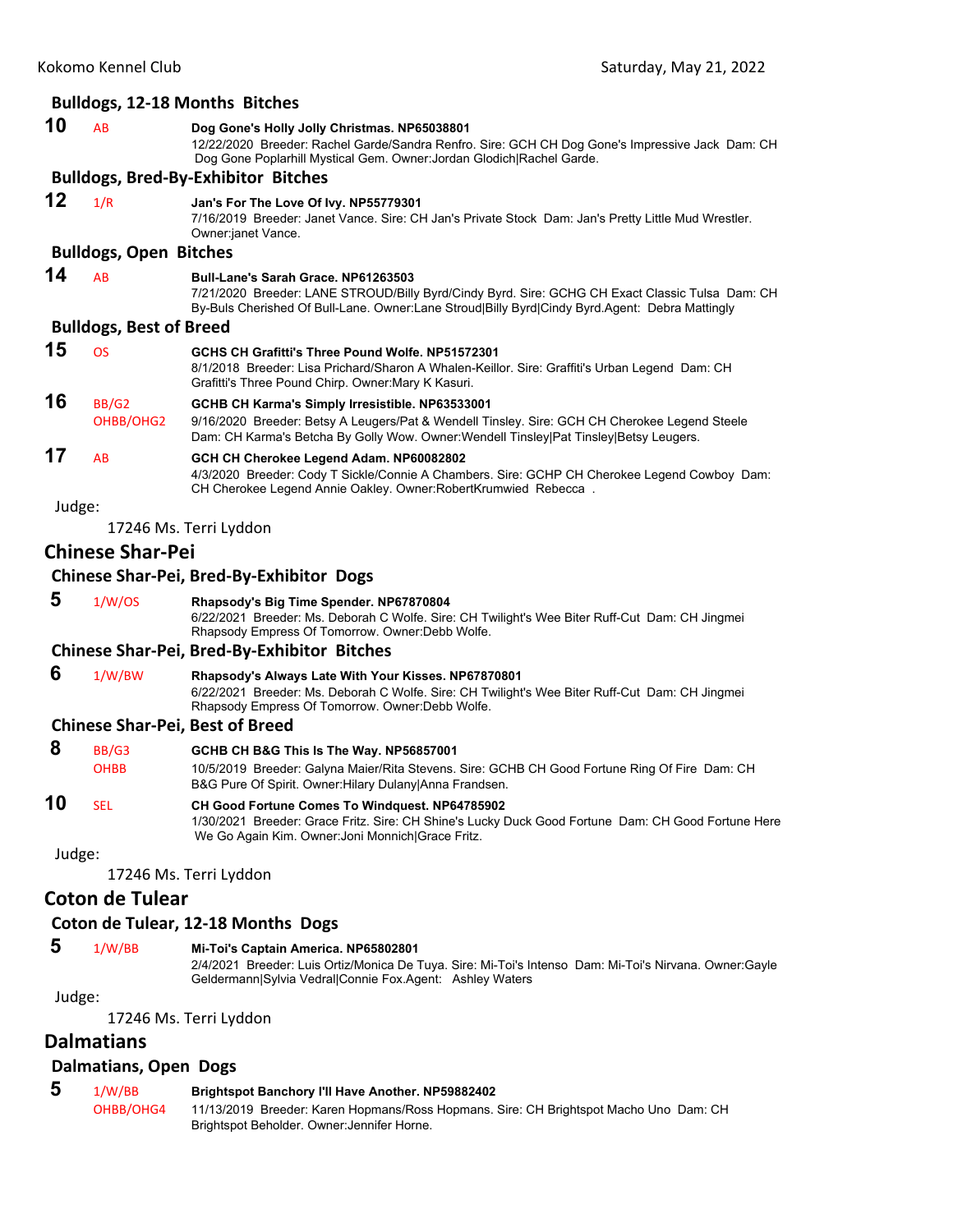|        |                                  | Dalmatians, Puppy (9-12 Months) Bitches                                                                                                                                                                                                                                                                                     |  |
|--------|----------------------------------|-----------------------------------------------------------------------------------------------------------------------------------------------------------------------------------------------------------------------------------------------------------------------------------------------------------------------------|--|
| 6      | AB                               | Olympus Royally Crowned And Windsor Bound. NP68349702<br>6/24/2021 Breeder: Jonathan W Thomas/Velvet Cole/Brian D Haag. Sire: GCH CH Olympus Mischief<br>Managed Dam: CH Coachside Carson Of Tuckaway. Owner: Justin Sexton Jonathan Thomas.                                                                                |  |
|        |                                  | Dalmatians, Bred-By-Exhibitor Bitches                                                                                                                                                                                                                                                                                       |  |
| 8      | AB                               | Starseeker Daystar Insignia Wind Beneath My Wings. NP68245808<br>7/8/2021 Breeder: Denise Rohrbaugh/Joseph Rohrbaugh/Beth Winick/Sue Crist. Sire: GCH CH<br>Starseeker N Insignia's Ride Like The Wind O' Ktdi Dam: CH Starseeker N Daystar's That Girl. Owner: Sue<br>Crist Beth Winick Denise Rohrbaugh Joseph Rohrbaugh. |  |
|        | <b>Dalmatians, Best of Breed</b> |                                                                                                                                                                                                                                                                                                                             |  |
| 7      | <b>SEL</b>                       | CH Horizon's He Got Game BCAT CGC TKN, NP59034504<br>3/28/2020 Breeder: Cindy Bowman/Mrs. Diana L Skibinski. Sire: GCH CH Dynamic And Folklore's Top<br>Gun OA NAJ OJP DCAT CGC TKN Dam: CH Horizon Folklore & Liberty Everybody Talks CA BCAT.<br>Owner: Angelica Berumen   Cindy Bowman.                                  |  |
| Judge: |                                  |                                                                                                                                                                                                                                                                                                                             |  |
|        |                                  | 17246 Ms. Terri Lyddon                                                                                                                                                                                                                                                                                                      |  |
|        | <b>French Bulldogs</b>           |                                                                                                                                                                                                                                                                                                                             |  |
|        |                                  | French Bulldogs, 12-18 Months Dogs                                                                                                                                                                                                                                                                                          |  |
| 5      | 1/W                              | Lionheart's Prospect O' Fortune. NP65947901<br>1/28/2021 Breeder: Jana M Miklos/Milan Miklos. Sire: GCHG CH Lionheart's Fortune Five Hundred Dam:<br>CH Lionheart's Bit O' Wild Beauty. Owner: Susan Walker.                                                                                                                |  |
| 7      | AB                               | First Order Start Your Engine. NP66136802<br>4/6/2021 Breeder: Heather Jones/Christine Evans/Shawn Evans/Jake Jones. Sire: Oc Mystic Hotter Than<br>That Dam: Mystic Black Dragon. Owner: Andrea Elledge   Heather Jones   Jake Jones.                                                                                      |  |
|        | French Bulldogs, Open Dogs       |                                                                                                                                                                                                                                                                                                                             |  |
| 9      | 1/R                              | Peche Mignon Spice Up Your World. NP51517401<br>7/8/2018 Breeder: Robert Smith / Stephen Miller / . Sire: GCHS CH Peche Mignon's Elementary My<br>Dear CGC Dam: Peche Mignon June Bug. Owner: Robert Smith Stephen Miller Agent: Debra Mattingly                                                                            |  |
| 11     | AB                               | Scott's Saint Nicolas, NP58422203<br>12/25/2019 Breeder: Jan Lewis/Mario Castro. Sire: GCH CH Goldshield's Forjoy Habanero Of Phoenicia<br>Dam: Forjoy Saxo's Mara Jade. Owner: Richard Scott. Agent: Debra Mattingly                                                                                                       |  |
|        |                                  | French Bulldogs, 12-18 Months Bitches                                                                                                                                                                                                                                                                                       |  |
| 6      | 1/R                              | <b>Bluemount Worth The Wait, NP68841703</b><br>1/13/2021 Breeder: Jay Shein/Weiwei Shen. Sire: Duan Tao Mr Alan Dam: Duan Tao Blueberry Of<br>Bluemount. Owner: Sara Hirst Jay Shen. Agent: Judy Ellis                                                                                                                      |  |
| 8      | 2                                | Aped's Tiny Dancer At Bear-Acres. NP69232601<br>4/13/2021 Breeder: Diego Armando Jaimes Angel. Sire: CH Goldshield's Flash Gordon Of Mystik Dam:<br>Roma De Villa Gloria. Owner:Debbie Wright Diego Armando Jaimes Angel.Agent: Hunter Calvelage                                                                            |  |
|        |                                  | French Bulldogs, Bred-By-Exhibitor Bitches                                                                                                                                                                                                                                                                                  |  |
| 10     | AB                               | First Order Bad And Boujee With Mystic. NP66136801<br>4/6/2021 Breeder: Heather Jones/Christine Evans/Shawn Evans/Jake Jones. Sire: Oc Mystic Hotter Than<br>That Dam: Mystic Black Dragon. Owner: Jake Jones Heather Jones Shawn Evans Christine Evans.                                                                    |  |
| 12     | 1                                | Roje's Don'T You Forget About Me. NP68700401<br>5/20/2021 Breeder: Lindy Roberts/Debra Mattingly. Sire: CH Napachai's Iron Man With Stormy Mountain &<br>Damari Dam: GCH CH Roje"S Million Dollar Baby. Owner: Lindy Roberts   Debra Mattingly.                                                                             |  |
|        |                                  | <b>French Bulldogs, Open Bitches</b>                                                                                                                                                                                                                                                                                        |  |
| 14     | 1/W/BW                           | Lion Heart's I Hope You Can Dance. NP61277109<br>6/20/2020 Breeder: Jana M Miklos/Milan Miklos. Sire: GCHG CH Lionheart's Fortune Five Hundred Dam:<br>CH Lionheart's Bit O' Wild Beauty. Owner: Susan Walker.                                                                                                              |  |
| 16     | $\overline{2}$                   | Bell's Beauties Mila Mi Amour. NP62440701<br>9/12/2020 Breeder: Amy Bell/Robert Bell. Sire: GCH CH Tres Chic Diamond Ridge Dear Mr. Fantasy<br>Dam: GCH CH Bell's Beauties Practically Perfect In Every Way. Owner:Amy and Robert Bell.                                                                                     |  |
|        |                                  | <b>French Bulldogs, Best of Breed</b>                                                                                                                                                                                                                                                                                       |  |
| 15     | <b>OS</b>                        | CH Sweet-T-Bulls Bear's Black Gold, NP61041102<br>7/5/2020 Breeder: Della Grant/Jerry Grant. Sire: GCHB CH Sweet-T-Bulls Rickly's Never Enough Of Bear<br>Dam: GCH CH Sweet-T-Bulls Minnie Mouse. Owner: Shari Grant.Agent: Debra Mattingly                                                                                 |  |
| 20     | ВB                               | CH Miss Perkins Gallus Amore-Argentina. NP74452101<br>9/23/2020 Breeder: Juan Pablo Balmabeba. Sire: Lovestone Ablis Bloa Dam: Sharon Tate Gallus Amore-                                                                                                                                                                    |  |

Argentina. Owner:Keith Hayes.Agent: Debra Mattingly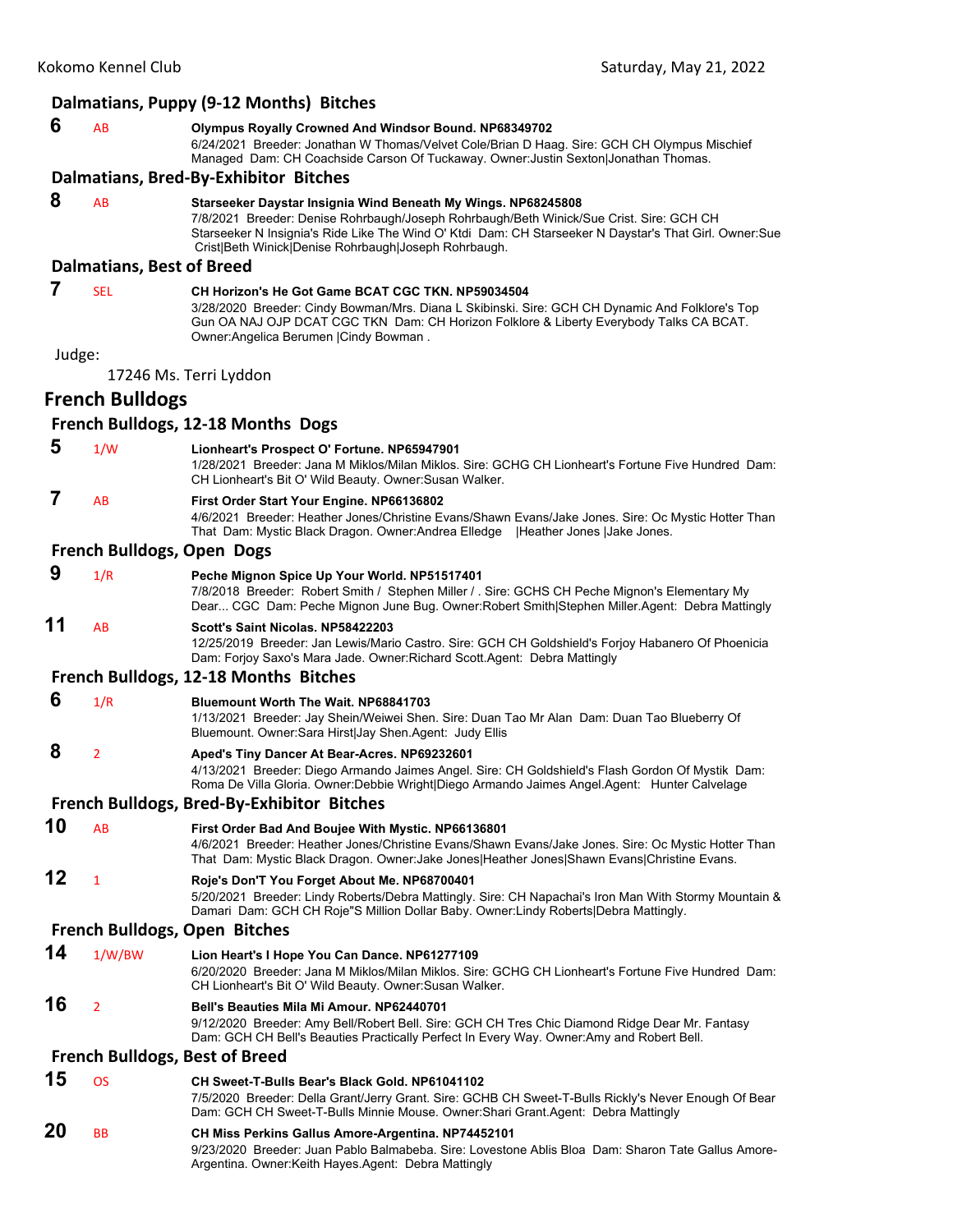17246 Ms. Terri Lyddon

## **Keeshonden**

## **Keeshonden, Bred‐By‐Exhibitor Bitches**

 **6** 1/W/OS **Allante's Hi-Jacked By Karmakees. NP65223003**

2/18/2021 Breeder: Jeri Kissling. Sire: CH Allante's Crackerjack Dam: CH Allante's Easy On The Eyes. Owner:PATTI J HOBBS|Jeri Kissling.

## **Keeshonden, Open Bitches**

 **8** 1/R **Wund-R Y Back Where You Belong. NP59015506**

2/7/2020 Breeder: Terri VanSchyndel. Sire: GCH CH Vito Wund-R Y Sumbarsky Pramen Dam: Wund-R Y's Good Girl Gone Bad. Owner:Kathryn Elizabeth Humbert.

## **Keeshonden, Best of Breed**

| -5 | <b>RR</b>    | GCHS CH Allante's Ladies Love Country Boys. NP44264501                                                  |  |  |
|----|--------------|---------------------------------------------------------------------------------------------------------|--|--|
|    |              | OHBB/OHG1/O 10/6/2016 Breeder: Jeri Kissling. Sire: GCHB CH Trumpet's I Wanna Be Your Boyfriend Dam: CH |  |  |
|    | <b>HRBIS</b> | Allante's Wicked Decadence NA NAJ. Owner: Jeri Kissling Bobby Kissling.                                 |  |  |

Judge:

17246 Ms. Terri Lyddon

## **Lhasa Apsos**

## **Lhasa Apsos, Open Bitches**

#### **6** AB **Kilmuir Sharil Dancing In The Dark. NP62457402**

7/7/2020 Breeder: Cherylynn Jozwick/Amy Andrews/Howard Wright. Sire: CH Kha Thi Sin-Sa Sharil Community Property Dam: Jataka Sharil Metok. Owner:Howard Wright|Cherlynn Jozwick|Amy Andrews.Agent: Jordan Waters

## **Lhasa Apsos, Best of Breed**

| .5     | AB        | CH Ho Chi Dazed & Confused At Circo, NP64873001<br>11/3/2020 Breeder: Robert Alexander/Kim Sherburne. Sire: GCHG CH Shoyu Blowin' My Horn At Orlane<br>Dam: GCH CH Hi Tide Happy Daze At Ho Chi. Owner: Kim M Sherburne   Robert Alexander. |
|--------|-----------|---------------------------------------------------------------------------------------------------------------------------------------------------------------------------------------------------------------------------------------------|
| 8      | <b>AB</b> | GCH CH Hi Tide Happy Daze At Ho Chi. NP50621803<br>5/3/2018 Breeder: Carla Varney/Nick Varney/Leo Pace. Sire: CH Scampezzys Shore Pass 4 Hi Tide<br>Dam: GCH CH Hi Tide Rocking To Beach Music. Owner: Kim M Sherburne   Robert Alexander.  |
| Judge: |           |                                                                                                                                                                                                                                             |

17246 Ms. Terri Lyddon

## **Poodles (Miniature)**

|  | Poodles (Miniature), Puppy (9-12 Months) Bitches |  |  |  |  |
|--|--------------------------------------------------|--|--|--|--|
|--|--------------------------------------------------|--|--|--|--|

 **6** AB **Starlit Dwell In Possibility At Kissme. PR24495102**

7/30/2021 Breeder: Melissa A Whitmore/Scott Wolfe/Cheri Argueta/Elizabeth A Brown. Sire: CH Halcyon High Road Dam: CH Starlit Donnchada Catch Me If You Can. Owner:Missy Scott|Melissa Whitmore.Agent: Sharon Svoboda

## **Poodles (Miniature), Bred‐By‐Exhibitor Bitches**

# **8** AB **Raziel Starlit Constellation. PR24495101**

7/30/2021 Breeder: Melissa A Whitmore/Scott Wolfe/Cheri Argueta/Elizabeth A Brown. Sire: CH Halcyon High Road Dam: CH Starlit Donnchada Catch Me If You Can. Owner:Cher Argueta|Cheri Argueta|Michael Argueta|Scott Wolfe|Gracie Argueta.

## Judge:

17246 Ms. Terri Lyddon

## **Poodles (Standard)**

## **Poodles (Standard), Puppy (9‐12 Months) Dogs**

| 5 |     | Jacknic's Rise N Shine, PR24405701<br>7/5/2021 Breeder: Kathleen M Esio-King/Nicole E Esio. Sire: CH Natalie's Super Freak Dam: CH<br>Jacknic's Notta Gold Digger RN CGC TKN. Owner: Kathleen Esio-King Nicole Esio.                                                                                                      |
|---|-----|---------------------------------------------------------------------------------------------------------------------------------------------------------------------------------------------------------------------------------------------------------------------------------------------------------------------------|
|   | 1/R | Loutercreek The Heart Of Rock & Roll, PR24406903<br>8/12/2021 Breeder: Angie Louter/Kimberly Tyndall. Sire: GCHB CH Parkview Raise A Glass To Freedom<br>Dam: GCHS CH Loutercreek Candle In The Wind CD BN RA JH JHU FDC CAX BCAT AC. Owner: Forrest<br>Wylie Angie Louter   Oxana Beliaeva. Agent: Jody Paguette-Garcini |
| 9 |     | Patriot's Hit The Jackpot. PR24600303<br>7/25/2021 Breeder: Jean Urban/Betty Clark. Sire: GCH CH Lcm I'M All About That Base CGC Dam: GCH<br>CH Patriot's Royal Flush. Owner: Jean Urban. Agent: Sarah Perchick                                                                                                           |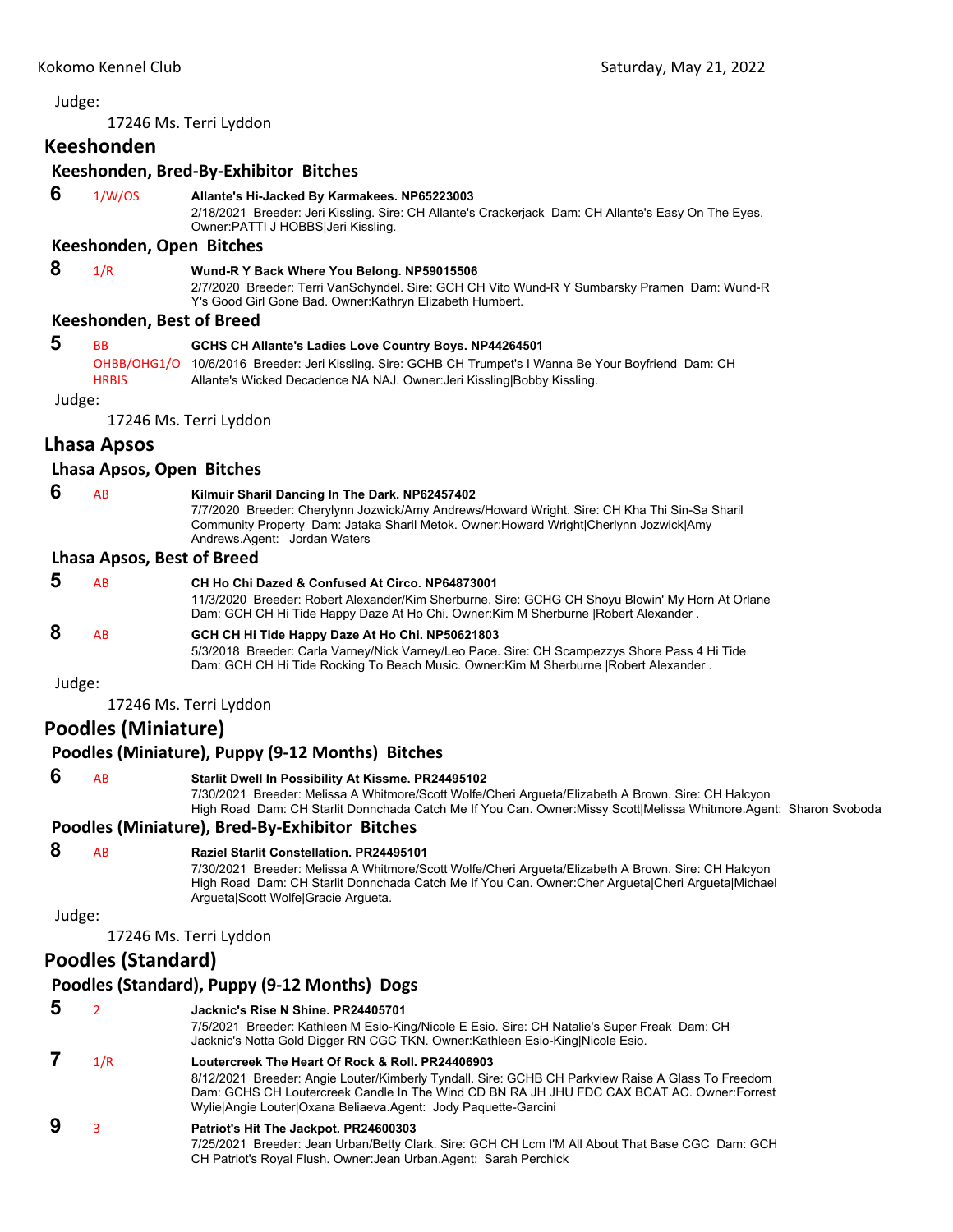## **Poodles (Standard), Open Dogs**

## **11** 1/W/BW **Avion Javelin. PR23864801**

3/3/2021 Breeder: Yvonne Hagman. Sire: CH Sovereign The Highlander Dam: Avion Midnight Flight To Monaco. Owner:Yvonne Hagman|Linda Campbell.Agent: Sarah Perchick

#### **Poodles (Standard), Puppy (9‐12 Months) Bitches**

#### **6** 1/W **Patriot's Lady Luck. PR24600305**

7/25/2021 Breeder: Jean Urban/Betty Clark. Sire: GCH CH Lcm I'M All About That Base CGC Dam: GCH CH Patriot's Royal Flush. Owner:Jean Urban.Agent: Sarah Perchick

CGC Dam: GCH CH Loutercreek Nights In White Satin RA FDC CA BCAT ACT2 RATN CGCA.

#### **Poodles (Standard), Open Bitches**

#### **8** 1/R **Loutercreek 867-5309 Jenny RN JHU BCAT CGC TKN. PR21859901** 6/23/2019 Breeder: Angie Louter. Sire: Poopla Stormn Blue Norman Of Howlynn RA SH SHUA OA OAJ

Owner:Angela Louter.Agent: Jody Paquette-Garcini

#### **10** <sup>2</sup> **Lakeridge Her Royal Highness. PR22858802**

5/10/2020 Breeder: Debra Ferguson-Jones. Sire: CH Lakeridge Legacy Dam: CH Lakeridge Fancy Is My Name. Owner:Corinne Hollar .

#### **Poodles (Standard), Best of Breed**

| 12 | OS         | <b>CH Dulcinea's Sweet Giselle, PR22531501</b><br>2/19/2020 Breeder: Letitia Sue Talkington/Elizabeth A Brown. Sire: Donnchada Dulcinea Pop Fizz Clink<br>Dam: GCHG CH Dulcinea Dreams Come True. Owner:Letitia Talkington Elizabeth Brown.Agent: Sharon<br>Svoboda |
|----|------------|---------------------------------------------------------------------------------------------------------------------------------------------------------------------------------------------------------------------------------------------------------------------|
| 14 | AB         | GCH CH Dawin Heartstrings. PR23256601<br>1/9/2020 Breeder: Linda Campbell. Sire: GCHP CH Dawin Steal My Heart Dam: CH Dawin Cause For<br>Applause. Owner: Linda Campbell. Agent: Sarah Perchick                                                                     |
| 15 |            | CH Mount Bethel Midnight Gryphon RA BCAT TKA. PR19148202                                                                                                                                                                                                            |
|    | OHBB/OHG3  | 4/2/2016 Breeder: DARCY KALLUS/Casey Jane Kallus. Sire: GCH CH Mount Bethel's Polar Bear<br>Midnight Dam: Waypoint To Mount Bethel's Sydney CGC. Owner: AnnaRose Wolff.                                                                                             |
| 17 | BB/G1      | GCHB CH Dawin Strike My Heart. PR22479301<br>6/30/2019 Breeder: Linda Campbell. Sire: GCHP CH Dawin Steal My Heart Dam: CH Dawin Cause For<br>Applause. Owner: Linda Campbell. Agent: Stephanie Hentschel                                                           |
| 19 | <b>SEL</b> | CH Dawin One For The Money. PR24950401<br>8/3/2021 Breeder: Linda C Campbell. Sire: CH Kaylen's Once Upon A Time Dam: GCHB CH Dawin<br>Huffish In Hot Demand. Owner: Linda Campbell. Agent: Sarah Perchick                                                          |

Judge:

17246 Ms. Terri Lyddon

## **Schipperkes**

#### **Schipperkes, Bred‐By‐Exhibitor Dogs**

 **5** 1/W/BW/OS **Chatelet Serendipity Special Agent. NP74392101** 11/14/2021 Breeder: MICHAEL COSTA/Elisha Costa/Tom Luke. Sire: CH Victoria Texas Ranger Of

Tumbleweed Dam: CH Chatelet's Skye Ryder. Owner:Thomas Luke|Elisha Costa.

## **Schipperkes, Puppy (6‐9 Months) Bitches**

 **6** 1/W **Chatelet Serendipity Mosad Agent At Victoria. NP74392102** 11/14/2021 Breeder: MICHAEL COSTA/Elisha Costa/Tom Luke. Sire: CH Victoria Texas Ranger Of Tumbleweed Dam: CH Chatelet's Skye Ryder. Owner:Michelle Kasten.

## **Schipperkes, Best of Breed**

- **8** BB **CH Chatelet's Skye Ryder. NP52386702**
	- OHBB 9/1/2018 Breeder: Thomas H Luke/June Demers. Sire: GCHB CH Bolteroy Ride The Tide To Chatelet Dam: Owyhee Khaleesi At Chatelet-Ebonorth. Owner:Elisha Costa|Thomas Luke |Michael Costa.

#### Judge:

17246 Ms. Terri Lyddon

## **Tibetan Spaniels**

## **Tibetan Spaniels, Open Dogs**

#### **5** 2/R **Dragonsong I Am Legend. NP61821401**

8/30/2020 Breeder: Pamela Bradbury. Sire: GCH CH Dragonsong Marquee Lights At Wynswept Dam: GCH CH Dragonsong Tempest FDC. Owner:Pamela Bradbury.Agent: Ashley Waters

## **7** 1/W/BW **Improv Wedgepot Fastest Man Alive. NP63115103**

7/25/2020 Breeder: Bobbie Mebius/Christy Collins. Sire: GCH CH Improv Flolin Chasin' The Sun Dam: CH Wedgepots Purple People Eater. Owner:George Perry|Barbara Perry.Agent: Judy Ellis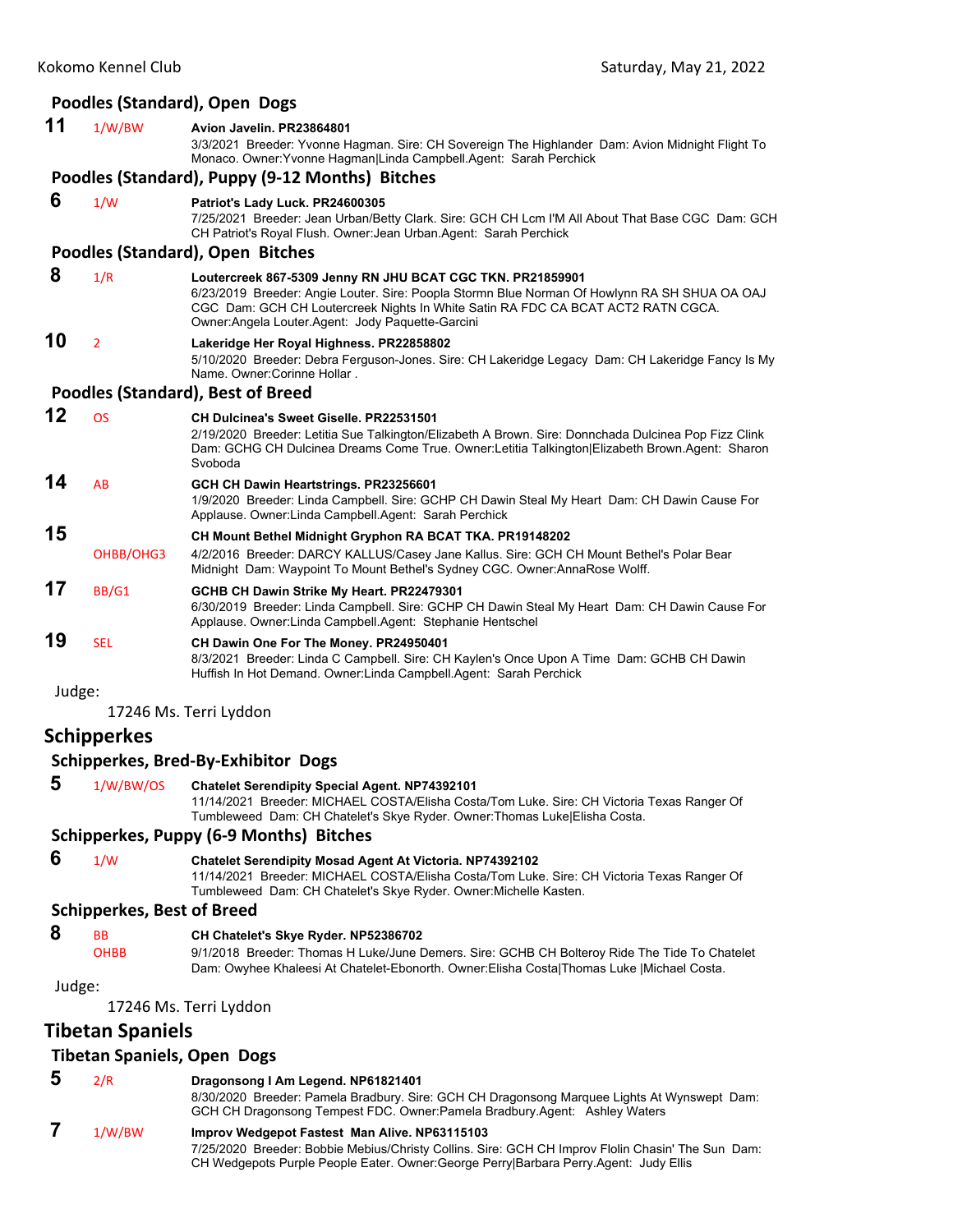## **Tibetan Spaniels, Puppy (6‐9 Months) Bitches**

 **6** 1/R **Tibroke's Twinkling Star At Riverland. NP70675402** 10/1/2021 Breeder: Kay F Dickeson. Sire: GCH CH Nalinas Jem-Pa Dam: CH Tibroke's Kissed By Sunshine. Owner:Cindy Copeland.

#### **Tibetan Spaniels, 12‐18 Months Bitches**

 **8** 1/W/OS **Qhun Windy Deliah. NP67898601**

OHBB 1/8/2021 Breeder: Peggy Jarman/Donna Kay Raider/Alison Jarman/Randall A Raider. Sire: Dragonsong Forever In My Dreams B Dam: GCH CH Qhun Wynswept Annette's Beach Party. Owner:Alison Sheppard.

## **Tibetan Spaniels, Open Bitches**

## **10** AB **Oak's Jam Up And Jelly Tight. NP54542402**

3/12/2019 Breeder: Patricia Gilliard. Sire: GCH CH Ziestan Oak's Lenni Dam: GCH CH Ambrier's Down Memory Lane At The Oaks. Owner:Judy Davis and Karen Davis Hylek |Karen Davis Hylek .

## **Tibetan Spaniels, Best of Breed**

 **9** BB **GCH CH Wanasea Outlaw Billy At Riverland. NP57723701** 11/18/2019 Breeder: Jane Jensen. Sire: CH Britwalds Odenhaus I Am Ezra B Dam: GCH CH

Applewood'N Wanasea Shake It Up Cece. Owner:Cindy Copeland|Jane Jensen.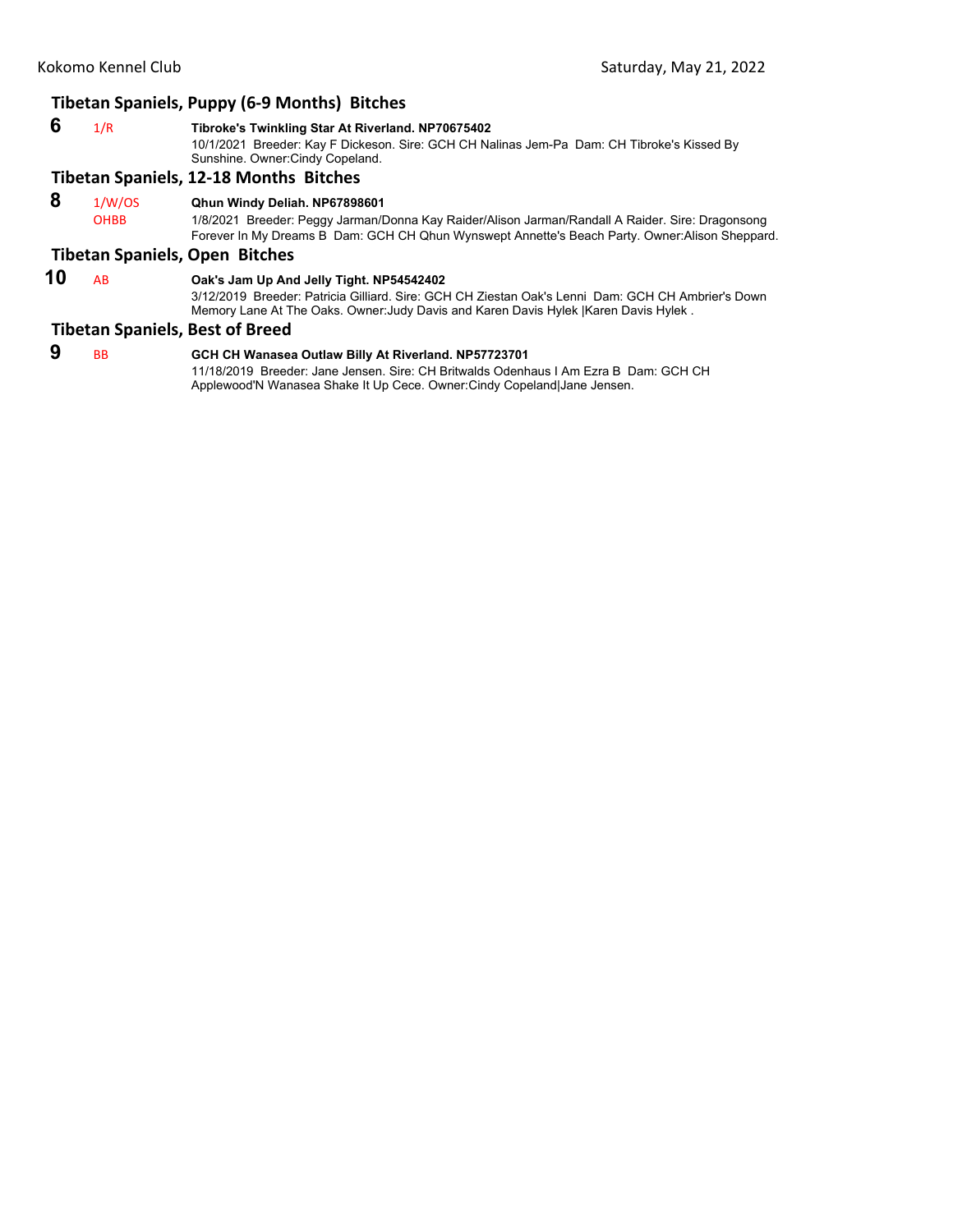## <span id="page-43-0"></span>4787 Mr. Walter J Sommerfelt **Australian Cattle Dogs Australian Cattle Dogs, Open Dogs 5** 1/W **Roadhouse Tallawong Blue Jock. DN36635505** 5/10/2013 Breeder: Michele Soet. Sire: Roadhouse Dusty Brae Dam: Tallawong Snow Blossom. Owner:Lauren Shepherd. **Australian Cattle Dogs, Best of Breed 6** BB **GCH CH Calherds Bendin The Rules. DN54586302** 5/22/2018 Breeder: Lauren Shepherd. Sire: Roadhouse Tallawong Blue Jock Dam: Roadhouse Tallawong Blue Taffeta. Owner:Lauren Shepherd.  **7** OS **GCH CH Straight Arrows Designer Genes. DN43872602** 7/2/2015 Breeder: Sherri Swanton Vinson. Sire: GCHG CH Littleflock The Peacemaker RN Dam: GCH CH Byeyo's Stellar Design. Owner:Zachary Newton. Judge: 6224 Ms. Shelley S Hennessy **Australian Shepherds Australian Shepherds, 12‐18 Months Dogs 5** 1/R **Copperridge's Believe It Or Not. DN67336706** 4/1/2021 Breeder: John Miller/Stephen Blanco. Sire: CH Cedar Hill The Closer At Copperridge Dam: GCHB CH Empyrean N Copperridge's Black Is Beautiful. Owner:Sheydanis Diaz Martinez. **Australian Shepherds, Bred‐By‐Exhibitor Dogs 7** AB **Northbay Xsell High Jinx. DN62298302** 4/15/2020 Breeder: Heather Herron/Heather N Sells. Sire: CH Jumping-Jack-Flash Des Terres De Khairyaca Dam: CH Northbay Xsell Voodoo Doll. Owner:Heather Sells|Heather Herron. **Australian Shepherds, American Bred Dogs 9** <sup>1</sup> **Thornapple High Tide. DN61751704** 3/20/2020 Breeder: Ellen Brandenburg/Amy J Garrison/Tzu-Han Hung. Sire: CH Star's Tribute To James Bond Dam: Thornapple Kick Start My Heart. Owner:Sheydanis Diaz Martinez. **Australian Shepherds, Open Blue Merle Dogs 11** 1/W **Northbay Xsell Better Not Tell. DN61969602** 12/28/2019 Breeder: Darla Daugherty/David Daugherty. Sire: CH Northbay's Designed 2 X'Sell Dam: Northbay's Makin' Majik On Th' Runway. Owner:HEATHER Herron|Heather Herron. **15** <sup>2</sup> **Star's Gonna Fly Now At Roje'S RN CGC TKA. DN64334601** 9/25/2020 Breeder: Laura Jean Baylis. Sire: CH Thornapple Cuz' I'M A Billonaire Dam: Star's Waited A Lifetime. Owner:Lindy Roberts. **Australian Shepherds, Bred‐By‐Exhibitor Bitches 8** AB **Northbay Xsell Pillow Talk. DN61995202** 3/25/2020 Breeder: jodi Noble/Heather Sells/Heather Heron. Sire: CH Jumping-Jack-Flash Des Terres De Khairyaca Dam: GCHB CH Northbay Cast A Spell On X'Sell. Owner:Heather Sells|Heather Herron. **10** AB **Bonibrook's Ta Da Lk Michigan. DN65680901** 7/29/2019 Breeder: Gabriella Schulz/Marcie Boomsliter/Marcie Boomsliter/Jenny Woelzlein. Sire: CH Bonibrook's Man In Blue Dam: CH Lk Michigan's Our Girl. Owner:Marcie Boomsliter. **12** AB **Serendipity Spellbound. DN66469301** 11/23/2020 Breeder: Clare Cox/Erin Aufox/Heather Daugherty/Terri Collins. Sire: CH Serendipity Collinswood Conjecture Dam: CH Serendipity Inverness Incantation. Owner:Heather Daugherty|Clare Cox. **Australian Shepherds, Open Black Bitches 14** AB **Ivyfarm Brookridge Hi Spirits Paramount. DN60011901** 10/2/2019 Breeder: Valerie Yarber/Jennifer Smail/Klayton Yarber/T Dyar/M Jackson/R Moorehead. Sire: CH Ivyfarm Flying High At Beardorf RM3 RAE2 BCAT TKP Dam: GCH CH Brookridge Paramount Where Angels Tread. Owner:Jennifer Smail|Soren Smail |Reggie Moorehead . **16** 1/W/BW **Northbay Xsell Playin The Ponies. DN61784202** 1/16/2020 Breeder: Emily Day. Sire: GCH CH Elite's Wicked Wager Dam: CH Casselcreek's B'Witchin Buff Cap. Owner:Heather Sells|Tracy blackford|Heather Herron. **Australian Shepherds, Open Red Merle Bitches 18** AB **Serendipity Kick Some Sash. DN66034601** 12/2/2020 Breeder: Clare Cox/Erin Aufox. Sire: CH Serendipity Sticker Shock Dam: GCH CH Serendipity

Suits Me. Owner:Heather Daugherty|Clare Cox|Amber Becker Briscoe.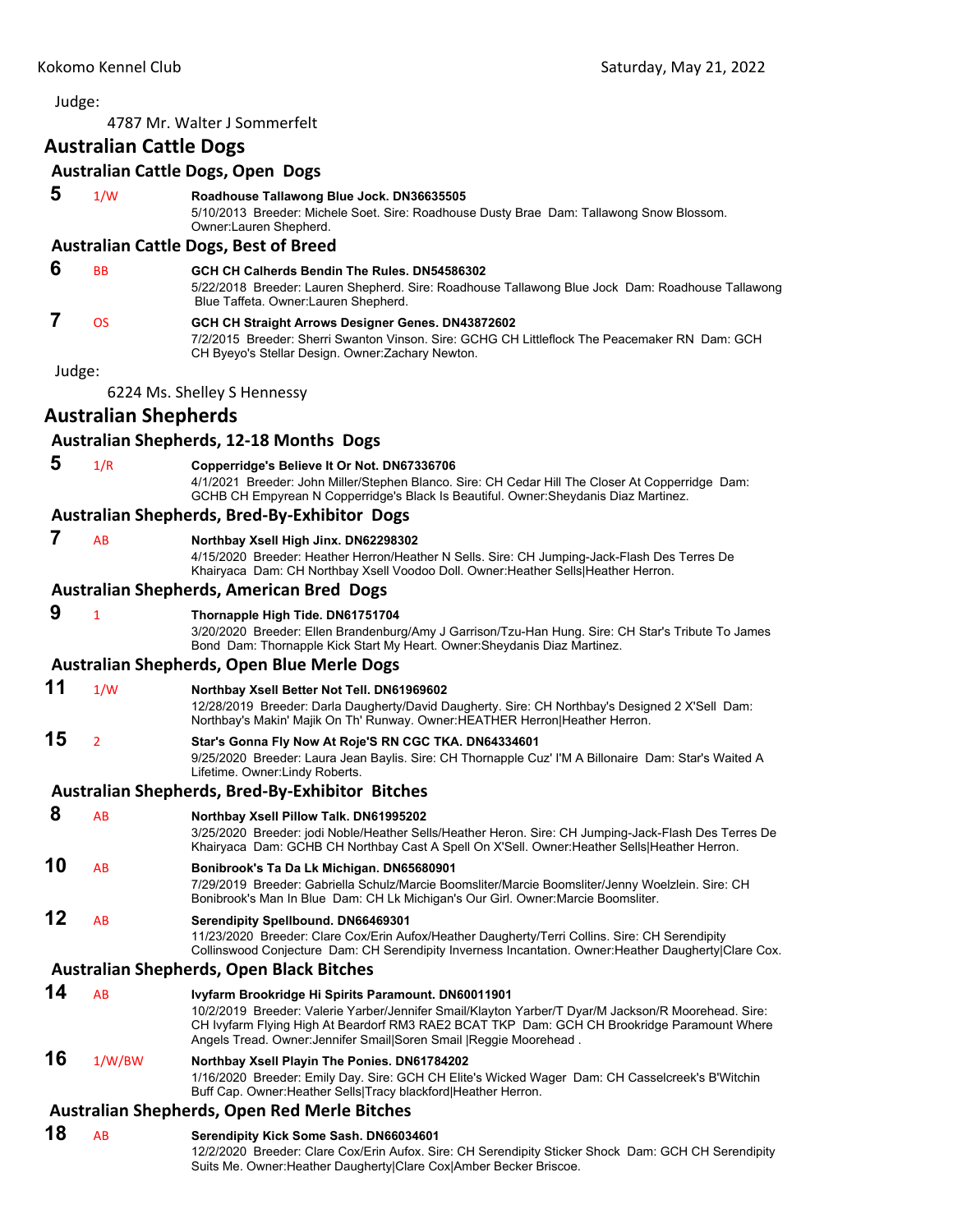|        |                          | <b>Australian Shepherds, Best of Breed</b>                                                                                                                                                                                                                           |
|--------|--------------------------|----------------------------------------------------------------------------------------------------------------------------------------------------------------------------------------------------------------------------------------------------------------------|
| 17     | AB                       | GCH CH Morning Mist Mirror Image At Limelite. DN61230206<br>1/27/2020 Breeder: Judy Charrette/Adam J Tavares III. Sire: CH Morning Mist Jive Talkin Dam: GCH CH<br>Morning Mist Mine Mine Mine Limelite. Owner:Corey Hayes Judy Charrette.Agent: Stephanie Hentschel |
| 19     | <b>OS</b>                | <b>CH Bailiwick Audacious, DN62335901</b>                                                                                                                                                                                                                            |
|        | OHBB/OHG1                | 12/19/2019 Breeder: Nancy Howard. Sire: CH Hearthside Auspicious Dam: CH Bailiwick Intoxication.<br>Owner: Gabriella Thornburg   Heather Sells  Heather Herron.                                                                                                      |
| 20     | BB/G3                    | GCH CH Northbay Xsell Laugh Out Loud. DN59153601<br>7/11/2019 Breeder: Heather N Sells. Sire: GCH CH Elite's Wicked Wager Dam: GCH CH X'Sells<br>Casselcreek B'Serious. Owner: Heather Sells   Heather Herron.                                                       |
| Judge: |                          | 4787 Mr. Walter J Sommerfelt                                                                                                                                                                                                                                         |
|        | <b>Belgian Sheepdogs</b> |                                                                                                                                                                                                                                                                      |
|        |                          | <b>Belgian Sheepdogs, Best of Breed</b>                                                                                                                                                                                                                              |
| 6      |                          |                                                                                                                                                                                                                                                                      |
|        | <b>BB</b>                | GCH CH Images Leapin' Lizards At Winterset. DN61780504<br>2/29/2020 Breeder: Renee K Croft/Carol Frederick. Sire: CH Eternity's Jagger Dam: GCHS CH Images<br>Catch Me If U Can At Delancey. Owner: Gregory Wessel Joseph Alvarez.                                   |
| Judge: |                          |                                                                                                                                                                                                                                                                      |
|        |                          | 4787 Mr. Walter J Sommerfelt                                                                                                                                                                                                                                         |
|        | <b>Belgian Tervuren</b>  |                                                                                                                                                                                                                                                                      |
|        |                          | Belgian Tervuren, American Bred Dogs                                                                                                                                                                                                                                 |
| 5      | AB                       | Gallery's Eye Of The Storm. DN38544601<br>9/21/2013 Breeder: Kathleen Matela/Julie A Pierce. Sire: CH Starbright Summerstorm U!Run UD RN PT<br>NA NAJ Dam: CH Kiosan's Rain. Owner: Kathleen Matela.                                                                 |
|        |                          | <b>Belgian Tervuren, Open Bitches</b>                                                                                                                                                                                                                                |
| 6      | AB                       | Ques-Que-Ce's Cha Cha Slide To Gallery. DN49364502                                                                                                                                                                                                                   |
|        |                          | 4/21/2017 Breeder: Sue Mills. Sire: GCHB CH OTCH MACH Starbright Casino Royale VCD3 UDX3 OM5<br>GN GO RE MXS Dam: CH Gallery's Rainbow For Ques-Que-Ce. Owner: Kathleen Matela Milo Novacek.                                                                         |
|        |                          | <b>Belgian Tervuren, Best of Breed</b>                                                                                                                                                                                                                               |
| 7      | <b>BB</b>                | CH Going For Broke De L'Aurore BN RN. DN41174004                                                                                                                                                                                                                     |
|        | OHBB/OHG2                | 11/21/2014 Breeder: Lynn M Brandenburg. Sire: GCH CH Onyx V. Moned Dam: GCH CH Casyka's<br>Gimmick. Owner: Tracy and Taylor Wylie.                                                                                                                                   |
| Judge: |                          |                                                                                                                                                                                                                                                                      |
|        |                          | 4787 Mr. Walter J Sommerfelt                                                                                                                                                                                                                                         |
|        | <b>Border Collies</b>    |                                                                                                                                                                                                                                                                      |
|        |                          | <b>Border Collies, Bred-By-Exhibitor Dogs</b>                                                                                                                                                                                                                        |
| 5      | 1/W                      | Jabo's Brave Courageous And Strong. DN60509103<br>11/25/2019 Breeder: Janet Caudill/Stacey Roberts. Sire: CH Bordercross Kickin Up Mudd @ Jabo Dam:<br>GCH CH Jabo Jbk Cuz Ima Boss. Owner: Stacey Roberts Janet Caudill.                                            |
|        |                          | <b>Border Collies, 12-18 Months Bitches</b>                                                                                                                                                                                                                          |
| 6      | $\mathbf{1}$             | Fasstari Rocking Good. DN66746304<br>3/24/2021 Breeder: Sylwia Janicka-Castaneda. Sire: Fasstari Clever Endeavor Dam: Fasstari Femme<br>Fatale. Owner: Sylwia Janicka Castaneda.                                                                                     |
| 8      | $\overline{2}$           | Solaras-Wochme Curie's Full Spectrum. DN67299003<br>5/5/2021 Breeder: Barbara Gay Fitzgerald/Vanessa K Evans. Sire: GCH CH Solaras Scotland Yard At<br>Kensington Dam: Avatar-Bayshore Bibbidi-Bobbidi-Boo. Owner:amanda bjorklund.                                  |

## **Border Collies, Bred‐By‐Exhibitor Bitches**

| 10 | 1/W/BW | Jabo's B Itch Puleeze, DN66183601<br>3/3/2021 Breeder: Janet Caudill/Thomas B O'Farrell/Mrs. Heather O'Farrell/Stacey Roberts. Sire: CH Jabo<br>Jbk This Is How We Roll Dam: GCH CH Cu Reabtha's Suspicious Minds At Jabo. Owner: Janet Caudill<br>Stacey Roberts. |
|----|--------|--------------------------------------------------------------------------------------------------------------------------------------------------------------------------------------------------------------------------------------------------------------------|
| 12 | 2/R    | Prairie Fire 3g At Windswept. DN69179601<br>9/5/2021 Breeder: Amy Novak Harsch/Carol Michel/Tera Majors/Kevin Harsch. Sire: GCHG DC Wildfire's                                                                                                                     |

Peep Show Bayshore. Owner:Carol Michel|Amy Novak Harsch|Tera Majors.

My Boy Four RN HSAds HSBd HIAds HIBd HXAs HXBd HXAd Dam: GCHS CH Prairie Fire's Old West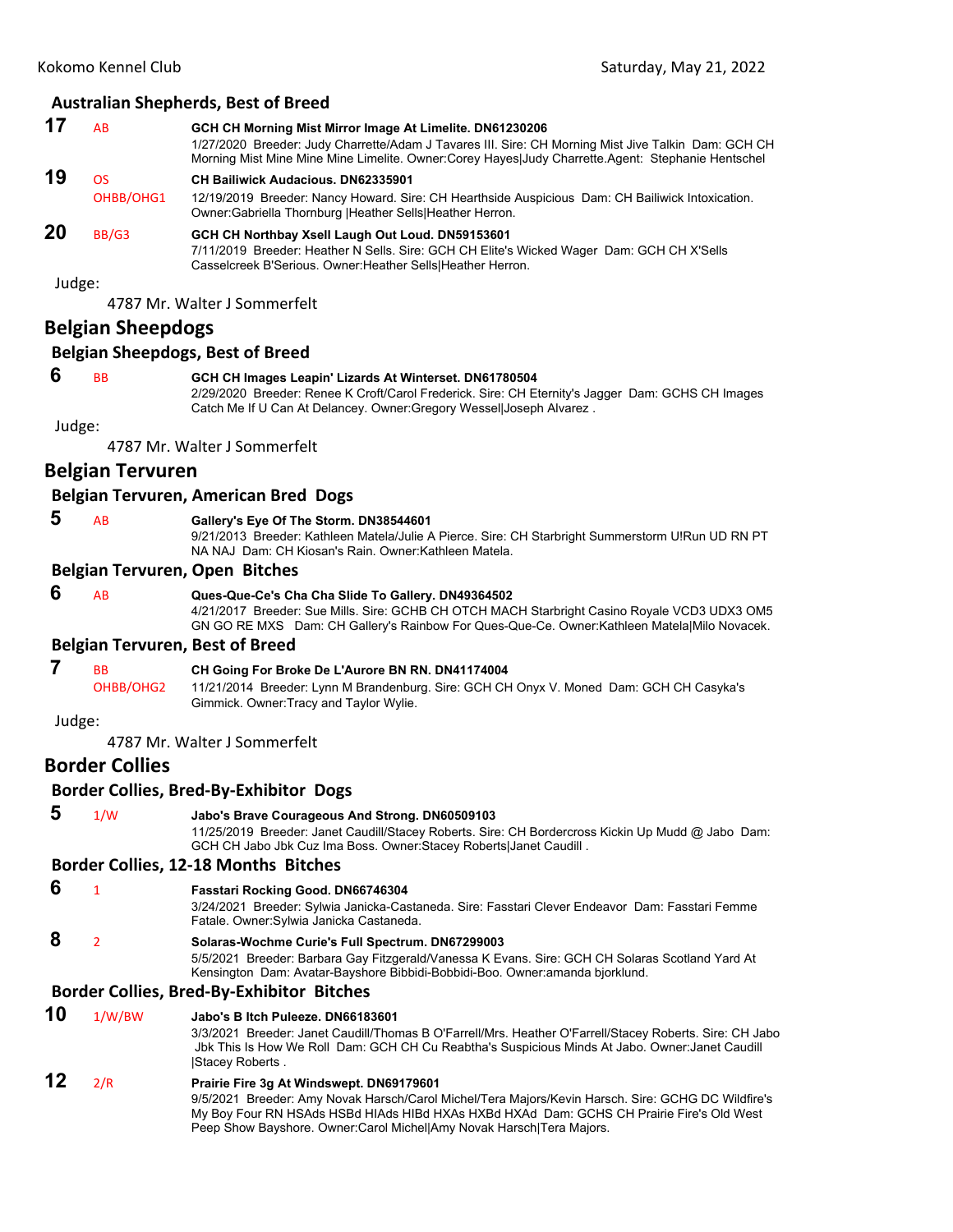#### **Border Collies, Best of Breed**

|    | ВB<br><b>OHBB</b> | Yoshi RN MX MXJ NF DCAT RATN CGCA CGCU TKI VHMP. DN59774305<br>10/10/2019 Breeder: Kelly Wilke. Sire: GCH CH Adventure's Of Calder Mountainman Dam: Callista-<br>Solaras I Have A Dream At Bordercross. Owner: Phillip Felty.                                                                                |
|----|-------------------|--------------------------------------------------------------------------------------------------------------------------------------------------------------------------------------------------------------------------------------------------------------------------------------------------------------|
| 9  |                   | GCH CH Bmw Yippee Ki Yay TKN. DN62957004<br>6/6/2020 Breeder: Rena Wright, Sire: CH Shoreland's Lil Dash Dam: GCH CH Avatar Bayshore's Blue<br>Myst CA. Owner: Kimberly Stanton Keagan Stanton.                                                                                                              |
| 11 | <b>SEL</b>        | CH Heronwood's Shibumi Breeze, DN66977301<br>5/5/2021 Breeder: Karen Bell. Sire: CH Sporting Field Watch Me At Heronwood Dam: CH Heronwood's<br>She's Earned It. Owner: Karen Bell. Heather DeLay                                                                                                            |
| 14 | <b>OS</b>         | GCH CH Cu Reabtha's Suspicious Minds At Jabo. DN43832801<br>9/27/2015 Breeder: Thomas B O'Farrell/Mrs. Heather O'Farrell/Alfred E. McClure, Sire: GCHB CH Terbo<br>Cream Top Singular Sherlock CGC Dam: GCHS CH Shoreland Cu Reabthas Bettying On U Lili'Uokalani.<br>Owner: Janet Caudill   Stacey Roberts. |
| 16 | AB                | GCHS CH Bellacian Thway U Work It Sunset View. DN58450306<br>1/7/2019 Breeder: Miss Laura K. S. Shaw, Sire: Bamaye Infinnite Success Of Bellaclan Dam: Bellaclan<br>Sunset Love Spell. Owner: Thomas D Koch Laura Shaw.                                                                                      |

Judge:

4787 Mr. Walter J Sommerfelt

## **Cardigan Welsh Corgis**

## **Cardigan Welsh Corgis, Best of Breed**

|    | BB/G4 | GCHB CH Rubad Love The One You're With @ Moonfox. DN54235204                                        |
|----|-------|-----------------------------------------------------------------------------------------------------|
|    |       | 5/19/2018 Breeder: Camille Long/Nancy Z Willoughby. Sire: GCH CH Telltail Spenser For Hire Dam: GCH |
|    |       | CH Rrr Infinity Of Love CGC. Owner: Nancy Willoughby.                                               |
| -9 | ΔR.   | CH Redbud Trick-Key Magic CGC TKN. DN61200404                                                       |

1/6/2020 Breeder: Jane Crenshaw. Sire: CH Kingsbury's Just A Little Hocus Pocus Dam: Kino's Quarry Amber At Redbud. Owner:Valerie Smith.

Judge:

4787 Mr. Walter J Sommerfelt

## **Collies (Rough)**

## **Collies (Rough), Open Sable & White Dogs**

## **5** AB **Lochlaren Bonilane Truly Stellar. DN58372801**

5/13/2019 Breeder: Bonnie Laing-Malcolmson/Barbara Cleek. Sire: CH Barksdale Lochlaren Keeper Of The Stars Dam: Lochlaren's Truly Amazing. Owner:Bonnie Laing-Malcolmson.Agent: Laurie Jeff Greer

## **Collies (Rough), Open Blue Merle Bitches**

 **6** AB **Jereco Steampunk Fantasy For Knightwood. DN59864403**

10/28/2019 Breeder: Cheryl Sulewski/Jerry W Sulewski/Cody J Sulewski/Kenneth W Sulewski. Sire: GCH CH Overland Never Too Rich Dam: CH Jereco's Dippin Dotz. Owner:Lori Baumann |Jerry Sulewski.

## **Collies (Rough), Best of Breed**

## **7** BB/G2 **GCHG CH Aryggeth's Shake Down PT. DN46975604**

6/26/2016 Breeder: Aidan Maniaci/Dona Williams. Sire: CH Larkspur Shake Down The Stars II Dam: Firestorm Burning Bright. Owner:Noriko Kato.Agent: Laurie Jeff Greer

## Judge:

4787 Mr. Walter J Sommerfelt

## **Collies (Smooth)**

## **Collies (Smooth), Best of Breed**

| b | AB | <b>GCHB CH Gateside Mandalay Miles To Turnberry. DN57143804</b><br>2/21/2019 Breeder: Jaye Athy / Katherine DelGrosso / . Sire: GCH CH Gateside Mandalay Green Light<br>Dam: Turnberry Mandalay Gateside I'LI Follow The Sun CGC. Owner: Jane Cooley Cynthia<br>Childrey Katherine DelGrosso Jaye Athy. |
|---|----|---------------------------------------------------------------------------------------------------------------------------------------------------------------------------------------------------------------------------------------------------------------------------------------------------------|
| 6 | AB | <b>CH Corialin's Wyldrose Covert Affair. DN50138902</b><br>6/24/2017 Breeder: Brenda R Hanssen/Linda A Lee. Sire: CH Corjalin's Afterhours Etched In Sterling<br>Dam: Chrysalis Corjalin Inspiration. Owner: Brenda Hanssen Linda Lee.                                                                  |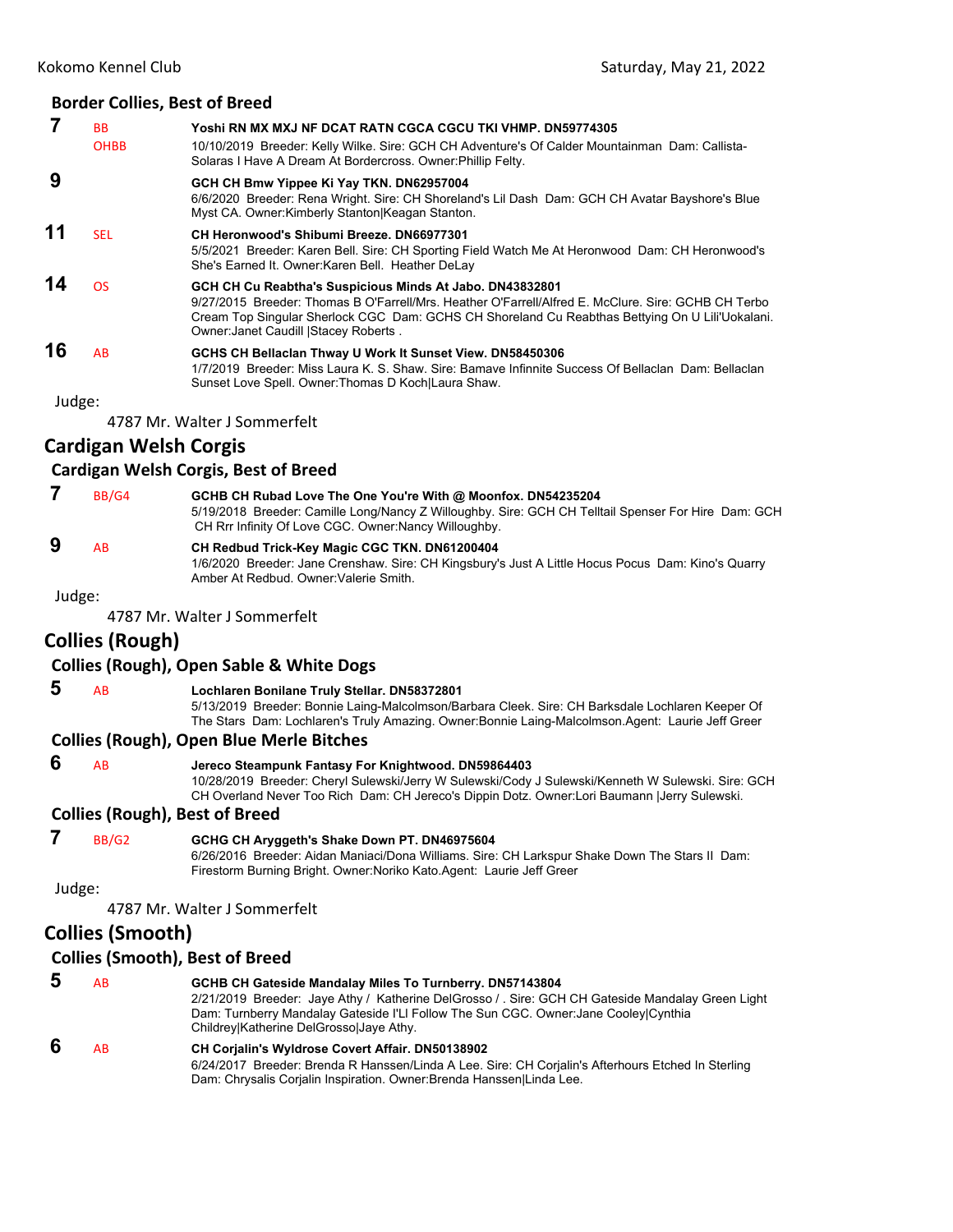4787 Mr. Walter J Sommerfelt

**Icelandic Sheepdogs**

|        | isciamais siicepaogs     |                                                                                                                                                                                                                                                                |
|--------|--------------------------|----------------------------------------------------------------------------------------------------------------------------------------------------------------------------------------------------------------------------------------------------------------|
|        |                          | Icelandic Sheepdogs, 12-18 Months Dogs                                                                                                                                                                                                                         |
| 5      | 1/W/BW/OS                | Vinlands Tryggur. DN65186101<br>12/23/2020 Breeder: James L Hansen. Sire: GCH CH Hidow Sweetness Overload RN CA BCAT ACT1<br>CGC TKN Dam: Vinlands Ulfbehrta Kit. Owner: James Hansen. Agent: Neal Wells                                                       |
| 7      | 2/R                      | Vali's Tuesday Afternoon At Pismo Beach RN CGC. DN65738002<br>12/9/2020 Breeder: Leighanne Dauro. Sire: GCHS CH Isneista Alspora Snati Of Bayshore Dam: GCH CH<br>Caradoc's Vali Singin' In The Rain. Owner: Leighanne Dauro Cindy Iken.                       |
|        |                          | <b>Icelandic Sheepdogs, Open Bitches</b>                                                                                                                                                                                                                       |
| 6      | 1/W                      | Vinlands Ulfbehrta Kit. DN41872402<br>2/15/2015 Breeder: James L Hansen. Sire: CH Kross Gola Kelinn MX MXJ OF Dam: GCH CH Vinland's<br>Totty RN CGC. Owner: James Hansen. Agent: Neal Wells                                                                    |
|        |                          | <b>Icelandic Sheepdogs, Best of Breed</b>                                                                                                                                                                                                                      |
| 8      | <b>SEL</b>               | GCH CH Vali's Study In Scarlet. DN58124901<br>4/11/2019 Breeder: Leighanne Dauro. Sire: CH Hasten Heartbreaker Dam: GCH CH Caradoc's Vali<br>Singin' In The Rain. Owner: Leighanne Dauro.                                                                      |
| 10     | BB                       | GCH CH Pikatti's Hjarta Hildur. DN63493602<br>7/21/2020 Breeder: Jenifer Brimmer. Sire: Stokk-Sels Bjorn Bangsi TKI Dam: CH Mombaccus Valykrja<br>TKI. Owner:Kathy McGriff.Agent: Neal Wells                                                                   |
| Judge: |                          |                                                                                                                                                                                                                                                                |
|        |                          | 4787 Mr. Walter J Sommerfelt                                                                                                                                                                                                                                   |
|        |                          | <b>Miniature American Shepherds</b>                                                                                                                                                                                                                            |
|        |                          | <b>Miniature American Shepherds, Puppy (6-9 Months) Bitches</b>                                                                                                                                                                                                |
| 6      | $\mathbf{1}$             | Heaven Sent Inherit The Promise, DN68827602<br>9/24/2021 Breeder: Debbie Williams/Mary L Powell. Sire: GCH CH Legacy's Aces And Kings Dam: CH<br>Kaprikorn Honor The Fallen. Owner: Mary L Powell Debbie Williams   Kimberly R Humburg.                        |
|        |                          | Miniature American Shepherds, Puppy (9-12 Months) Bitches                                                                                                                                                                                                      |
| 8      | 1/R                      | Expressions' Anytime Anyplace. DN68870402<br>7/19/2021 Breeder: KIMBERLY RENEE HUMBURG. Sire: CH Legacy's Major League Dam: Legacy's<br>Hold Your Horses. Owner: Kimberly R Humburg.                                                                           |
|        |                          | <b>Miniature American Shepherds, Bred-By-Exhibitor Bitches</b>                                                                                                                                                                                                 |
| 10     | 1/W                      | Expressions' Sweet Spot. DN65778803<br>1/11/2021 Breeder: Kimberly R Humburg. Sire: CH Legacy's Over The Moon ACT1 Dam: CH Legacy's In<br>The Zone. Owner: Kimberly R Humburg.                                                                                 |
|        |                          | <b>Miniature American Shepherds, Best of Breed</b>                                                                                                                                                                                                             |
| 7      | OS<br>OHBB/OHG3          | CH Quail Ridge N 74 Ranch Cruzin In Blu SCN. DN63115105<br>7/24/2020 Breeder: Jerry LeRoy/Theresa LeRoy/Michele Herbst. Sire: GCH CH Kadels-N-Mj's Blue Ain'T<br>Your Color Dam: GCH CH Quail Ridge Malibu Babe. Owner: Christine Roeder.                      |
| 14     | BB                       | GCH CH Twoj's Sip 'N Tell TKA. DN60529111<br>12/11/2019 Breeder: Jackie Parisek/Morgan Parisek. Sire: CH Twoj's Just An Opportunity Dam: CH<br>Moonbaby's Can'T Keep A Secret. Owner: Jessica Simon Jackie Parisek Morgan Rotkowski.                           |
| Judge: |                          |                                                                                                                                                                                                                                                                |
|        |                          | 4787 Mr. Walter J Sommerfelt                                                                                                                                                                                                                                   |
|        | <b>Norwegian Buhunds</b> |                                                                                                                                                                                                                                                                |
|        |                          | Norwegian Buhunds, Best of Breed                                                                                                                                                                                                                               |
| 5      | AB                       | CH Windsong When You Wissh Upon A Star. DN58000704<br>5/31/2019 Breeder: Joy A Fowler/Richard T Fowler. Sire: GCHB CH Arnscroft Be A Sailors Son Di Dam:<br>GCH CH Windsong I Would Di 4 U RI CGC. Owner:RICHARD T FOWLER Joy A. Fowler Adrianne L.<br>Fowler. |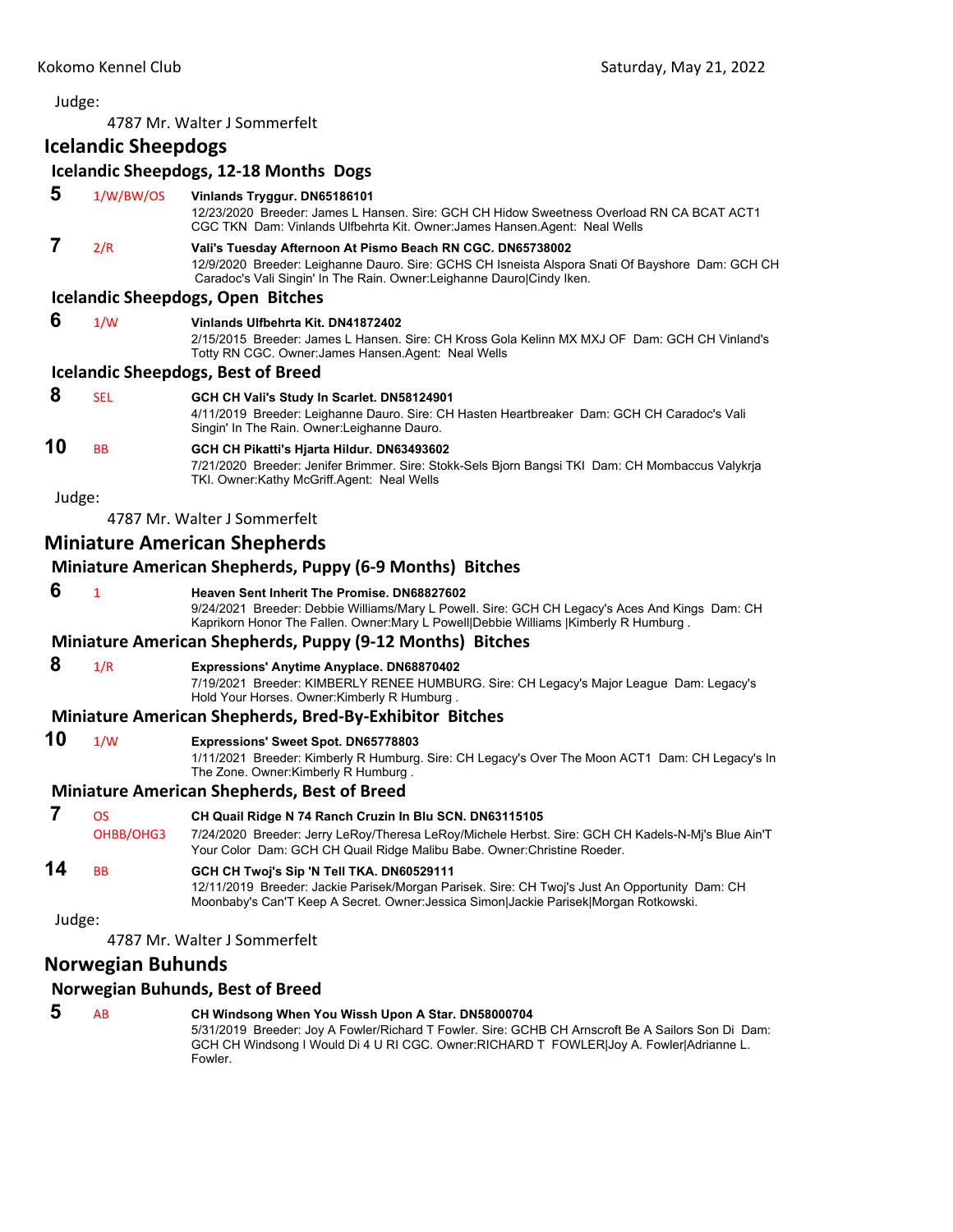## 4787 Mr. Walter J Sommerfelt **Pembroke Welsh Corgis Pembroke Welsh Corgis, Puppy (6‐9 Months) Dogs 5** AB **Dosado The Boys Of Fall At Pinemist. DN68954603** 10/16/2021 Breeder: Elizabeth Berman. Sire: Cajun Creeks Man Of The People Dam: CH Dosado Nights In White Satin. Owner:Jean L Atkinson|Elizabeth Berman. **Pembroke Welsh Corgis, Best of Breed 9** OS **GCH CH Clayview Balnagowan Sherlock Knows CGC. DN52775401** OHBB/OHG4 1/21/2018 Breeder: Dr. Carol A Ecker D.V.M.. Sire: CH Maplecreek The Rocketeer Dam: Clayview Cartias Wishin And Dreamin. Owner:Martha Hoyt Goings. **10** BB/G1 **GCHG CH Coventry Music Of The Night. DN44726506** 12/12/2015 Breeder: Bill Shelton/Steven Leyerly/Beckie Williams D.V.M./Deborah Salow. Sire: GCH CH Martindale Black Bart Dam: GCHS CH Alenclaud Vicenta. Owner:Jodi Geerlings Bill Shelton Steve Leyerly Beccie Williams. Judge: 4787 Mr. Walter J Sommerfelt **Polish Lowland Sheepdogs Polish Lowland Sheepdogs, Open Dogs 5** 1/W **Ponwood's Woody. DN68860601** 1/1/2019 Breeder: Wolfgang Stamp/Barbara Bruns. Sire: Ponwood's Ustinov Dam: Lora Via Rivendall. Owner:Wolfgang Stamp|Barbara Bruns.Agent: Jody Paquette-Garcini **Polish Lowland Sheepdogs, Best of Breed 7** BB **GCHB CH Ignacy Dobrana Para. DN61064501** 10/12/2019 Breeder: Jacek Filipiak/Marta Filipiak. Sire: Wrotycz Z Gangu Diugich Dam: Pastuszek Z Polanki Awaria. Owner:Magdalena Hirata|Margaret Korzeniowska.Agent: Ashley Waters Judge: 4787 Mr. Walter J Sommerfelt **Shetland Sheepdogs Shetland Sheepdogs, American Bred Dogs 5** 1/W/OS **Cascade's Titan Up At Alpenglo. DN61755701** 2/10/2020 Breeder: SueAnn M Dayton/Lisa Graser/Lloyd Graser. Sire: GCH CH Blue Heavens Lethal Weapon Dam: Blue Heavens Cristal. Owner:Karen Adams. **Shetland Sheepdogs, Puppy (9‐12 Months) Bitches 6** 1/R **Morningstar Wistwin Inspirational. DN67641502** 7/14/2021 Breeder: Mrs. Helen M Lee/Ms. Dianne S Hawes. Sire: CH Laureate Inevitable Dam: Wistwin Morningstar Imari. Owner:Helen Lee.

#### **Shetland Sheepdogs, American Bred Bitches**

## **8** <sup>1</sup> **Cascade Goody Gumdrops. DN61000707**

1/2/2020 Breeder: Sue Ann Dayton/Karen E Adams. Sire: GCHB CH Road's End Reflected Bi Moonlight OAP AJP OFP Dam: Cascade Farwest Heaven's Treasure. Owner:Sue Ann Dayton.

## **Shetland Sheepdogs, Open Sable & White Bitches**

**10** 1/W/BB/BW **Wistwin Morningstar Imari. DN58111002** OHBB 5/25/2019 Breeder: Ms. Dianne S Hawes. Sire: CH Laureate Macadamia Dam: Somerhaven Burning Bright. Owner:Helen Lee|Dianne Hawes.

## **Shetland Sheepdogs, Best of Breed**

## **12** SEL **CH Aynsworth Moon Mist. DN56770403**

2/12/2019 Breeder: Ellen S Worthington. Sire: GCH CH Blue Heavens Lethal Weapon Dam: CH Telyns Aynsworth Ashes In The Wind. Owner:Karen Adams.

Judge:

4787 Mr. Walter J Sommerfelt

## **Swedish Vallhund**

## **Swedish Vallhund, Open Dogs**

## **5** 1/W/BB **Corval All The Right Moves. DN45864103**

OHBB 3/21/2016 Breeder: Audrey M Brown. Sire: CH Beidelyn Scotch And Soda At Corval St Dam: GCH CH Corval Because I Said So. Owner:Teresa A Brown|Louise Law.